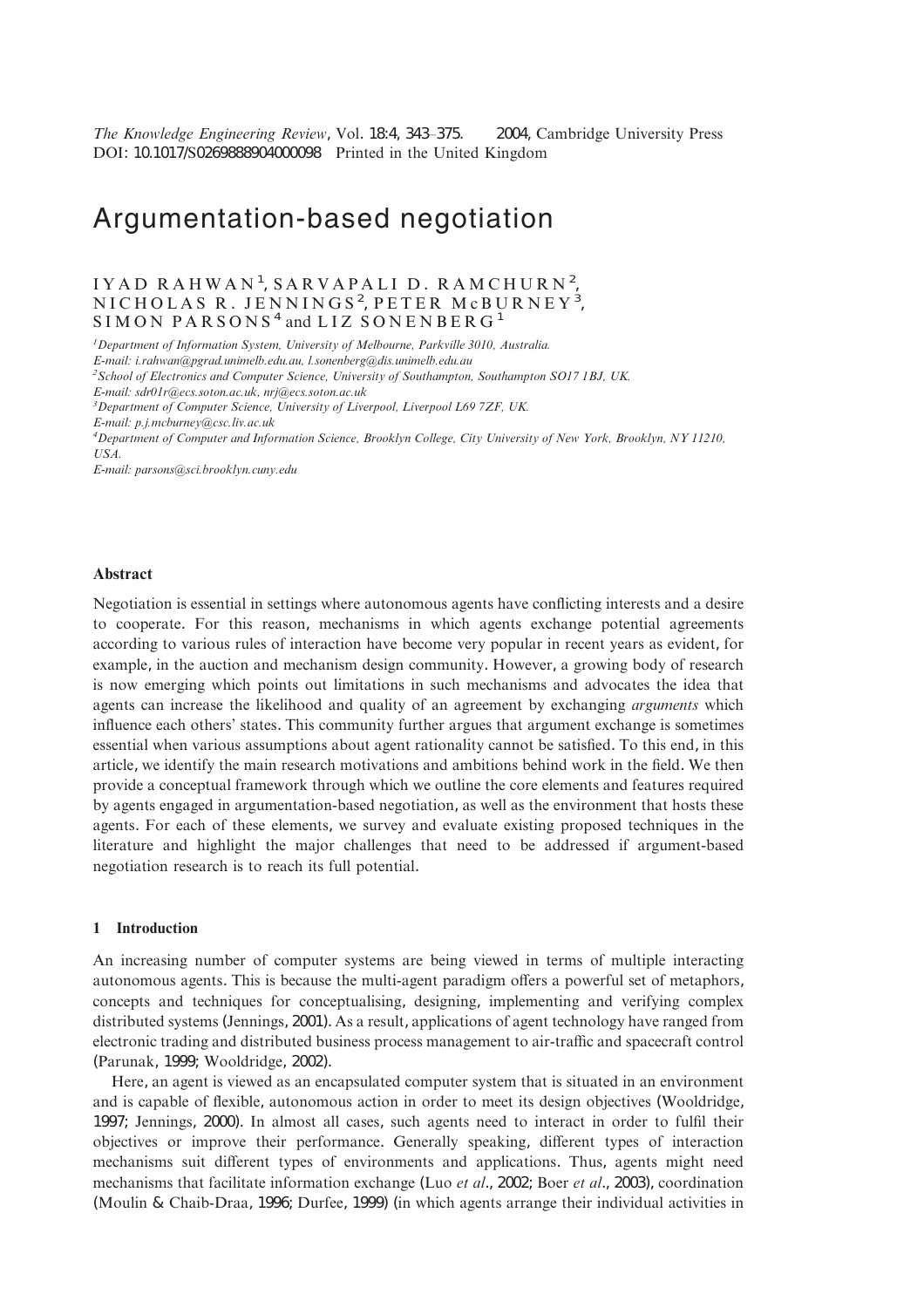## 344 **... ... ... ... ... ... ... ... ...** ... ... ... ... ... ... ... ... ... ... ... ... ... ... ... ... ... ... ... ... ... ... ... ... ... ... ... ... ... ... ... ... ... ... ... ... ... ... ... ... ... ... ... ... ...

a coherent manner), collaboration (Panzarasa *et al*., 2002; Pynadath & Ttambe, 2002) (in which agents work together to achieve a common objective), and so on. One such interaction that is gaining increasing prominence in the agent community is *negotiation*.

In an attempt to reconcile the definitions proposed by Jennings *et al*., 2001) and Walton and Krabbe (1995), we offer the following view<sup>1</sup>:

Negotiation is a form of interaction in which a group of agents, with conflicting interests and a desire to cooperate, try to come to a mutually acceptable agreement on the division of scarce resources.

Automated negotiation among autonomous agents is needed when agents have conflicting objectives and a desire to cooperate. This typically occurs when agents have competing claims on scarce resources, not all of which can be simultaneously satisfied. The use of the word ''resources'' here is to be taken in the broadest possible sense. Thus, resources can be commodities, services, time, money, etc. In short, anything that is needed to achieve something.

In the multi-agent literature, various interaction and decision mechanisms for automated negotiation have been proposed and studied. These include: game-theoretic analysis (Rosenschein & Zlotkin, 1994; Kraus, 2001; Sandholm, 2002); heuristic-based approaches (Faratin, 2000; Kowalczyk & Bui, 2001; Fatima *et al*., 2002); and argumentation-based approaches (Kraus *et al*., 1998; Parsons *et al*., 1998; Sierra *et al*., 1998). In this paper, we are concerned with argumentation-based approaches. The main distinguishing feature of such approaches is that they allow for more sophisticated forms of interaction than their game-theoretic and heuristic counterparts. This raises a number of research challenges related to both the design of the interaction *environment* as well as the *agents* participating in that interaction.

In this paper, we aim at setting up a research agenda for argumentation-based negotiation in multi-agent systems. We do so by achieving the following. First, we identify the main features of argumentation-based negotiation approaches. We do this by discussing the characteristics of traditional approaches and demonstrate why they fail in particular circumstances due to their underlying assumptions. Second, we discuss, in detail, the essential elements of argumentationbased negotiation frameworks and the agents that operate within these frameworks. We do this by constructing a conceptual model of argumentation-based negotiation, involving external elements (namely, the communication and domain languages, the negotiation protocol, and the information stores) and agent-internal elements (namely, the ability to evaluate, generate, and select proposals and arguments). In the course of discussing each element, we present an overview of existing work in the literature and identify the major challenges and opportunities that remain unaddressed.

This paper is organised as follows. In the next section, we briefly review the different approaches to automated negotiation and outline the contexts in which we believe argumentation-based approaches would be most useful. In Section 3, we describe, in detail, the elements of an argumentation-based framework that are external to the agents, namely the communication and domain languages, the negotiation protocol, and various information stores. In Section 4, we move to discussing the various internal elements and functionalities necessary to enable an agent to conduct argumentation-based negotiation. More precisely, we discuss the processes of argument and proposal evaluation, argument and proposal generation, and argument selection. In Section 5, we summarise the landscape of existing frameworks. Finally, in Section 6, we state the conclusions and summarise the major research challenges.

 $<sup>1</sup>$  Note that the precise definition of negotiation is not always stated explicitly in the literature. However, we</sup> believe that this definition is a reasonable generalisation of both the explicit and implicit definitions that can be found.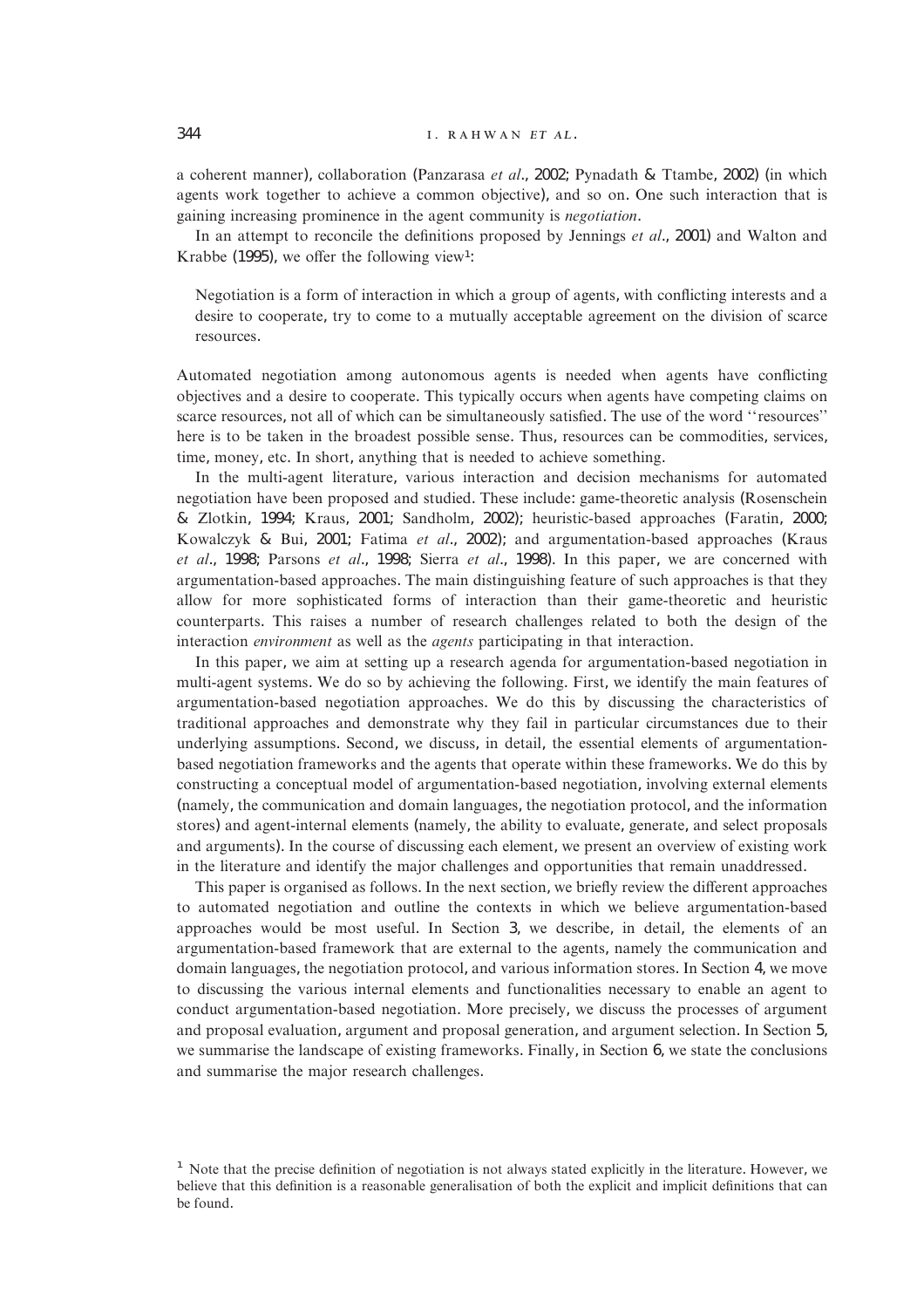#### **2 Approaches to automated negotiation**

In this section, we discuss the three major classes of approaches to automated negotiation in the multi-agent literature. Even though there may be many ways to classify existing approaches to automated negotiation, the following classification suits our purpose2.

#### *2.1 Game-theoretic approaches to negotiation*

Game theory (Osborne & Rubinstein, 1994) is a branch of economics that studies the strategic interactions between self-interested economic agents3. It has its roots in the work of Neuman and Morgenstern (1944). Recently, it has been used extensively to study the interaction between self-interested computational agents (Rosenschein & Zlotkin, 1994; Sandholm, 2002b).

In game-theoretic analysis, researchers usually attempt to determine the optimal strategy by analysing the interaction as a game between identical participants, and seeking its equilibrium (Harsanyi, 1956; Rosenschein & Zlotkin, 1994; Stengel, 2002). The strategy determined by these methods can sometimes be made to be optimal for a participant, given the game rules, the assumed payoffs, and the goals of the participants, and assuming that the participants have no other knowledge of one another than that provided by introspection. Assuming further that participants behave according to the assumptions of rational-choice theory (Coleman, 1990), this approach can guide the design of the interaction mechanism itself, and thus force such agents to behave in certain ways (Varian, 1995; Conitzer & Sandholm, 2002).

However, classical game-theoretic approaches have some significant limitations from the computational perspective (Dash *et al*., 2003). Specifically, most of these approaches assume that agents have unbounded computational resources and that the space of outcomes is completely known. In most realistic environments, however, these assumptions fail due to the limited processing and communication capabilities of the information systems. Agents may be resourceconstrained, altruistic, malicious, or simply badly-coded, so that participant behaviour may not conform to the assumptions of rational choice theory4.

## *2.2 Heuristic-based approaches to negotiation*

To address some of the aforementioned limitations of game-theoretic approaches, a number of heuristic approaches have emerged. Heuristics are rules of thumb that produce good enough (rather than optimal) outcomes and are often produced in contexts with more relaxed assumptions about agents' rationality and resources. The support for particular heuristics is usually based on empirical testing and evaluation (e.g. Faratin, 2000; Kraus, 2001). In general, these methods offer approximations to the decisions made according to game-theoretic studies. One example of this approach is presented by Faratin, Sierra and Jennings in a number of papers (see Sierra *et al*., 1997; Faratin, 2000). In this model, various heuristic decision functions are used for evaluating and generating offers or proposals (i.e., potential deals) in multi-attribute negotiation (Faratin *et al*., 1998). A method for generating tradeoffs is also presented, which aids the construction of alternative offers

<sup>&</sup>lt;sup>2</sup> For a more comprehensive comparison between the various approaches to automated negotiation, see Jennings *et al.* (2001).<br><sup>3</sup> We say "economic" agents because economics is concerned with the interaction among people,

organisations, etc., rather than among computational agents. <sup>4</sup> A growing research area in economics that addresses some of the limitations of conventional models is

*evolutionary game theory* (Samuelson, 1998), in which the assumption of unbounded rationality is relaxed. In evolutionary models, games are played repeatedly, and strategies are tested through a trial-and-error learning process in which players gradually discover that some strategies work better than others. However, other assumptions, such as the availability of a preference valuation function, still hold. Another attempt is the modelling of ''bounded rationality'' by explicitly capturing elements of the process of choice, such as limited memory, limited knowledge, approximate preferences (that ignore minor differences between options), etc. (Rubinstein, 1997).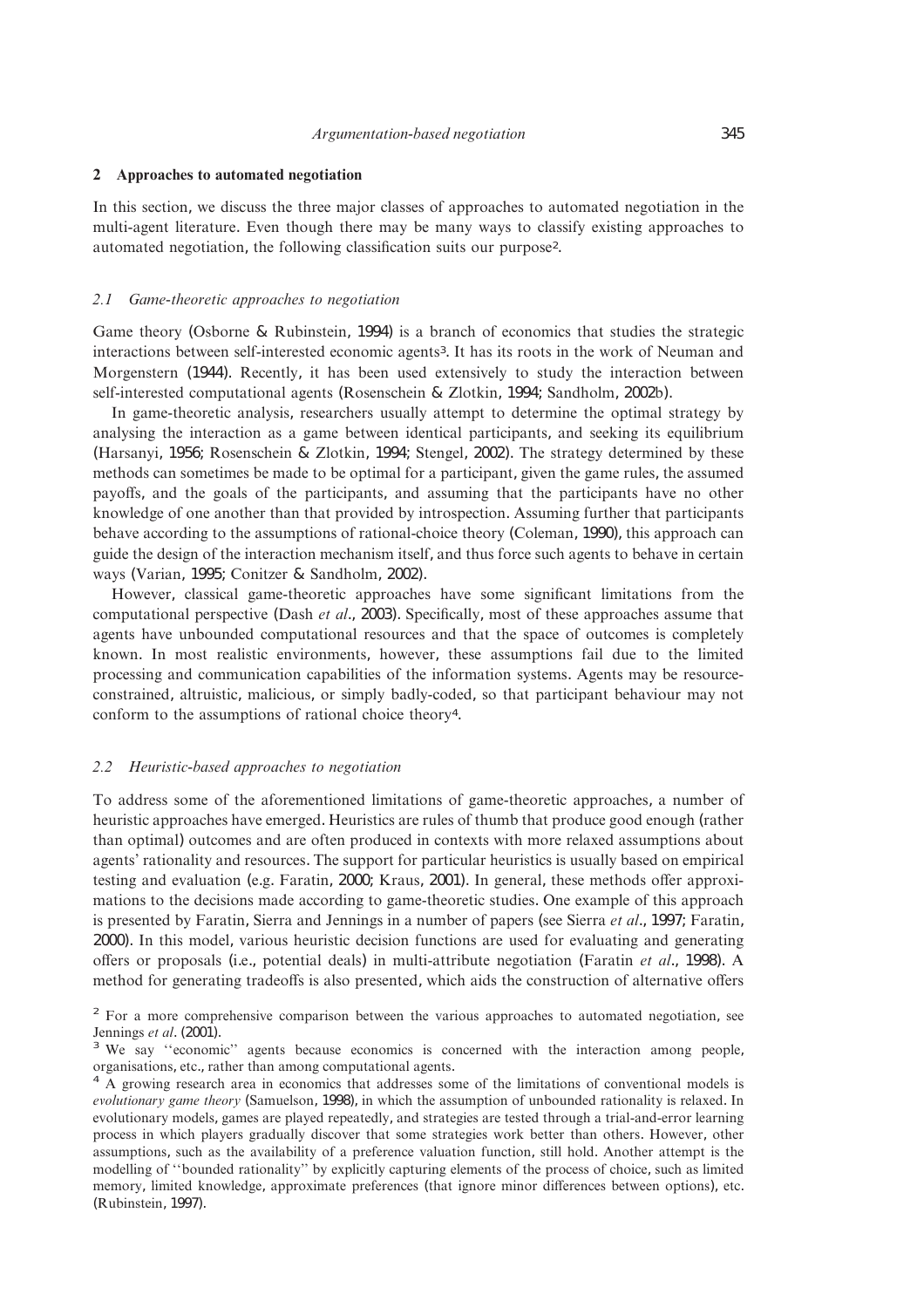## 346 **... ... ... ... ... ... ... ...** ... ... ... ... ... ... ... ... ... ... ... ... ... ... ... ... ... ... ... ... ... ... ... ... ... ... ... ... ... ... ... ... ... ... ... ... ... ... ... ... ... ... ... ... ... ...

during bargaining (Faratin *et al*., 2002). Kowalczyk and Bui (2001) presented a negotiation model with decision procedures based on distributed constraint satisfaction (Yokoo, 1998). This was later extended to allow for multiple concurrent negotiations (Rahwan *et al*., 2002) and to accommodate fuzzy (as opposed to ''crisp'') constraints (Kowalczyk, 2000). The idea of using fuzzy constraint satisfaction was further investigated by Luo *et al*. (2003). Fatima *et al*. (2001; 2002, 2004) study the influence of information and time constraints on the negotiation equilibrium in a particular heuristic model.

While heuristic methods do indeed overcome some of the shortcomings of game-theoretic approaches, they also have a number of disadvantages (Jennings *et al*., 2001). Firstly, the models often lead to outcomes that are sub-optimal because they adopt an approximate notion of rationality and because they do not examine the full space of possible outcomes. Secondly, it is very difficult to predict precisely how the system and the constituent agents will behave. Consequently, the models need extensive evaluation through simulations and empirical analysis.

#### *2.3 Argumentation-based approaches to negotiation*

Although game theoretic and heuristic based approaches have produced sophisticated systems and are highly suitable for a wide range of applications, they share some further limitations in addition to those mentioned above.

In most game-theoretic and heuristic models, agents exchange *proposals* (i.e. potential agreements or potential deals). This, for example, can be a promise to purchase a good at a specified price in an English auction, a value assignment to multiple attributes in a multi-dimensional auction (Wurman, 1999), or an alternate offer in a bargaining encounter (Larson & Sandholm, 2002). Agents are not allowed to exchange any additional information other than what is expressed in the proposal itself. This can be problematic, for example, in situations where agents have limited information about the environment, or where their rational choices depend on those of other agents5.

Another limitation of conventional approaches to automated negotiation is that agent's utilities or preferences are usually assumed to be completely characterised prior to the interaction. Thus an agent is assumed to have a mechanism by which it can assess and compare any two proposals. This may be easy, for example, when the utility of the negotiation object is defined in terms of a monetary value, such as the charging rate of a phone call. An agent can compare the proposals of two phone service providers by simply comparing how much they charge per minute. However, in more complex negotiation situations, such as trade union negotiations, agents may well have incomplete information which limits this capability. Thus, agents might:

- lack some of the information relevant to making a comparison between two potential outcomes;
- have limited resources preventing them from acquiring such information;
- have the information, but lack the time needed to process it in order to make the comparison;
- have inconsistent or uncertain beliefs about the environment;
- have unformed or undetermined preferences (e.g., about products new to them); or
- have incoherent preferences.

Thus, to overcome these limitations, the process of acquiring information, resolving uncertainties, revising preferences, etc. often takes place as part of the negotiation process itself.

A further drawback of traditional models to automated negotiation is that agents' preferences over proposals are often assumed to be *proper* in the sense that they reflect the true benefit the agent receives from satisfying these preferences. For example, an agent attempting to purchase a car might assign a high value to a particular brand according to its belief that this brand makes safer

<sup>&</sup>lt;sup>5</sup> This is typically the case, for instance, with network goods such as fax machines or computer operating systems. Here, the value of a fax machine to one agent depends on whether or not other agents have fax machines.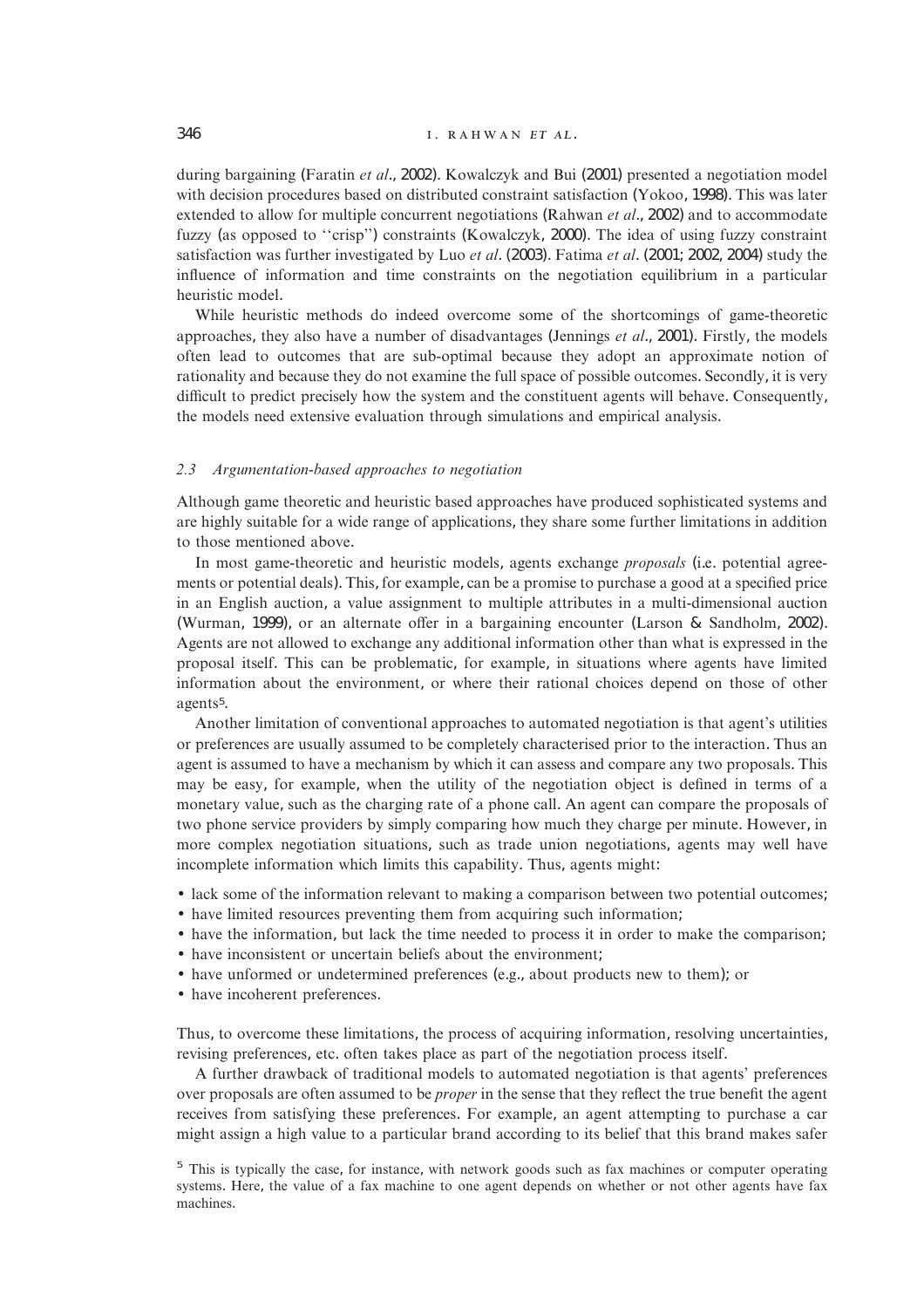cars than other brands. If this belief is false, then the preferences do not properly reflect the agent's actual gain if it was to purchase that car.

Finally, game-theoretic and heuristic approaches assume that agents' utilities or preferences are *fixed*. One agent cannot directly influence another agent's preference model, or any of its internal *mental attitudes* (e.g., beliefs, desires, goals, etc.) that generate its preference model. A rational agent would only modify its preferences upon receipt of new information. Traditional automated negotiation mechanisms do not facilitate the exchange of this information.

Against this background, argumentation-based approaches to negotiation attempt to overcome the above limitations by allowing agents to exchange additional information, or to ''argue''<sup>6</sup> about their beliefs and other mental attitudes during the negotiation process. In the context of negotiation, we view an *argument* as a piece of information that may allow an agent to: (a) *justify* its negotiation stance; or (b) *influence* another agent's negotiation stance (Jennings *et al*., 1998).

Thus, in addition to accepting or rejecting a proposal, an agent can offer a critique of it. This can help make negotiations more efficient. By understanding why its counterpart cannot accept a particular deal, an agent may be in a better position to make an alternative offer that has a higher chance of being acceptable. In a trade union dispute, for example, an agent representing the worker's union might refuse an offer for a modified pension plan made by the organisation's management agent (Sycara, 1985, 1992). As a response, the management agent might offer a different pension plan. If the union agent had been able to explain that the problem with the initial offer was not with its pension plan but rather that it did not include reduced working hours, the management agent would not have bothered exploring different pension plans. Instead, the management agent would have concentrated on finding an arrangement for workload reduction.

Another type of information that can be exchanged is a justification of a proposal, stating why an agent made such a proposal or why the counterpart should accept it. This may make it possible to change the other agent's region of acceptability<sup>7</sup> (Jennings *et al*., 1998), or the nature of the negotiation space itself. For example, an employee negotiating a salary raise might propose a big increase that gets rejected by the manager. After the employee justifies the proposal by denoting her significant achievements during the year, the manager might accept. Agents may also exchange information that results in changing the negotiation object itself, by introducing new attributes (or dimensions) to the negotiation object. For example, the manager might modify the negotiation object such that the negotiation involves not only the salary amount, but also the number of working hours. In this way, the manager might be able to offer reduced working hours instead of a salary increase.

An agent might also make a threat or promise a reward in order to exert some pressure on its counterpart to accept a proposal. For example, a manager requesting a project to be completed by a short deadline might promise a salary raise (or threaten to fire the employees) in order to entice them to allocate more time to working on that particular project<sup>8</sup>.

#### *2.4 Summary*

From the discussion above it should be clear that there is no universal approach to automated negotiation that suits every problem domain. Rather, there is a set of approaches, each based on

<sup>&</sup>lt;sup>6</sup> In this survey, we do not treat the topic of argumentation based on defeasible or non-monotonic reasoning as discussed, for example, by Prakken and Vreeswijk (2002), Vreeswijk (1997), Chesnevar *et al.* (2000), Dung (1995) and Loui (1987). Our focus here is on the general characteristics of argumentation in negotiation models for multi-agent systems. One may use either of the above argumentation systems as a basis for an The region of acceptability may be defined as the complete set of outcomes the agent is willing to accept.<br><sup>7</sup> The region of acceptability may be defined as the complete set of outcomes the agent is willing to accept.<br><sup>8</sup>

example, by punishing non-cooperative moves by its opponent, an agent sends an indirect threat for future iterations of the game. However, such threats and rewards span over multiple, complete iterations of the same encounter, rather than being part of a single encounter.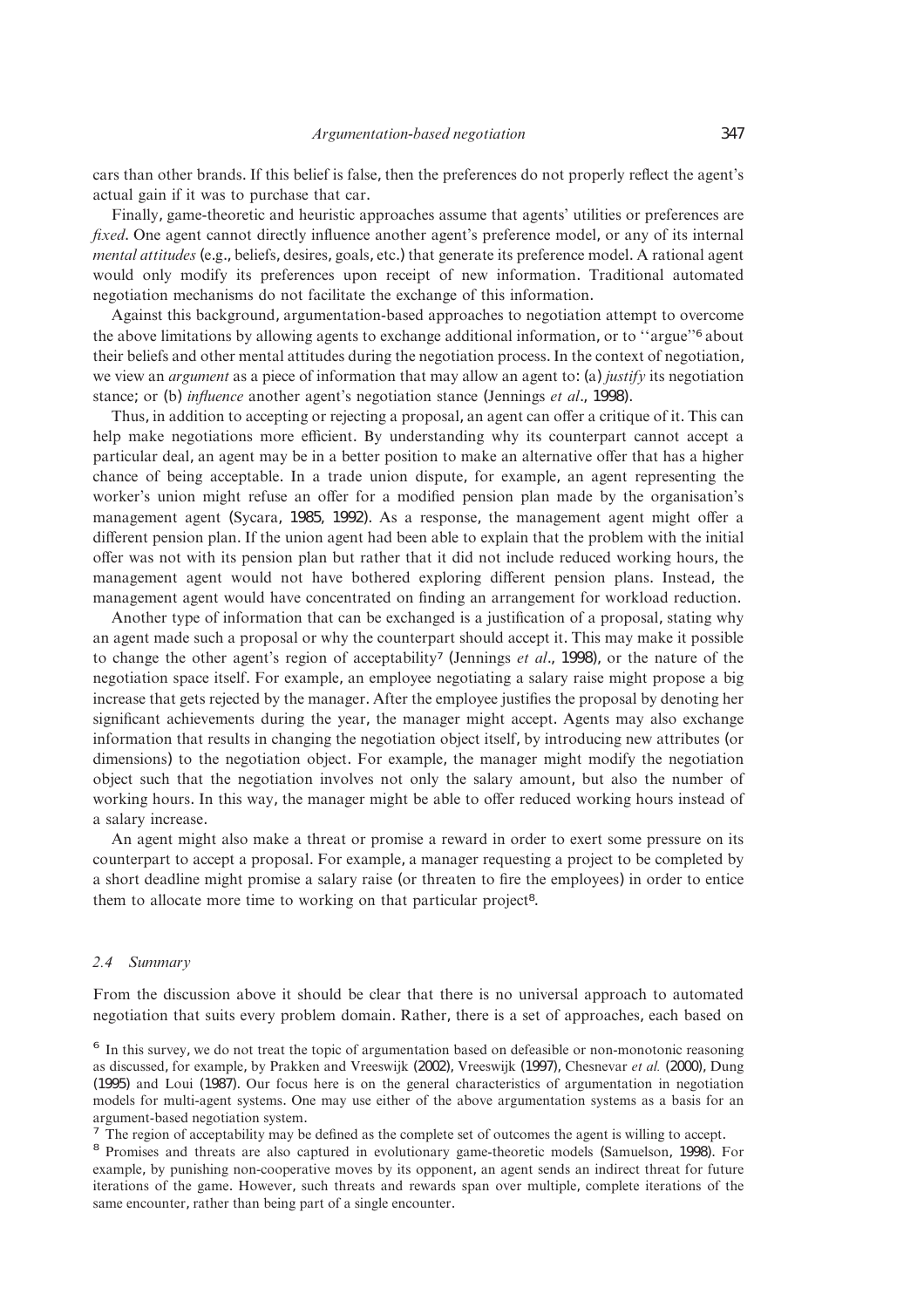## 348 **... ... ... ... ... ... I. RAHWAN ET AL.**

different assumptions about the environment and the agents involved in the interaction. The particular class of approaches that we focus on in this paper, often referred to as *argumentationbased negotiation* (ABN) frameworks, is gaining increasing popularity for its potential ability to overcome the limitations of more conventional approaches to automated negotiation. However, such models are typically more complex than their game-theoretic and heuristic counterparts.

Against this background, the aim of this analytical survey is to identify the main components of an abstract framework for ABN and discuss the different attempts to realise these components. While doing so, we highlight the major challenges encountered in the field.

## **3 External elements of ABN frameworks**

At present, there is no agreed approach to characterising all negotiation frameworks. However, we believe it is instructive to develop such a framework so that the essential components that are needed to conduct automated negotiation, and consequently their associated challenges, can be clearly identified. In this section, we outline those elements that we consider are essential in the design of an ABN framework in particular. By developing an understanding of what an ABN framework is expected to contain, we are in a better position to understand and analyse existing models that have been proposed in the literature. Moreover, this nomenclature enables us to identify the ABN landscape and the main open research questions in the field. In the course of the discussion, we outline some of the major characteristics that differentiate ABN frameworks from other non-argumentation-based approaches to automated negotiation.

Abstractly, a negotiation framework can be viewed in terms of its negotiating agents (with their internal motivations, decision mechanisms, knowledge bases, etc.) and the environment in which these agents interact (with its rules of interaction, communication language, and information stores)9. In the remainder of this section, we discuss the main elements that define an ABN framework. In particular, we focus on the elements external to the agent (i.e. those elements that define the environment in which the ABN agents operate and interact). We leave the discussion of the internal features of ABN agents to Section 4.

#### *3.1 Communication language and domain language*

Negotiation is, by definition, a form of interaction between agents. Therefore, a negotiation framework requires a language that facilitates such communication (Labrou *et al*., 1999). Elements of the *communication language* are usually referred to as *locutions*, *utterances* or *speech acts* (Searle, 1969; Traum, 1999). Traditional automated negotiation mechanisms normally include the basic locutions such as propose for making proposals, accept for accepting proposals, and reject for rejecting proposals.

In addition to the communication language, agents often need a common *domain language* for referring to concepts of the environment, the different agents, time, proposals, and so  $\alpha^{10}$ . When a statement in the domain language is exchanged between agents, it is given particular meaning by the communication language utterance that encapsulates it. For example, in the framework presented by Sierra *et al.* (1998), the locution offer(*a*, *b*, *Price*= $\frac{200}{\triangle}$  *Item*=*palm130*, *t*<sub>1</sub>), means that agent *a* proposes to agent *b*, at time  $t_1$  the sale of item  $palm130$  for the price of \$200. On the

<sup>&</sup>lt;sup>9</sup> There are other ways in which a negotiation framework can be viewed abstractly, such as those presented by Bartolini *et al*. (2002) and Wurman *et al*. ( 2001), which view auction frameworks in terms of the rules that parametrise them. However, since these frameworks focus on auction mechanisms, they mainly address the external rules of interaction, and do not address issues such as commitments and preference modification. We believe our model is more suitable for the task at hand because it marks out the features that are peculiar to argumentation-based approaches.<br><sup>10</sup> Note that this language may be different from the language used internally by an agent. In such cases, the

agent needs to perform some type of *translation* into the common language in order for communication to work (Sierra *et al*., 1998).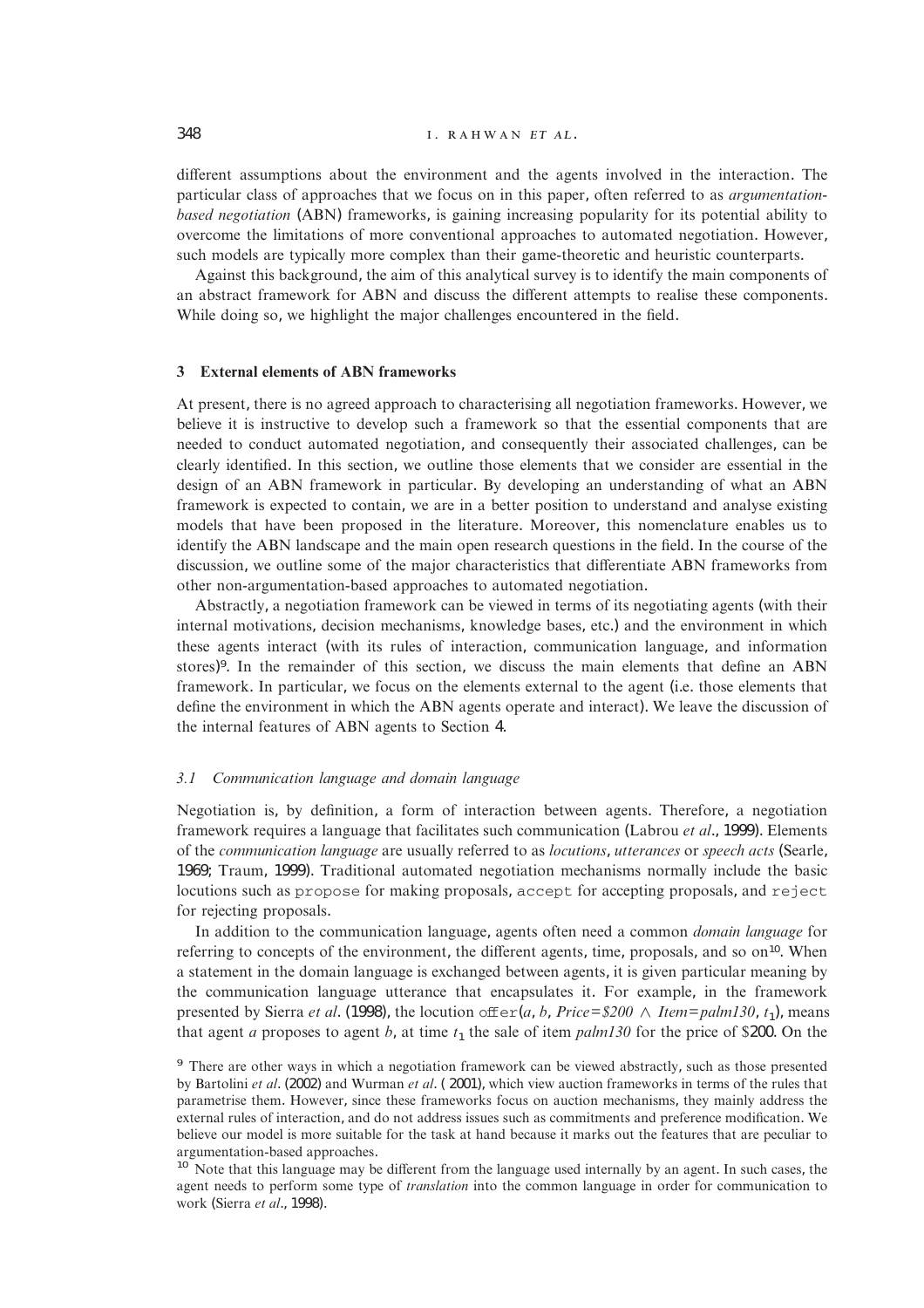|                        | Non-ABN frameworks                                                                            | <b>ABN</b> frameworks                                                                                                       |
|------------------------|-----------------------------------------------------------------------------------------------|-----------------------------------------------------------------------------------------------------------------------------|
| Domain language        | Expresses proposals only (e.g., by<br>describing products available for sale)                 | Expresses proposals as well as<br>meta-information about the world,<br>agent's beliefs, preferences, goals, etc.            |
| Communication language | Locutions allow agents to pass call for<br>bids, proposals, acceptance and<br>rejection, etc. | In addition, locutions allow agents to<br>pass meta-information either separately<br>or in conjunction with other locutions |

**Table 1** Differences between ABN and non-ABN frameworks with respect to domain and communication languages

other hand, the reject locution gives the same content a different meaning. The locution reject(*b*, *a*, *Price*= $$200 \wedge$  *Item*= $palm130$ , *t*<sub>2</sub>) means that agent *b* rejects such a proposal made by agent *a*.

In ABN frameworks, agents need richer communication and domain languages to be able to exchange meta-level information (i.e. information other than that describing outcomes). Therefore, a major distinguishing factor of ABN frameworks is in the type of information that can be expressed and exchanged between agents and, consequently, in the specifications of the agents that generate and evaluate this information. Table 1 shows the main distinguishing features between ABN and non-ABN frameworks as they relate to the communication and domain languages.

# *3.1.1 State of the art*

In existing ABN frameworks, various domain and communication languages have been proposed. They range from those designed as simplistic domain specific languages to more complex languages grounded in rich logical models of agency.

In multi-agent systems, two major proposals for agent communication languages have been advanced, namely the Knowledge Query and Manipulation Language (KQML) (Mayfield *et al*., 1996) and the Foundation for Intelligent Physical Agents' Agent Communication Language (FIPA ACL) (FIPA, 2001). FIPA ACL, for example, offers 22 locutions. The contents of the messages can be in any domain language. The locution inform $(a, b, \varphi, \text{lan})$ , for example, allows agent *a* to inform another agent *b* of statement  $\varphi$  which is in language *lan*. Other locutions exist allowing agents to express proposals for action, acceptance and rejection of proposals, make various queries about time and place, and so on. FIPA ACL has been given semantics in the form of pre- and post-conditions of each locution. This semantics are based on *speech act theory*, due to a philosopher of language John Austin (Austin, 1962) and his student John Searle (Searle, 1969), in which a locution is seen as an action that affects the world in some way.

While FIPA ACL offers the benefits of being a more or less standard agent communication language, it fails to capture all the utterances needed in a negotiation interaction. For example, FIPA ACL does not have locutions expressing the desire to enter or leave a negotiation interaction, to provide an explicit critique to a proposal or to request an argument for a claim. While such locutions may be constructed by injecting particular domain language statements within locutions similar to those of FIPA ACL, the semantics of these statements fall outside the boundaries of the communication language. Consider the following locution from the framework presented by Kraus *et al*. (1998):

Request(*j*, *i*, 
$$
Do(i, α)
$$
,  $Do(i, α)$ → $Do(j, β)$ ).

In this locution, agent *j* requests that agent *i* performs action  $\alpha$  and supports that request with an argument stating that if *i* accepts, *j* will perform action  $\beta$  in return. For the locution to properly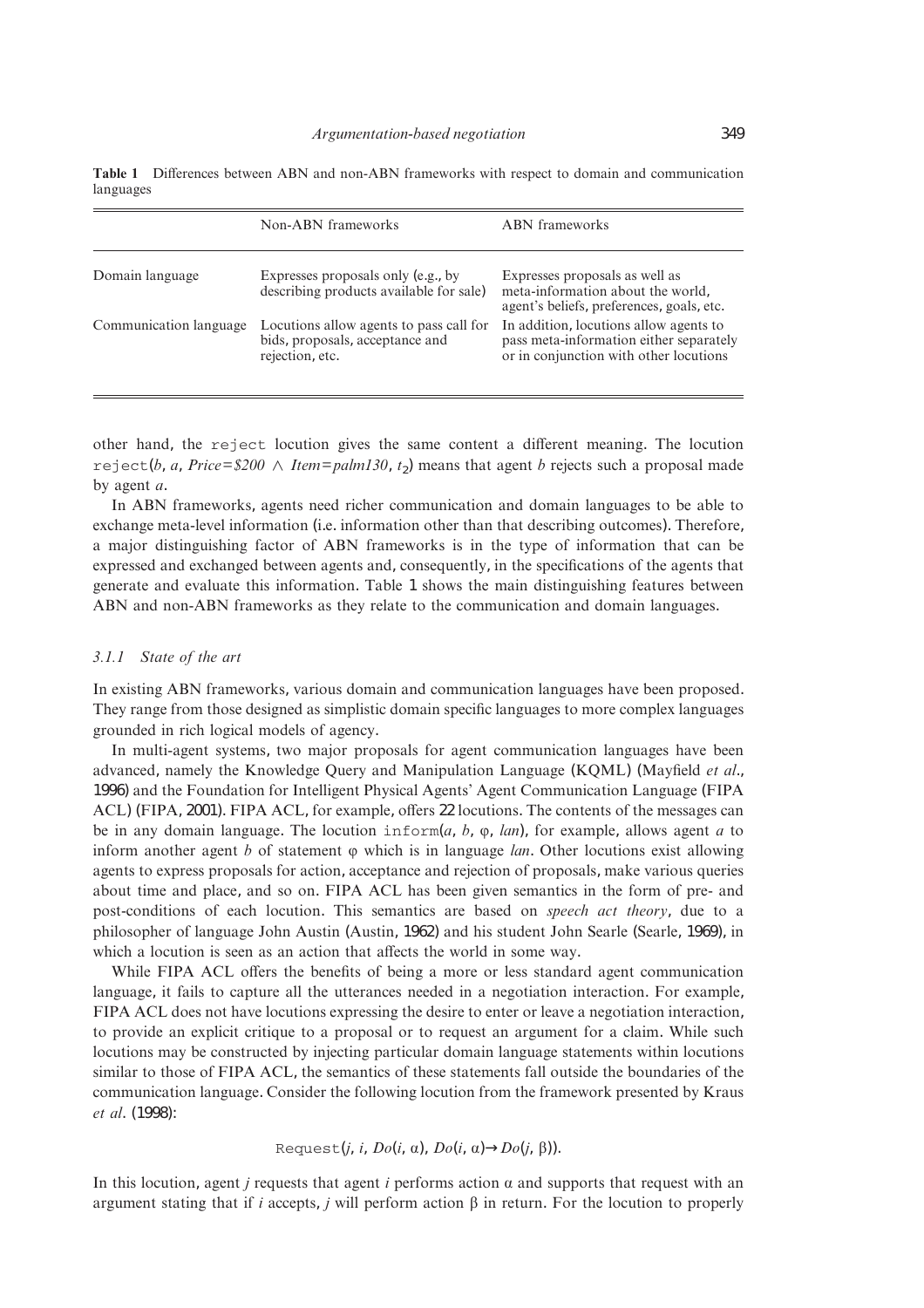express a promise, action  $\beta$  must actually be desired by agent *i*. If, in contrast,  $\beta$  is undesirable to  $i$ , the same locution becomes a threat and might deter  $i$  from executing  $\alpha$ . The locution Request, however, does not include information that conveys this distinction.

In order to deal with the above problem, ABN framework designers often choose to provide their own negotiation-specific locutions, which hold the appropriate semantics of the message within them. For example, Sierra *et al*. (1998) and Ramchurn *et al*. (2003b) provide explicit locutions for expressing threats and rewards (e.g., threaten(*i*, *j*,  $\alpha$ ,  $\beta$ ) and  $\text{promise}(i, j, \alpha, \beta)$ ).

Having discussed some issues relating to the communication languages in ABN, let us now discuss the domain languages. In negotiation, the domain language must, at least, be capable of expressing the object of negotiation. In Sierra *et al*.'s model, the domain language can express variables representing negotiation issues (or attributes), constants representing values for the negotiation issues (including a special constant ''?'' denoting the absence of value), as well as equality and conjunction. This enables them to express full or partial multiple-attribute proposals. For example, the sentence

$$
(Price = \pounds10) \land (Quality = high) \land (Penalty = ?)
$$

expresses a proposal to agree on a high-quality product or service for the price of *£10*, and with a cancellation penalty yet to be agreed upon. There is also a meta-language for explicitly expressing preferences. For example, the statement  $Pref[Price = £10]$ ,  $[Price = £20]$  expresses the fact that an agent prefers a price of *£10* to *£20*.

In addition, ABN frameworks may need some way to express plans and resources needed for different plans. This is because agents participating in negotiation may be doing so in order to obtain resources needed for executing their plans. This means that an agent may be able to inform another agent of (parts of) its plans in order to justify its request for particular resources. Sadri *et al*. (2002), for example, express plans using the *plan*(.) predicate. The formula

# $plan(\hat{h}$ *it*(*nail*), *hang*(*picture*)), {*picture*, *nail*, *hammer*})

denotes a plan (or intention) to hit a nail and hang a picture. The resources this plan requires are a picture, a nail and a hammer.

Some ABN frameworks also explicitly express information about agents' mental attitudes. The ABN frameworks presented by Kraus *et al*. (1998) and by Parsons *et al*. (1998), for example, allow an agent to represent beliefs about other agents' beliefs, desires, intentions, capabilities, and so on, and are based on logics of belief, desire and intention (BDI) (Rao & Georgeff, 1995; Wooldridge, 2000). An agent can use this information not only in its internal reasoning processes, but also in its interaction with other agents.

The usefulness of the domain language in the context of ABN becomes particularly apparent when agents provide arguments for requesting certain resources, for rejecting certain requests, and so on. The richer the domain language, the richer the arguments that can be exchanged between agents. This will become more evident when we discuss argument generation and evaluation in the following sections.

#### *3.1.2 Challenges*

There are a number of challenges in the design of domain and communication languages for ABN. First, there is a need to provide rich communication languages with clear semantics. To this end, Mcburney *et al.* (2003) specified a set of locutions as part of a dialogue game<sup>11</sup> for purchase

<sup>&</sup>lt;sup>11</sup> Dialogue games are interactions between two or more players, where each player makes a *move* by making some utterance in a common communication language and according to some pre-defined rules. Dialogue games have their roots in the philosophy of argumentation (Aristotle, 1928; Hamblin, 1970). In multi-agent systems, dialogue games have been used to specify dialogue protocols for persuasion (Amgoud *et al*., 2000a), negotiation (Amgoud & Parsons, 2001), and team formation (Dignum *et al*., 2000).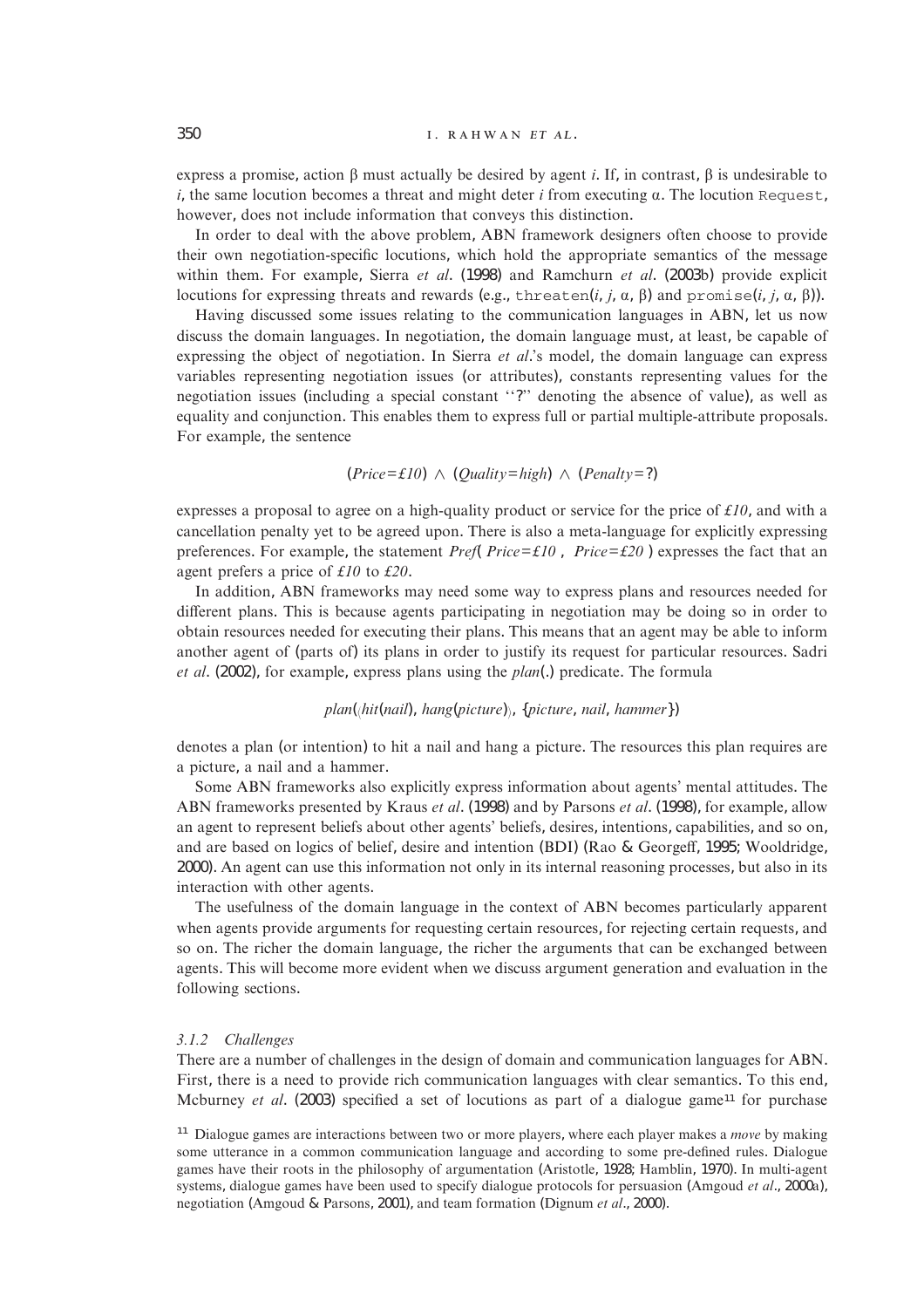negotiation among multiple agents. The authors provided public axiomatic semantics to their locutions by stating each locution's externally observable preconditions, the possible response, and the updates to the information and commitment stores<sup>12</sup>. Moreover, the framework presents operational semantics of the whole framework, connecting locutions with each other via the agents' decision mechanisms. However, this framework does not cover the whole spectrum of ABN situations. For example, there are no locutions for explicitly requesting, providing and challenging arguments, or for supporting argumentation over preference criteria. Locutions facilitating argument exchange have been proposed in other frameworks (e.g., Sadri *et al*., 2001a, 2002; Torroni & Toni, 2001; Amgoud *et al*., 2000; Amgoud & Parsons, 2001). There are opportunities for extending the model of Mcburney *et al*. (2003) with a richer argumentation system.

Another prospect of future research is the building of common, standardised domain languages that agent designers can use in order to plug their agents into heterogeneous environments. Efforts towards semantic and syntactic interoperability in domain languages and ontologies, such as the DARPA Agent Markup Language (Hendler & McGuinness, 2000; McGuinness, 2001) and the W3C Web Ontology Language (OWL) (McGuinness & van Harmelen, 2003) are particularly relevant. There is a need for exploring the suitability of these domain languages for supporting ABN and understanding how arguments can be expressed and exchanged.

#### *3.2 Negotiation protocol*

Given a communication and domain language, a negotiation framework should also specify a *negotiation protocol* in order to constrain the use of the language. Here we view a protocol as a formal set of conventions governing the interaction among participants (Jennings *et al*., 2001). This includes the *interaction protocol* as well as other rules of the dialogue.

The interaction protocol specifies, at each stage of the negotiation process, who is allowed to say what. For example, after one agent makes a proposal, the other agent may be able to accept it, reject it or criticise it, but might not be allowed to ignore it by making a counterproposal. The protocol might be based solely on the last utterance made, or might depend on a more complex history of messages between agents.

The other rules that form part of the negotiation protocol may address the following issues (Esteva *et al*., 2001; Jennings *et al*., 2001):

- *rules for admission*, which specify when an agent can participate in a negotiation dialogue and under what conditions;
- *rules for participant withdrawal*, which specify when a participant may withdraw from the negotiation;
- *termination rules*, which specify when an encounter must end (e.g., if one agent utters an acceptance locution);
- *rules for proposal validity*, which specify when a proposal is compliant with some conditions (e.g., an agent may not be allowed to make a proposal that has already been rejected);
- *rules for outcome determination*, which specify the outcome of the interaction: in an auction-based framework, this would involve determining the winning bid(s) (Sandholm, 2002a); in argumentation-based frameworks, these rules might enforce some outcome based on the underlying theory of argumentation (e.g., if an agent cannot construct an argument against a request, it accepts it (Parsons *et al*., 1998));
- *commitment rules*, which specify how agents' commitments should be managed, whether and when an agent can withdraw a commitment made previously in the dialogue, how inconsistencies between an utterance and a previous commitment are accounted for, and so on.

In ABN, the negotiation protocol is usually more complex than those in non-ABN. By "more complex'', we mean that the protocol may involve a larger number of locutions, and a larger

<sup>&</sup>lt;sup>12</sup> We discuss information and commitment stores in more detail in Section 3.3.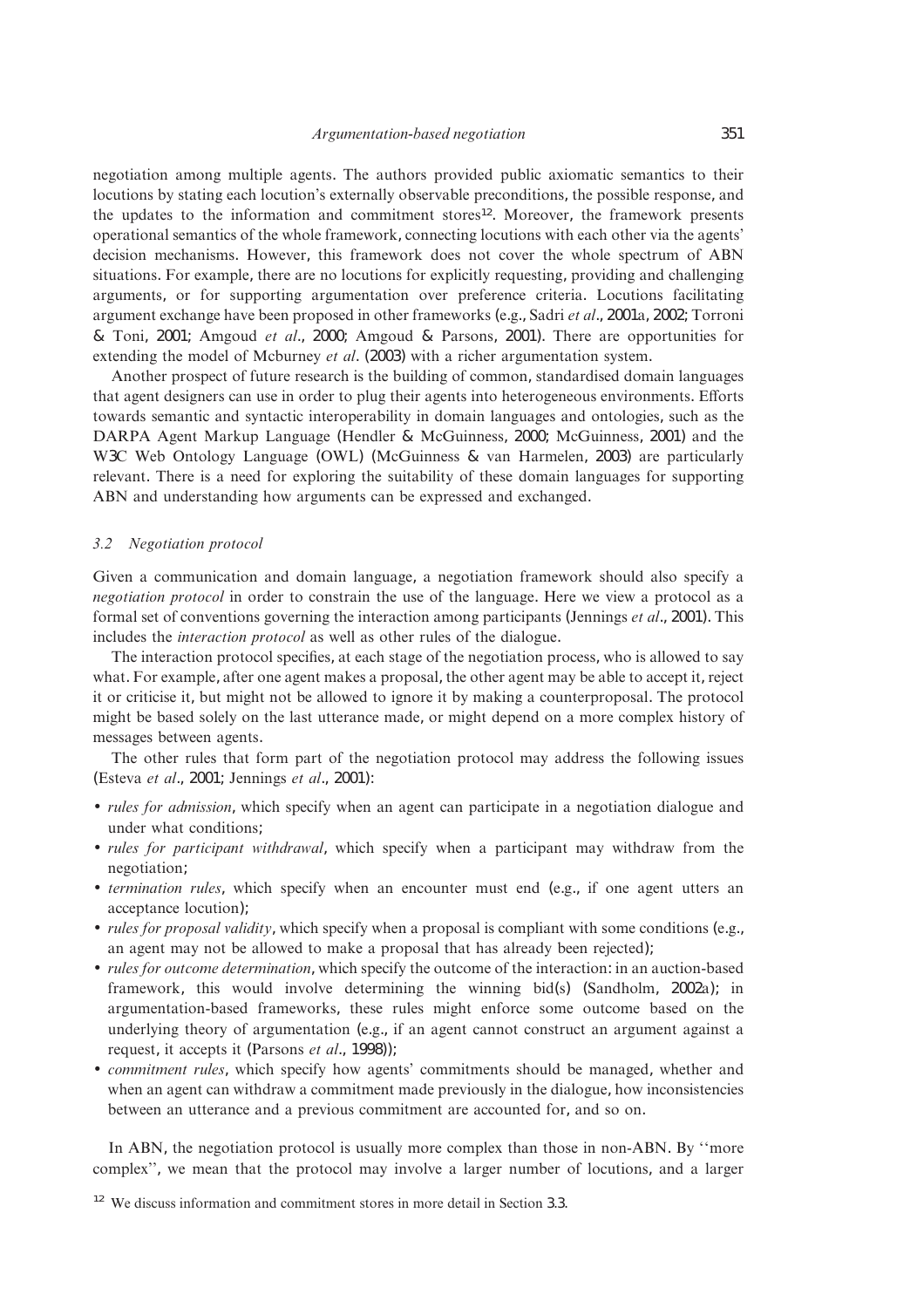number of rules. This leads to computational complexity arising from processes such as checking the locutions for conformance with the protocol given the history of locutions.

#### *3.2.1 State of the art*

With respect to the interaction protocol, a variety of trends can be found in the ABN literature. Interaction protocols can either be specified in an *explicit* accessible format, or only be *implicit* and hardwired into the agents' specification.

Explicit specification of interaction protocols may be done using finite-state machines (e.g., Sierra *et al*., 1998; Parsons *et al*., 1998). While this approach may be useful when the interaction involves a limited number of permitted locutions, it becomes harder to specify and understand when the number of locutions and their interactions increases significantly. This is particularly problematic when different agent designers need to look up the interaction protocol specification to guide their agents' design and implementation. In such cases, other forms of protocol specification may be more suitable.

Another way of expressing interaction protocols explicitly is using dialogue games (as in, e.g., Amgoud *et al*. (2000), Amgoud and Parsons (2001), McBurney *et al*. (2003)). As mentioned above, dialogue games have the advantage of providing clear and precise semantics of the dialogues, by stating the pre-and post-conditions of each locution as well as its effects on agents' commitments. The following is the specification of a locution from the protocol presented by McBurney *et al*. (2003). This locution allows a seller (or advisor) agent to announce that it (or another seller) is willing to sell a particular option<sup>13</sup>.

**Locution:** willing to sell( $P_1$ ,  $T$ ,  $P_2$ ,  $V$ ), where  $P_1$  is either an advisor or a seller,  $T$  is the set of participants,  $P_2$  is a seller and  $V$  is a set of sales options.

**Preconditions:** some participant  $P_3$  must have previously uttered a locution seek\_info ( $P_3$ , S, *p*) where  $P_1 \in S$  (the set of sellers), and the options in *V* satisfy constraint *p*.

**Meaning:** the speaker  $P_1$  indicates to audience T that agent  $P_2$  is willing to supply the finite set  $V = \{\overline{a}, \overline{b}, \ldots\}$  of purchase options to any buyer in set *T*. Each of these options satisfy constraint *p* uttered as part of the prior seek(.) locution.

**Response:** none required.

**Information store updates:** for each  $\overline{a} \in V$ , the 3-tuple  $(T, P_2, \overline{a})$  is inserted into  $IS(P_1)$ , the information store for agent  $P_1$ .

**Commitment store updates:** no effects.

One advantage of dialogue game protocols is that they have public axiomatic semantics. This is because they refer only to observable pre-conditions and effects, rather than to the agents' internal mental attitudes. This makes it easier to verify whether agents are conforming to the protocol.

Other frameworks implicitly hardwire the interaction protocol into the agents' internal specification (e.g., Kraus *et al*., 1998; Sadri *et al*., 2001a,b, 2002; Torroni & Toni, 2001). In these frameworks, the interaction protocol is specified using logical constraints expressed in the form of if–then rules. Since these frameworks describe a logic-based approach to agent specification (Kraus *et al*., 1998) implement their agents using logic programs, while Sadri *et al*. (2001b) use abductive logic programs), the protocol rules are coded as part of the agent's program. These rules take the form  $P(t) \wedge C(t) \Rightarrow P'(t+1)$ , meaning that if the agent received performative (i.e. locution) *P* at time *t*, and condition *C* was satisfied at that time, then the agent *must* use the performative *P*′ at the next time point. The condition *C* describes the rationality precondition in the agent's mental state. For example, one rule might state that if an agent received a performative which includes a request for a resource and it does not have that resource, then it must refuse the request. Note that this constitutes private semantics of the protocol, and is hence harder to enforce by an external regulator.

<sup>13</sup> We leave the discussion of "information stores" and "commitment stores" to Section 3.3.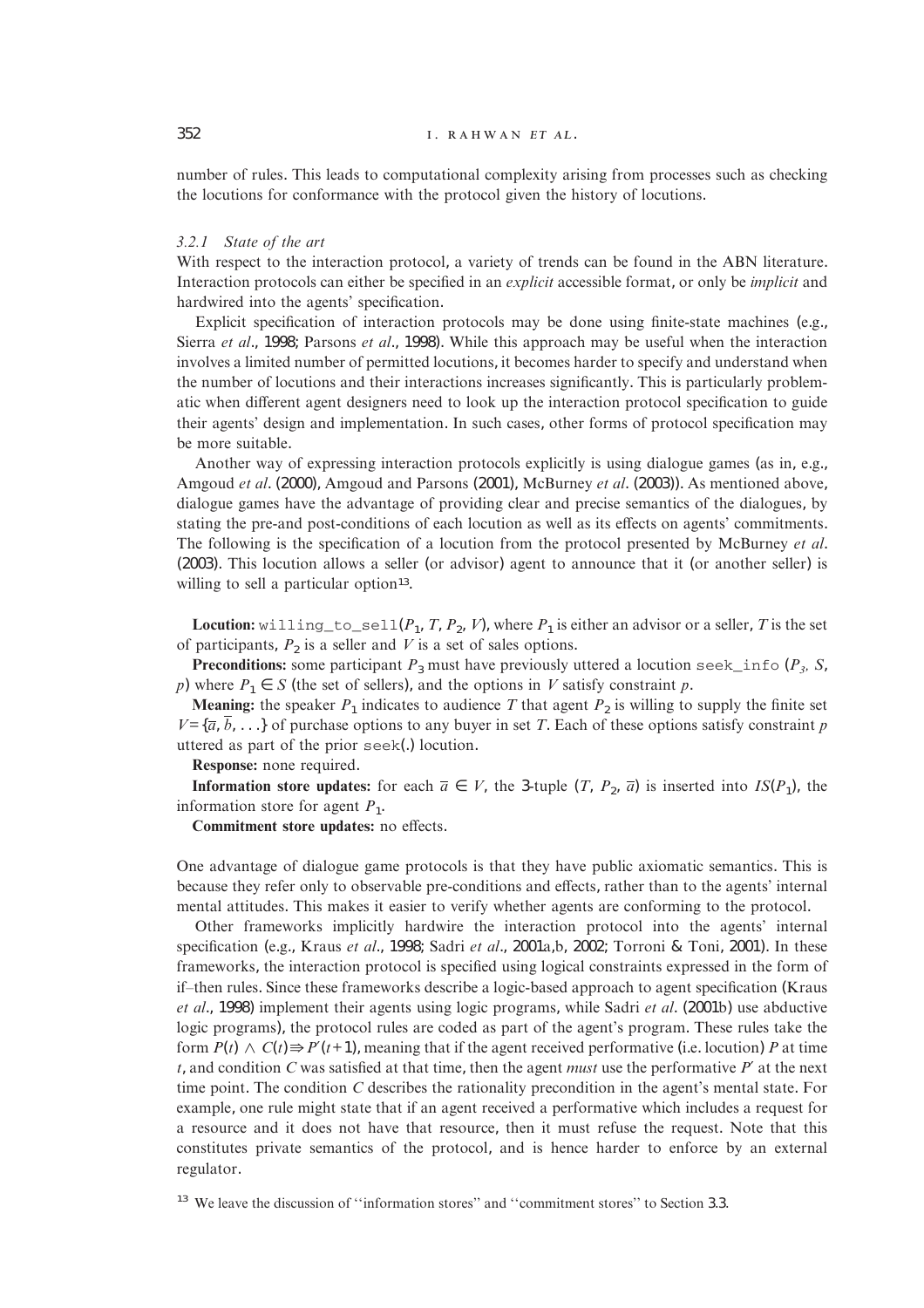The termination rules in negotiation protocols specified as finite-state machines are defined as a set of links to a final state. This is usually the case when one agent utters a withdrawaccept(.) locution. In the framework of McBurney *et al*. (2003), a rule specifies that the dialogue ends after an agent utters the locution withdraw\_dialogue(.) causing either no remaining sellers or no remaining buyers in the dialogue. In some frameworks, however, no termination rules have been defined, and hence the dialogue remains open even after agreement or failure.

In relation to outcome determination rules, some frameworks determine outcomes based on the logical structure of interacting arguments. For example, in the frameworks of Parsons *et al*. (1998) and Amgoud *et al*. (2000), a rule specifies that an agent must accept a request if it fails to produce an argument against that request. A similar case occurs when agents argue about their beliefs – an agent must accept a proposition if it fails to provide an argument for the negation of the proposition. In this sense, outcome determination is *implicit* in the underlying argumentation logic. In other frameworks, such as those of Kraus *et al*. (1998) and Ramchurn *et al*. (2003), outcomes are reached through uttering a specific locution *explicitly* (e.g., by uttering accept(.)). Agents may utter such a locution based on some internal utility evaluation.

We leave the discussion of commitment rules to Section 3.3, where we discuss commitment stores.

#### *3.2.2 Challenges*

Protocols for ABN share the challenges faced in the design of argumentation protocols in general. For example, there is a need for qualities such as fairness, clarity of the underlying argumentation theory, discouragement of disruption by participants, rule consistency, and so on14.

One particularly important property is that of *termination*. To this end, some rules for preventing certain causes of infinite dialogues have been proposed. For example, the protocol of Amgoud and Parsons (2001) does not allow agents to repeat the exact same locutions over and over again. The intuition is that this would prevent the agent from, say, repeating the same question over and over again. In subsequent papers, the authors present further analysis of the outcomes of various argumentation-based dialogues (Parsons *et al*., 2002, 2003).

Torroni (2002) studied termination and success in the ABN framework presented earlier (Sadri *et al*., 2001b). Since the ABN framework is grounded in an operationally defined agent architecture based on abductive logic programming, it has been possible to study some properties by referring to the machinery of abduction. In particular, the author determined an upper limit to the maximum length of a dialogue, measured in the number of exchanged messages. Since these results are strongly dependant on the underlying logical system, it is not clear whether these results can be generalised to a variety of protocols without regard to the internal agent architecture.

Another important desired property in ABN protocols is that of *guaranteed success*. Wooldridge and Parsons (2000) investigated the conditions under which particular logic-based negotiation protocols terminate with agreement. They provided results showing the complexity of solving this problem with negotiation frameworks using different domain languages. Most interestingly, they showed that the problem of determining whether a given protocol can be guaranteed to succeed, when used with a FIPA-like communication language, is provably intractable.

An important problem related to interaction protocols in general is that of *conformance checking*. This problem is concerned with answering the question of whether a particular utterance is acceptable, given the history and context of interaction. Conformance checking is one of the sources of complexity in dialogue systems; however, to date, it has received little attention in the ABN literature. Recently, Huget and Wooldridge (2003) investigated applying model checking techniques to this problem.

<sup>&</sup>lt;sup>14</sup> For a more elaborate discussion of the properties desired in argumentation protocols, refer to (McBurney *et al*., 2002).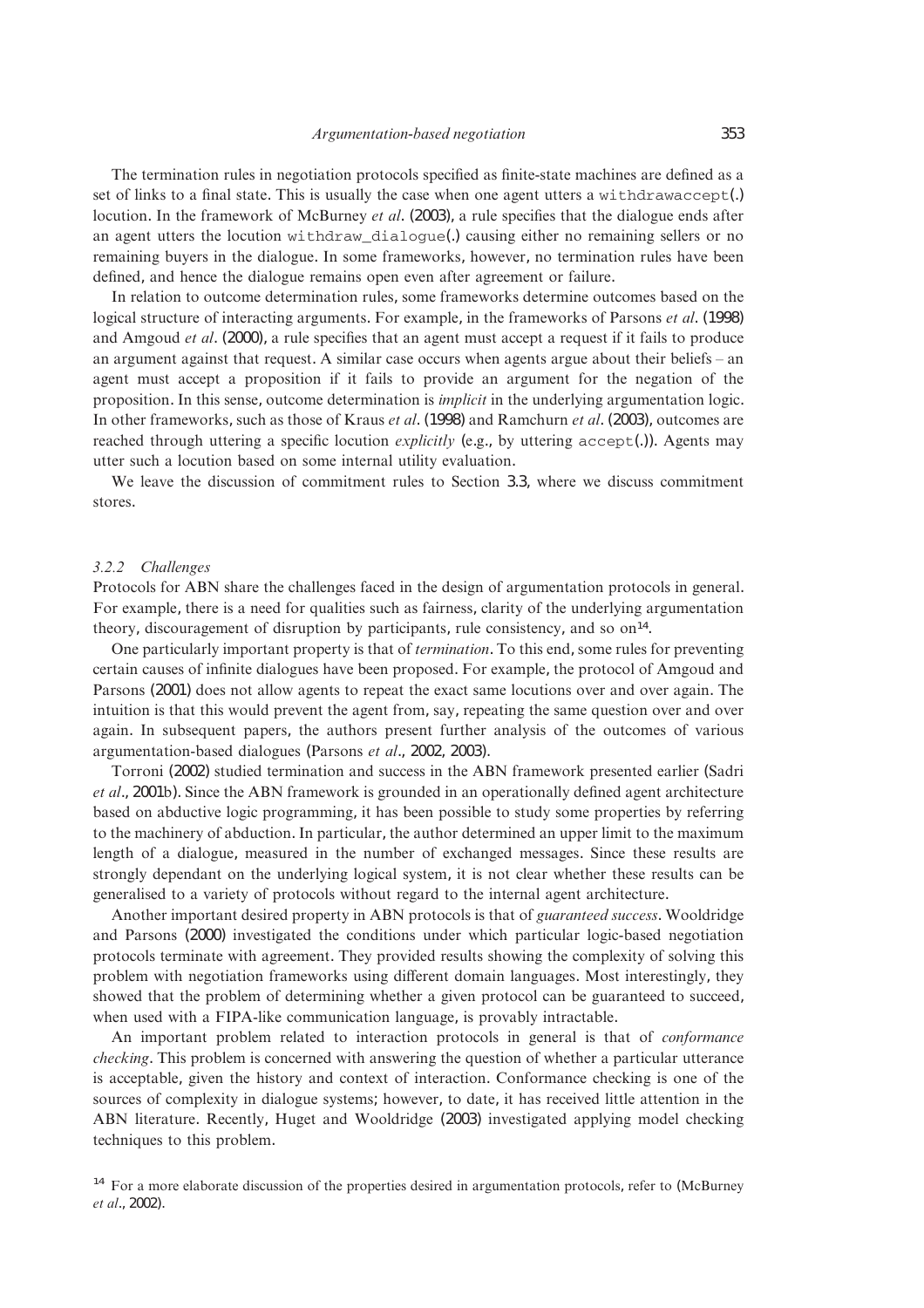## $354$   $I. RAHWAN ET AL.$

Another avenue of future research is in the design of admission rules in negotiation protocols. While some frameworks (e.g., McBurney *et al*., 2003) require that agents explicitly request to enter a negotiation dialogue, to our knowledge, no ABN framework includes external rules that govern admission to the negotiation dialogue. One may envisage situations where only agents with particular credentials, such as reputation or performance history, may be admitted to a negotiation. More work needs to be done on investigating the effect of different admission rules on the outcome of negotiation. For example, a malicious agent may attempt to disrupt the interaction among other participants, and hence should not be admitted. Relevant work has been done in the context of agent admission to electronic institutions (Rodriguez-Aguílar & Sierra, 2002).

#### *3.3 Information stores*

In some ABN frameworks, there is no explicit centralised information store available. Instead, agents internally keep track of past utterances (e.g., Kraus *et al*., 1998). However, in many negotiation frameworks there is a need to keep externally accessible information during interaction. For example, we might need to store the history of utterances for future reference or to store information about the reputation of participants (Rubiera *et al*., 2001; Yu & Singh, 2002). Moreover, having external information stores makes it possible to perform some kind of *enforcement* of protocol-related behaviours. For example, we may be able to prevent an agent from denying a promise it has previously made.

## *3.3.1 State of the art*

One type of information store that is common in the argumentation literature is the *commitment store*15. Commitment stores were initially conceived by Hamblin (1970) as a way of tracking the claims made by participants in dialogue games. Hamblin studied dialogues over beliefs, although he was at pains to state that commitments made in dialogue games should not be construed as necessarily representing the real beliefs of the respective participants (Hamblin, 1970, p. 257). Hamblin's notion of commitment store has been influential in later work on dialogue games, both in philosophy and in multi-agent systems, although the notions of commitment used sometimes differ. In the work on the philosophy of dialogue (e.g., Walton & Krabbe, 1995) the focus is on action commitments, i.e. promises to initiate, execute or maintain an action or course of actions. Commitments to defend a claim if questioned, called propositional commitments, are viewed as special cases of such action commitments by these authors. In the multi-agent systems literature the concern is usually with action commitments, where the actions concerned are assumed to take place outside the agent dialogue. For example, one agent may commit to providing a specified product or service to another agent.

Note that commitment stores should not be confused with the interaction history, which only records the sequence of utterances during the whole interaction<sup>16</sup>. While the latter only form a passive storage of ''unprocessed'' utterances, commitments in commitment stores have more elaborate consequences. For example, when an agent asserts a proposition  $p$ , it may not only be committed to believe that *p* holds, but also to defending that *p* (if challenged), not denying that *p*, giving evidence that *p*, and so on (Walton & Krabbe, 1995). In the multi-agent systems literature, Singh (2000) gave ''social'' semantics for commitments using modal operators in branching-time logic. These semantics are public (i.e. based on external observations of utterances as opposed to agents' internal mental states) and hence can be used for specifying, and checking for conformance with, the interaction protocols. Amgoud *et al.* (2002) also present social semantics of communication based on argumentation. Another difference of commitment stores in comparison with interaction histories is that commitment stores have specific *commitment rules* governing the

<sup>15</sup> For a more detailed discussion of commitments in multi-agent dialogues, see Maudet and Draa (2002).<br><sup>16</sup> Sierra *et al.* (1998) use the term *negotiation thread*, while Sadri *et al.* (2001b) use the term *dialogue s*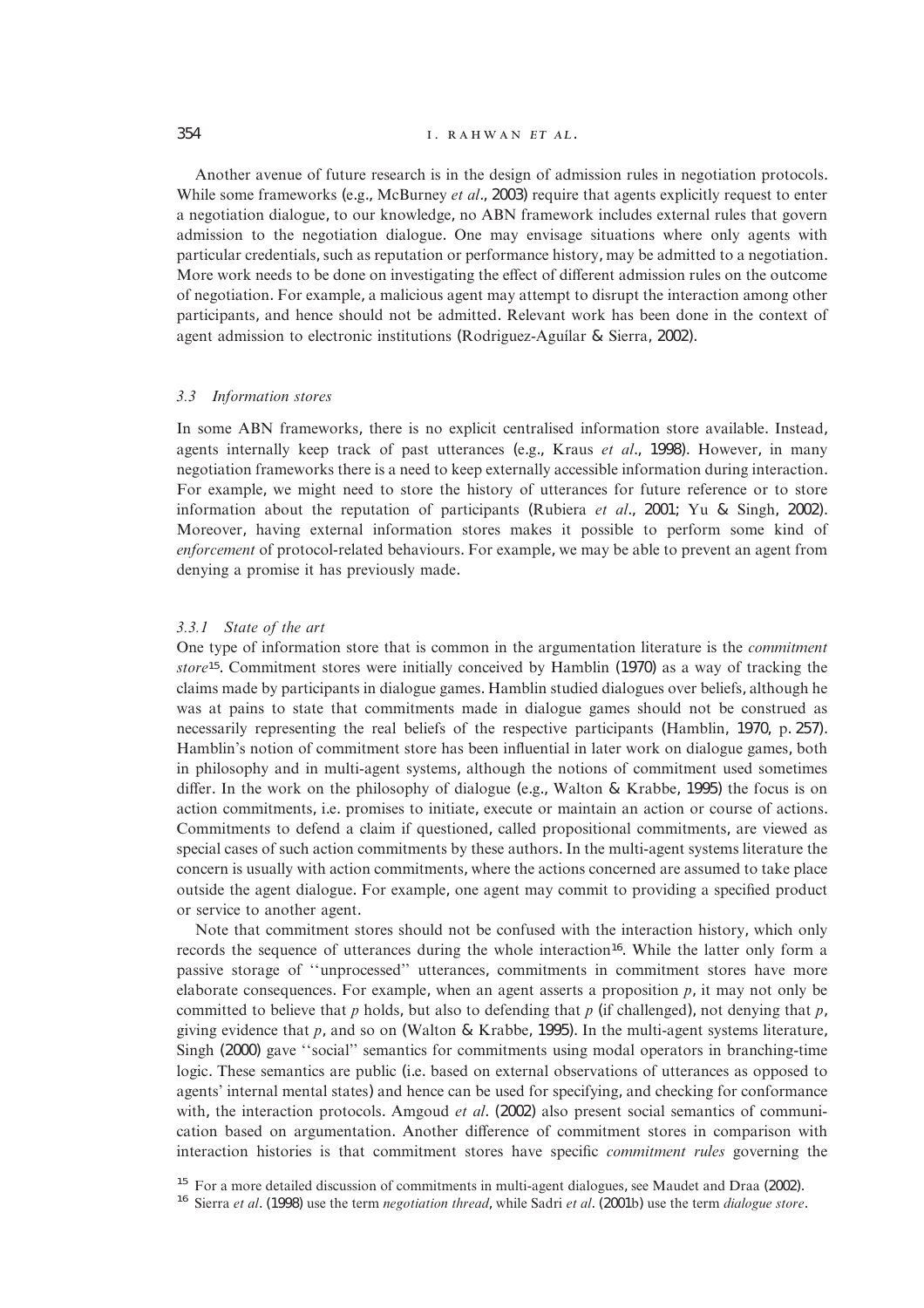addition and removal of statements that the agent is committed to. One rule may specify, for example, that if the agent retracted a previously asserted claim, it must also retract every claim based on the former via logical deduction. Another relevant concept is that of *pre-commitment* proposed by Colombetti (2000). A request pre-commits the utterer in the sense that the utterer will be committed in case the hearer accepts the request. Commitment stores enable us to capture such pre-commitments.

In the ABN literature, Amgoud and Parsons (2001) define for each agent a publicly accessible commitment store. Adding statements to the commitment store is governed by the dialogue-game rules. For example, when an agent accepts a request for action *p*, then *p* is added to its commitment store. Agents may also be allowed to retract commitments under certain conditions. In the context of purchase negotiations, McBurney *et al*. (2003) dealt with the issue of retraction differently. For example, the framework involves two locutions, agree\_to\_buy(.) and agree\_to\_sell(.), for committing to certain resource exchanges. Instead of providing explicit locutions for retracting these commitments, the authors provide additional locutions, willing to buy(.) and willing to sell(.), which are softened versions of the former locutions, however, with no commitments incurred (i.e., they are free to refuse to sell or buy something they have previously agreed upon). This way, agents may usefully provide information without necessarily committing to it or having to explicitly retract it.

#### *3.3.2 Challenges*

The representation and manipulation of information stores is not a trivial task, and has significant effects on both the performance and outcomes of negotiation dialogues. In particular, information store manipulation rules have a direct effect on the types of utterances agents can make given their previous utterances (i.e., the protocol), the properties of the dialogues (e.g., termination), and the final outcome (e.g., the ability to change one's mind coherently).

Some of the key questions that need to be addressed in an ABN framework are as follows. Under what conditions should an agent be allowed to retract its commitments and how would this affect the properties of dialogues? Under what conditions should an agent be forced to retract its commitments to maintain consistency? While these questions are being investigated in the multi-agent dialogue literature in general (Maudet & Chaib-draa, 2003), there are issues specific to negotiation dialogues. In particular, commitments to providing, requesting, and exchanging resources may require different treatments from commitments in other types of dialogues, such as persuasion or information seeking. Very little work on this problem has been done in existing ABN frameworks.

#### **4 Elements of ABN agents**

In the previous section, we discussed the different elements of an ABN framework that are external to the participating agents. Issues such as the interaction protocol, commitment rules, and communication languages represent the environment in which agents operate, but often these say little about how agents are specified, or how they reason about the interaction.

Before we get into a discussion of the general features of an ABN agent, we describe what constitutes (at an abstract level) a basic, non-ABN negotiating agent. This will allow us to clearly contrast the ABN agent from other negotiators, making our analysis more focused. Therefore, we begin by presenting a conceptual model of a simple negotiator in Figure 1. This captures, on a very abstract level, the main components needed by an agent in order to be capable of engaging in negotiation17. This model is not meant to be an idealisation of all existing models in the literature, but rather a useful starting point for illustrating how ABN agents differ from other types of agent.

<sup>17</sup> For a more detailed discussion of the conceptual architectures for negotiating agents, refer to (Ashri *et al*., 2003).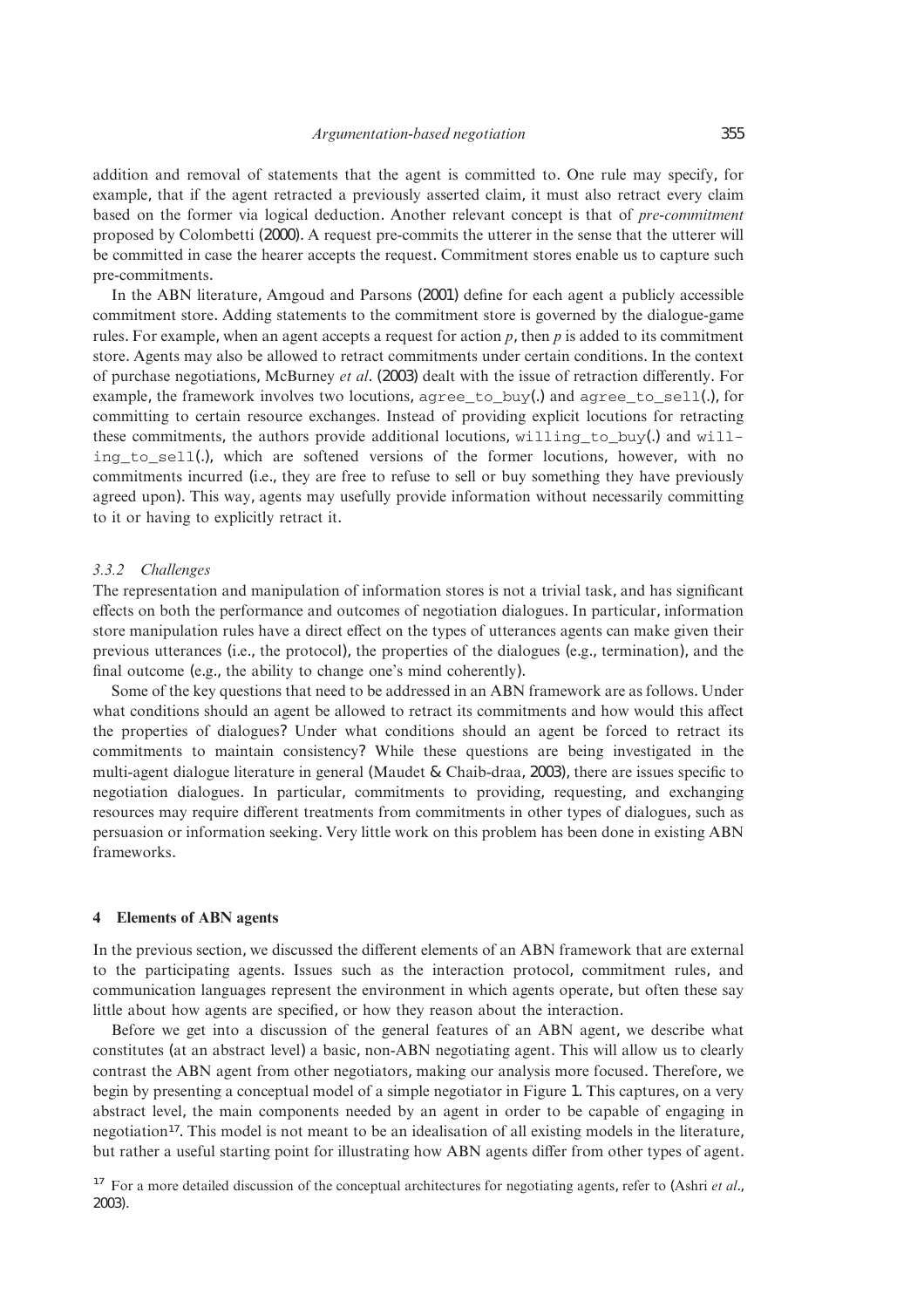

Figure 1 Conceptual elements of a classical negotiating agent

We refer to an agent involved in negotiation interactions which largely depend on exchanging proposals, such as auction-based and bargaining agents, as a classical negotiating agent. This agent needs to have a *locution interpretation* component, which parses incoming messages. These locutions usually contain a proposal, or an acceptance or rejection message of a previous proposal. They might also contain other information about the interaction, such as the identity of the sender (especially in the case of multi-party encounters). Acceptance messages usually terminate the encounter with a deal. A proposal may be stored in a *proposal database* for future reference. Proposals (or rejections) feed into a *proposal evaluation and generation component*, which ultimately makes a decision about whether to accept, reject or generate a counterproposal, or even terminate the negotiation18. This finally feeds into the *locution generation* component which sends the response to the relevant party or parties.

A more sophisticated classical agent may maintain a *knowledge base* of its mental attitudes (such as beliefs, desires, preferences, and so on (Wooldridge, 2002)), as well as models of the environment and the negotiation counterpart(s). This knowledge may be used in the evaluation and generation of proposals by judging the validity and worth of the proposals made (for example, by verifying whether proposals are actually feasible and do not conflict with the current observations of the environment). Moreover, the knowledge base may be updated in the light of new information. However, the updates that can be made are somewhat limited because the only information usually available to the agent during the interaction is:

- 1. proposals (or bids) from the counterpart or a competitor;
- 2. a message rejecting a proposal initially made by the agent;
- 3. other observations from the environment (e.g., a manufacturing plant agent bidding for raw material may monitor customer demand changes and bid accordingly).

The agent may be able to infer certain things from this information. For example, by receiving a rejection the agent may infer that the counterpart does not rate certain attribute/value assignments highly. Similarly, by receiving a proposal (or by observing the proposal of another competing

<sup>&</sup>lt;sup>18</sup> Note that the way components operate is constrained by the negotiation protocol. For example, in English auctions, which are highly *asymmetric*, one agent usually only receives bids while others only generate them. In bargaining models (e.g., Kowalczyk & Bui, 2001), however, the protocol tends to be *symmetric*, allowing both agents to evaluate and generate proposals.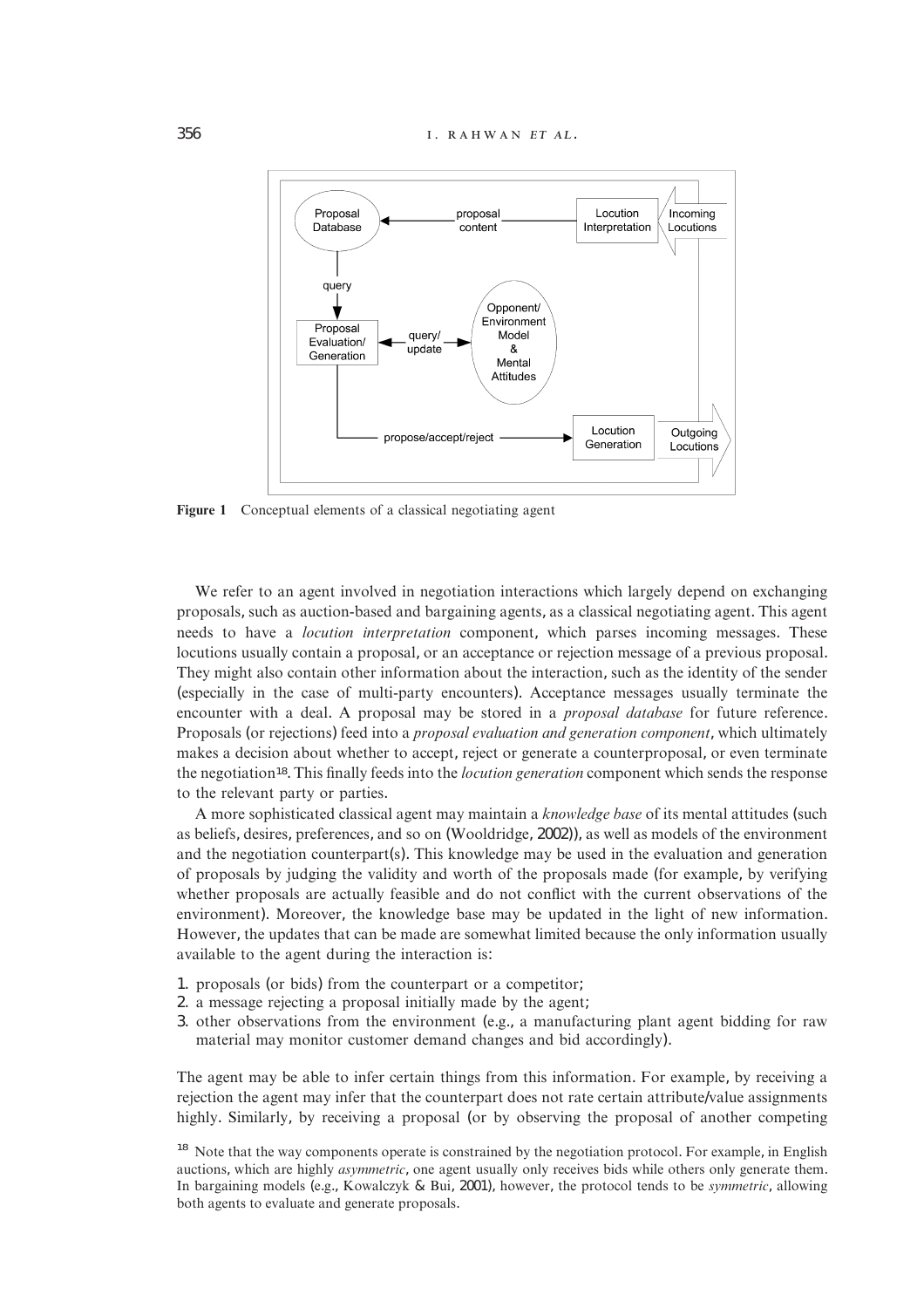

**Figure 2** Conceptual elements of an ABN agent (the dashed lined boxes represent the additional components necessary for ABN agents)

bidder) the agent might infer attribute values that appeal to the counterpart (or competitor), which can then guide his own bargaining or bidding strategy<sup>19</sup>.

In contrast with a classical negotiating agent, more sophisticated meta-level information can be explicitly exchanged between the ABN agents (see Figure 2)<sup>20</sup>. This, in turn, can have a direct effect on the agent's knowledge base. Therefore, in addition to evaluating and generating proposals, an agent capable of participating in ABN must be equipped with mechanisms for *evaluating* arguments (and updating the mental state accordingly) and for *generating* and *selecting* arguments.

If the locution contains an argument, an *argument evaluation* or *interpretation* mechanism is invoked which updates the agent's mental state accordingly. This may involve updating the agent's mental attitudes about itself and/or about the environment and its counterparts. Now, the agent can enter the *proposal evaluation* stage in the light of this new information. Note that at this stage, not only does the agent evaluate the most recent proposal, but it can also re-evaluate previous proposals made by its counterparts; these proposals are stored in the proposal database. This is important since the agent might (intentionally or otherwise) be persuaded to accept a proposal it has previously rejected.

As a result of evaluating proposals, the agent may generate a counterproposal, a rejection, or an acceptance. In addition, however, a final *argument generation* mechanism is responsible for deciding what response to actually send to the counterpart and what (if any) arguments should accompany the response. For example, the proposal evaluation and generation component might decide that a proposal is not acceptable and the argument generation mechanism might accompany the rejection with a critique describing the reasons behind the rejection. Such arguments might also be explicitly requested by the other party or even enforced by the protocol. Note that an agent may also choose

<sup>&</sup>lt;sup>19</sup> Similar issues have been investigated in the study of *signalling* in game-theory (Spence, 1974).<br><sup>20</sup> Note that the actual way in which ABN agents are designed or implemented may differ from the above. For example, the agent might perform certain operations in a different order, or might combine or further decompose certain functionalities. Therefore, our conceptual model is to be taken in the abstract sense and should not be seen as a prescriptive account of how ABN agents *must* precisely look. Instead, it provides a useful point of departure for beginning an analysis of the generic features of these agents.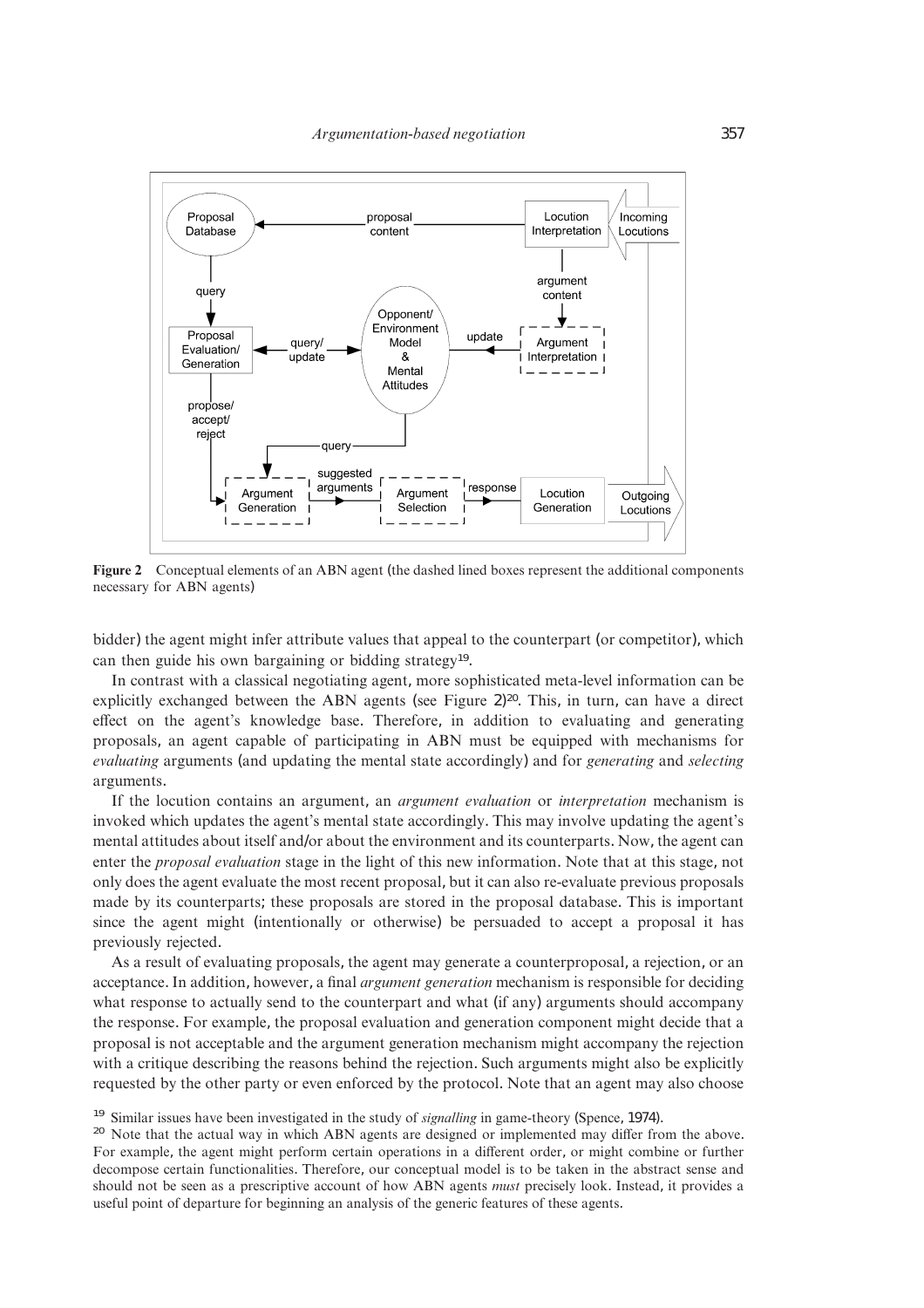## 358 . .

to send a stand-alone argument (i.e. not necessarily in conjunction with a proposal, acceptance or rejection).

At times, there might be a number of potential arguments that the agent can send. For example, in order to exert pressure on a counterpart, an agent might be able to either make a threat or present a logical argument supporting some action. Deciding on which argument to actually send is the responsibility of an *argument selection* mechanism. Finally, this information is given to the *locution generation* mechanism which places this information in the proper message format and utters it.

In summary, negotiating agents must, at least, be able to:

- 1. interpret incoming locutions;
- 2. evaluate incoming proposals;
- 3. generate outgoing proposals;
- 4. generate outgoing locutions.

An ABN agent needs, *in addition*, to be able to:

- 1. evaluate incoming arguments and update its mental state accordingly;
- 2. generate candidate outgoing arguments;
- 3. select an argument from the set of available arguments.

Now that we have given an overview of the features of an ABN agent, we consider each of these features in more detail. In the course of doing so, we evaluate the state of the art and outline major challenges and opportunities.

# *4.1 Argument and proposal evaluation*

Recall that an ABN agent needs to evaluate potential agreements proposed by its counterpart(s). The agent also needs to be able to evaluate arguments intended at influencing its mental state. While proposals may be evaluated more straightforwardly through comparison with some subjective preference criteria, argument evaluation is less trivial.

Argument evaluation is a central topic in the study of argumentation, and has been studied extensively by philosophers from at least the days of Aristotle (Aristotle, 1928; Hitchcock, 2002). In artificial intelligence, argument evaluation and comparison has been applied, for example, in internal agent deliberation (Kakas & Moraitis, 2003), in legal argumentation (Prakken & Sartor, 2001), and in medical diagnosis (Krause *et al*., 1995; Fox & Parsons, 1998).

Here, however, we find it useful to distinguish between two types of considerations in argument evaluation.

- 1. *Objective considerations*. An argument may be seen as a *tentative proof* for some conclusion. Hence, an agent, or a set of agents, may evaluate an argument based on some *objective convention* that defines how the quality of that proof is established. This may be done, for example, by investigating the correctness of its inference steps, or by examining the validity of its underlying assumptions. For example, Elvang-Gøransson *et al*. (1993) proposed a classification of arguments into *acceptability classes* based on the strength of their construction. Arguments may also be evaluated based on their relationships with other arguments. For Dung (1995), for instance, an argument is said to be *acceptable* with respect to a set *S* of arguments if every argument attacking it is itself attacked by an argument from that set. The set *S* is said to be *admissible* if it is conflict free and all its arguments are acceptable with respect to *S*.
- 2. *Subjective considerations*. Instead of applying an objective, agent-independent convention for evaluating arguments, an agent may choose to consider its own preferences and motivations in making that judgement, or those of the intended audience. In the framework presented by Bench-Capon (2001), for example, different participants in a persuasion dialogue have different preferences over the ''values'' of arguments. Argument assessment and comparison would then take place in accordance with the preferences of the dialogue participants. This means that the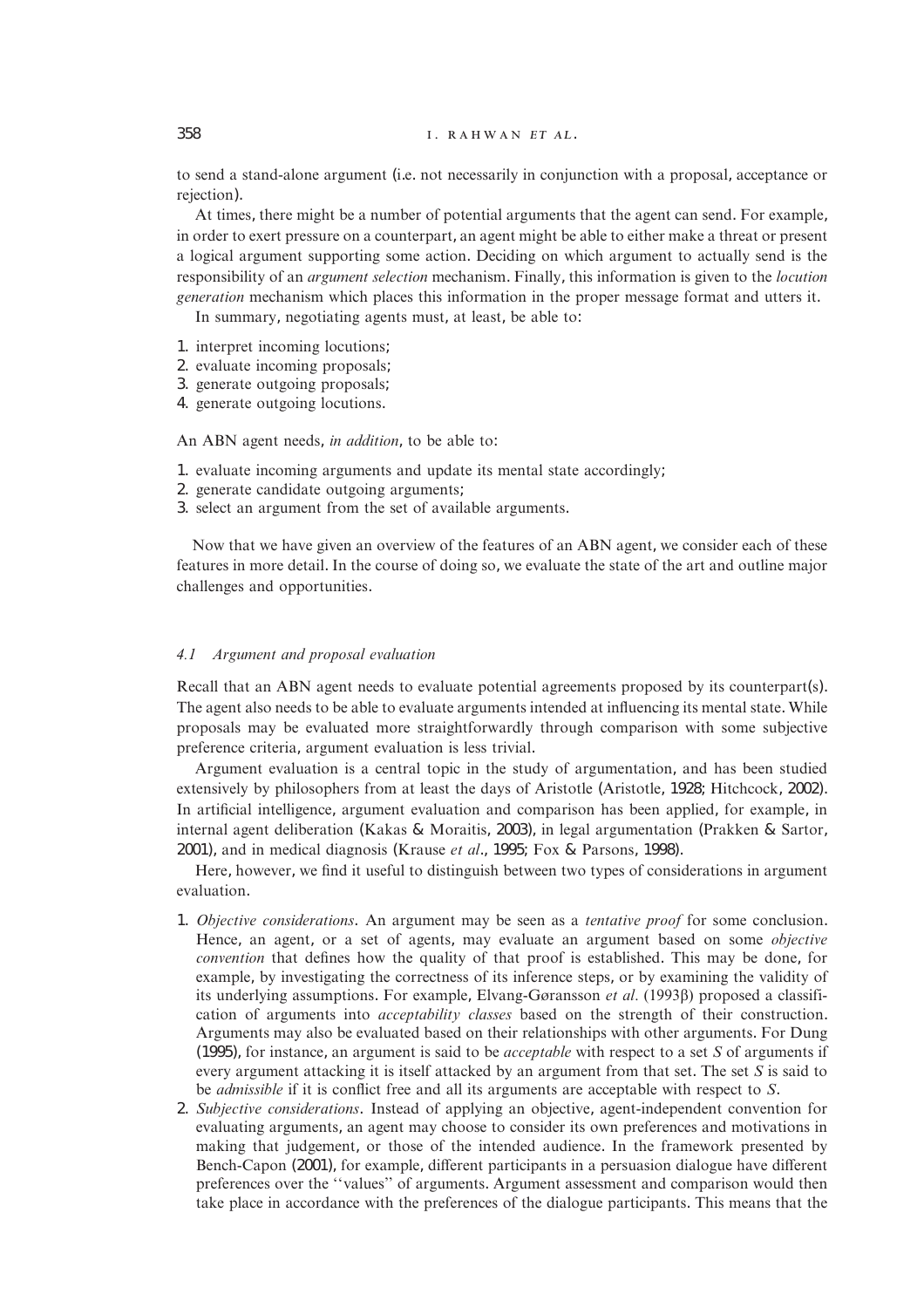participants may influence the outcome of the argument evaluation process by having different *subjective* preferences.

Let us now examine the usage of the above considerations in different types of argumentation dialogues. If two agents are reasoning about what is true in the world (i.e. if they are conducting *theoretical reasoning*), then it makes sense for them to adopt an objective convention that is not influenced by their individual biases and motivations. For example, whether it is sunny outside should not be influenced by whether participants want it to be sunny, but rather only by the material evidence available.

If, on the other hand, two participants are engaged in a dialogue for deciding what course of action to take (i.e. if they are conducting *practical reasoning*), what division of scarce resources to agree upon or what goals to adopt, then it would make more sense for them to consider their subjective, internal motivations and perceptions, as well as the objective truth about their environment<sup>21</sup>. Even objective facts may be perceived differently by different participants, and such differences in perception may play a crucial role in whether or not participants are able to reach agreement. For example, a potential airline traveller may perceive a particular airline as unsafe, while the staff of the airline itself may consider it to be safe. Presumably such a difference in perceptions may be resolved with recourse to objective criteria (if any can be agreed) regarding relative crash statistics, deaths-per-mile-flown on different airlines, etc. However, if, for example, potential travellers perceive a particular airline as unsafe compared with other airlines, despite objective evidence showing the airline to be safer than others, this perception may inhibit them from flying the airline anyway. The marketing team of the airline concerned, in trying to persuade potential travellers to fly with it, will have to engage in dialogue with potential customers on the basis of those customers' subjective perceptions, even though such perception may be false. For the marketers to ignore such mis-perceptions risks the dialogue terminating without the potential customers flying the airline.

In summary, agents participating in negotiation are not concerned with establishing the truth *per se*, but rather with the satisfaction of their needs. Hence, negotiation dialogues require agents to perform argument evaluation based on objective as well as subjective criteria22. In other words, agents need to perform *argument evaluation* as part of, or in relation to, *proposal evaluation*.

#### *4.1.1 State of the art*

As we argued above, argument evaluation in negotiation must involve both objective as well as subjective considerations, and hence must involve some subjective assessment of proposals put forward by negotiation counterparts. In this subsection, we show some approaches to proposal and argument evaluation in the existing ABN literature.

One approach to proposal and argument evaluation is to assume agents are benevolent, using the following simple normative rule: *if I do not need a resource, I should give it away when asked*. This approach can be found in a number of frameworks (e.g., Parsons *et al*., 1998; Amgoud *et al*., 2000b; Sadri *et al*., 2001b).

Consider the following example from Parsons *et al*. (1998). An agent *a* intending to hang a picture would produce, after executing its planning procedure, intentions to acquire a nail, a hammer and a picture. Interactions with other agents are only motivated in case the agent is not able to fulfil its intentions on its own. Suppose the agent does not have a nail. This leads the agent to adopt a new intention (we can call that a sub-intention) to acquire a nail, which may be written  $I<sub>a</sub>(Have(a, nail)$ ). If *a* believes that another agent *b* has a nail, it would generate another sub-sub-intention that *b* gives the nail to it, written  $I_a(Give(b, a, nail))$ . This triggers a request to be

<sup>21</sup> Refer to Rahwan *et al.* (2003c) for a related comparison between argumentation over goals and beliefs.<br><sup>22</sup> Note that objective argument evaluation may also take into account certain "preferences", such as the trust the evaluator has in the agent proposing the argument. However, this remains aimed at establishing the truth, rather than being influenced by the agent's personal gain.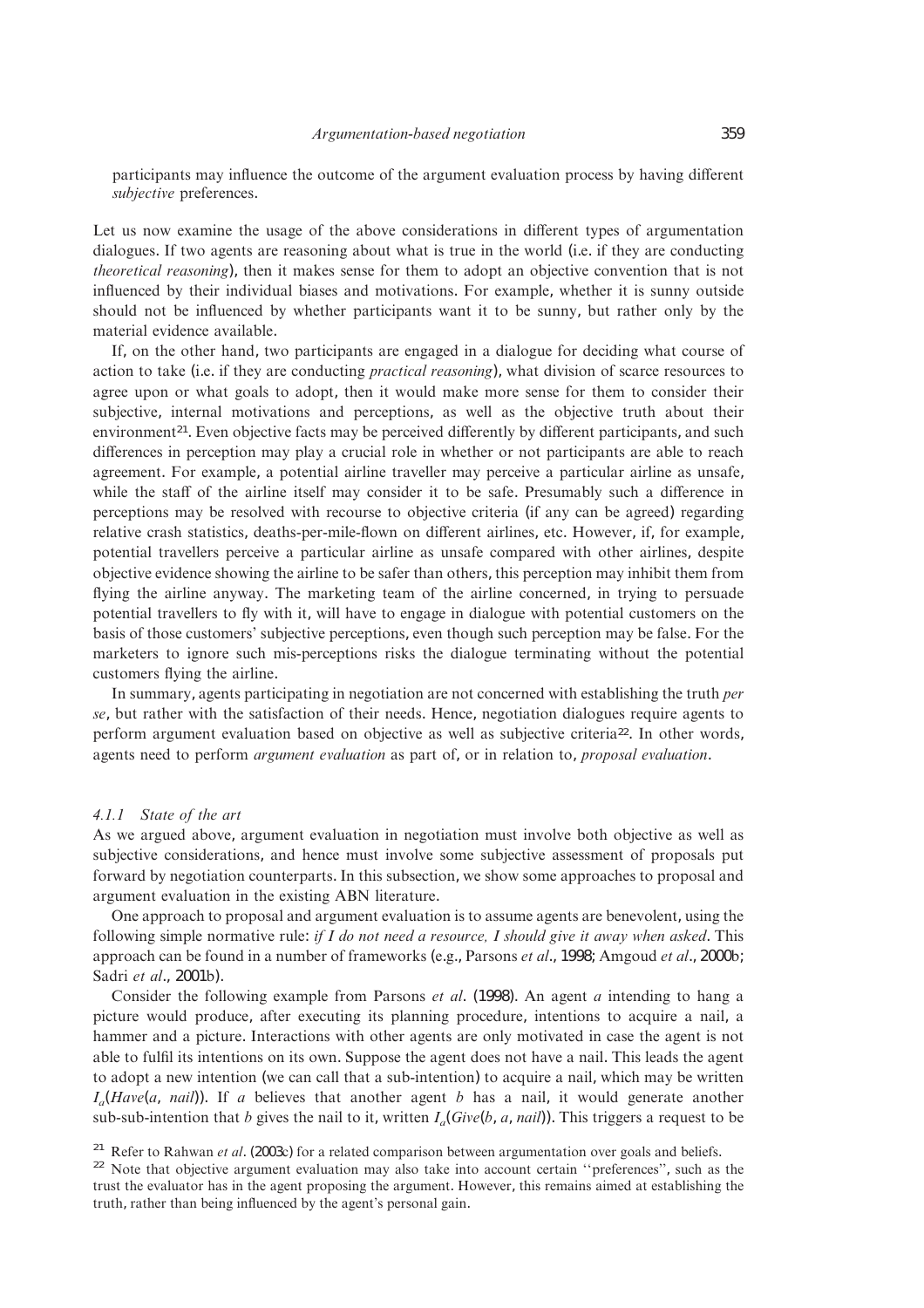## 360 **... ... ... ... ... ... ... ...** ... ... ... ... ... ... ... ... ... ... ... ... ... ... ... ... ... ... ... ... ... ... ... ... ... ... ... ... ... ... ... ... ... ... ... ... ... ... ... ... ... ... ... ... ... ...

made to agent *b* in the form  $H_1 \vdash I_a(Give(b, a, nail))$ , where the argument  $H_1$  constitutes the sequence of deductive steps taken to reach the request<sup>23</sup>. In general, agent  $b$  accepts the request unless it has a conflict with it. There are two types of conflict that would cause *b* to reject the request as follows.

- 1. Agent *b* has a conflicting intention. In argumentation terms, the agent refuses the proposal if it can build an argument that *rebuts* it.
- 2. Agent *b* rejects one of the elements of the argument supporting the intention that denotes the request. In argumentation terms, the agent refuses the proposal because it can build an argument that *undercuts* it.

We explain the above two cases using the same picture-hanging example. An example of the first case is if agent *b* rejects the proposal because it also needs the nail, say to hang a mirror (i.e. it can build an argument for the intention  $I_b \neg$  *Give*(*b*, *a*, *nail*))). This argument is based on (among other things) the intention  $I_b(Can(b, hang(mirror)))$ . An example of the second case is if, in the plan supporting the intention  $I_a(Give(b, a, nail))$ , agent *a* made the false assumption that *b* possesses a nail, written  $B_a(Have(b, nail))$ . If *b* actually does not have a nail, then it would adopt the intention of modifying that belief, i.e.  $I_b(-B_a(Have(b, nail)))$ . Agents continue through a process of argument exchange, which may involve recursively undercutting each other's arguments until a resolution is reached.

In order for argumentation to work, agents must be able to *compare* arguments. This is needed, for example, in order to be able to reject ''weak'' arguments. Parsons *et al*. compare arguments by classifying them into *acceptability classes* based on the strength of their construction (Elvang-Gøransson *et al*., 1993b). If two conflicting arguments belong to the same class, the authors assume the agent has some capability to perform comparisons based on utility analysis. However, they do not specify how this decision procedure is actually undertaken, nor do they specify the conditions it needs to satisfy.

A similar approach is taken by Sadri *et al*. (2001b). This framework, however, does not involve arguing about beliefs. If an agent *a* receives a request for a resource and needs that resource for achieving some goal  $g_a$ , the agent rejects the request, unless an alternative acceptable plan for achieving *ga* can be produced by the counterpart, with a promise to provide any missing resources for that plan to *a*. Agents are also assumed to have some ordering over plans that allow them to choose between alternative plans.

In the frameworks of Parsons *et al*. and Sadri *et al*. described above, argument and proposal evaluation take into account a very simplistic subjective rule; that is, to accept any request that the agent does not *currently* need. While this may be useful for facilitating cooperative behaviour and making sure agents preserve their current subjective interests, it may not be suitable in open agent systems where agents may be purely self-interested and may refuse to provide any resources without something in return.

An alternative trend in proposal and argument evaluation is to explicitly take into account the utility of the agent. The basic idea is that the agent would calculate the *expected utility* in the cases where it accepts and rejects a particular proposal. By comparing the expected utilities in these two cases (i.e. in the resulting *states*), the agent would be able to make a decision about whether to accept or reject the proposal. In the framework of Kraus *et al*. (1998), the agent makes a decision about whether to accept a request by evaluating three factors: (i) the Collision\_Flag, which fires if the requested action conflicts with one of the agent's intentions; (ii) the Convincing\_Factor, which is a value between 0 and 1 assigned to the argument using some *ad hoc* rule (e.g., an appeal to a past promise is assigned a value of 1 if the agent believes it has actually made such promise, and assigned 0 otherwise); and (iii) the Acceptability\_Value, which involves a numerical calculation of utility

<sup>&</sup>lt;sup>23</sup> Note that the argument (or plan) may not contain only intentions, but also belief and desire formulae about the agent and its environment. For example, in the argument  $H_1$ , agent  $a$  may state the assumption that it believes *b* has a nail, and so on.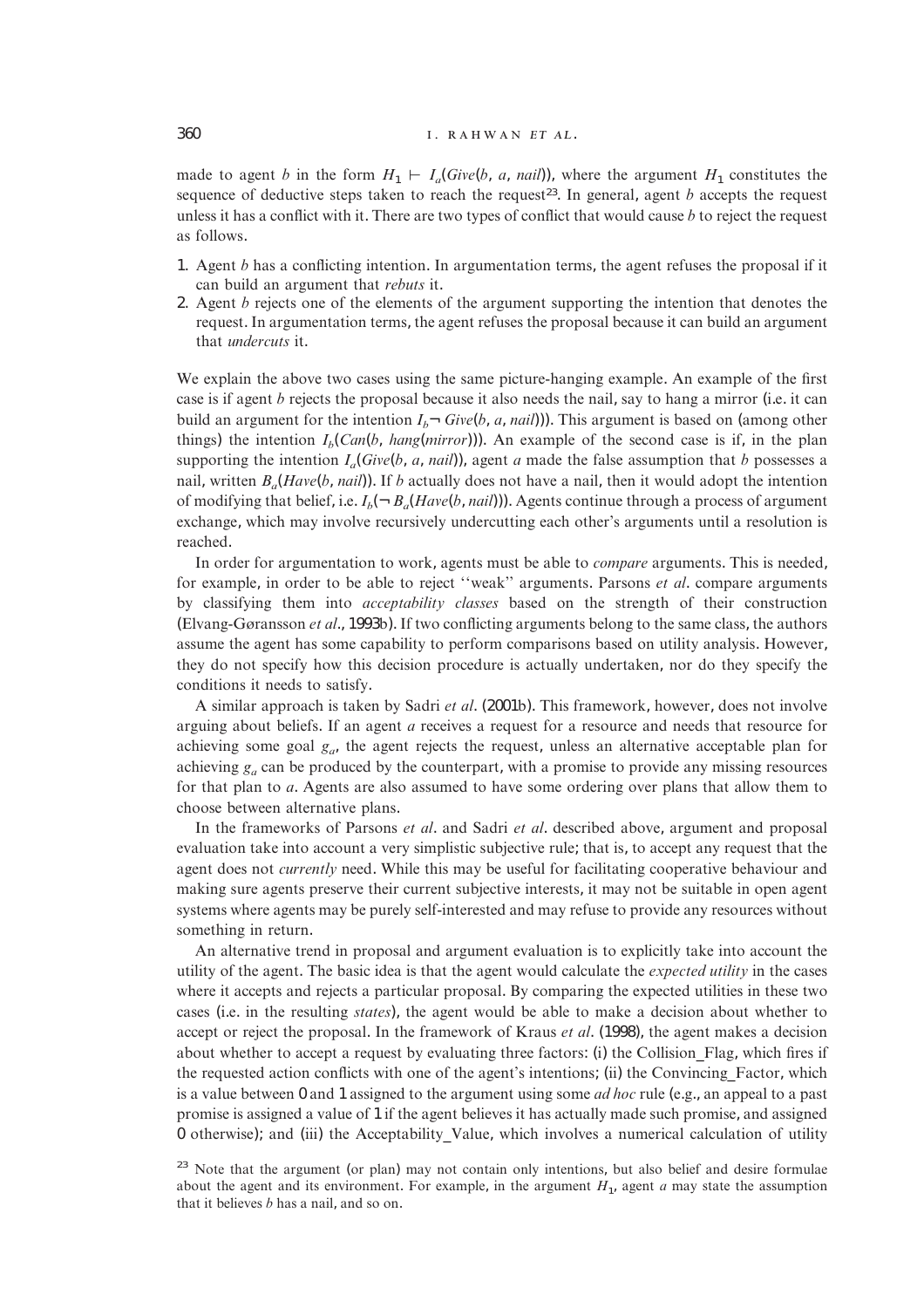tradeoffs in the case of accepting the request versus rejecting it. However, it is not clear, from the paper, how these factors are combined to produce a final decision.

Ramchurn *et al*. (2003b) built on the work of Kraus *et al*. (1998) and took it further by factoring the *trust* the agent has in its counterpart when calculating the expected values. The probability of moving into the proposed state is captured by the uncertainty expressed in the trust value. The different factors taken into consideration are combined using fuzzy reasoning mechanisms.

Sierra *et al*. (1998) introduced authority as a criteria for evaluating arguments. They presented an *authority graph* imposed by a relation over agent roles. This graph can be used to specify, for each pair of agents, which agent has higher authority. The authors also propose a way of comparing the authority levels of *sets of* agents. This can be used to compare arguments involving statements made by multiple agents. An argument  $H_1$  is preferred to another  $H_2$  if and only if the authority level of agents involved in  $H_1$  is higher than those in  $H_2$ . As an example, the authors define a conciliatory agent, which accepts appeal-to-authority arguments regardless of the content of the justification of the appeal. This means that there would be no difference between a strong appeal and a weak (or even meaningless) one. While authority seems to be a useful factor in evaluating arguments in an organisation, it seems unreasonable to rely solely on it. There are, therefore, opportunities for combining authority with the other argument evaluation techniques described earlier.

## *4.1.2 Challenges*

The discussion above shows that the nature of argument evaluation depends largely on the object of negotiation and the way that agents represent and update their internal mental states. For example, in the framework presented by Parsons *et al*. (1998), agents are able to perform some objective argumentation over their beliefs about the availability of resources, the achievability of intentions, and so on. This allows agents to potentially modify each other's mental attitudes, which may influence their preferences. In frameworks such as those of Ramchurn *et al*. (2003b) and Kraus *et al*. (1998), on the other hand, evaluation is based solely on the direct comparison of expected utilities. Agents do not influence each other's beliefs, but rather exert pressure on each other by exercising their ability to influence the outcomes (for example, by making a promise or a threat). In other words, an agent would not *voluntarily modify* its position as a result of correcting its perceptions of the environment, but rather *forcedly concede* on its position as a result of pressure from its counterpart. Many opportunities exist for combining the objective (belief-based) and subjective (value-based) approaches to argument evaluation. For example, how can we combine the objective evaluation of the logical form of an argument with a subjective evaluation of its consequences based on utility, trust, authority, etc.?

Another challenge is that of providing unified argumentation frameworks that facilitate negotiation dialogues involving the notions of goals, beliefs, plans, etc. Rahwan *et al*. (2003c) argued that systems of argumentation designed for arguing about beliefs are not readily suitable for allowing for argumentation over goals, particularly due to the different ways conflict resolution among arguments must be dealt with. For example, there is a difference between attacking a goal by demonstrating that it is not achievable and attacking it by demonstrating that it is not useful.

Rahwan *et al*. (2003b, c) demonstrated different ways in which goals may relate to their sub-goals, their super-goals and the agent's beliefs. This allows one to characterise different types of arguments that may be provided against a particular goal, and how they can, if successful, affect the agents' mental states. For example, the following statement represents an argument stating that the goal of going to Sydney is *justified* by the belief that there is a conference there (written *justify*(*confInSyd*, *goSyd*)), that this goal is *achievable* by buying a ticket and arranging accommodation (written *achieve*({*buyTicket*, *arrangeAccomm*}, *goSyd*)), and that it is *instrumental* towards the more basic goal of presenting a paper, (written *instr*(*goSyd*, *presentPaper*)):

 $\{S(x|\{presentPaper\}, \{confInSyd\}, \{buyTicket\}, arrayeAccount\}; goSyd\}$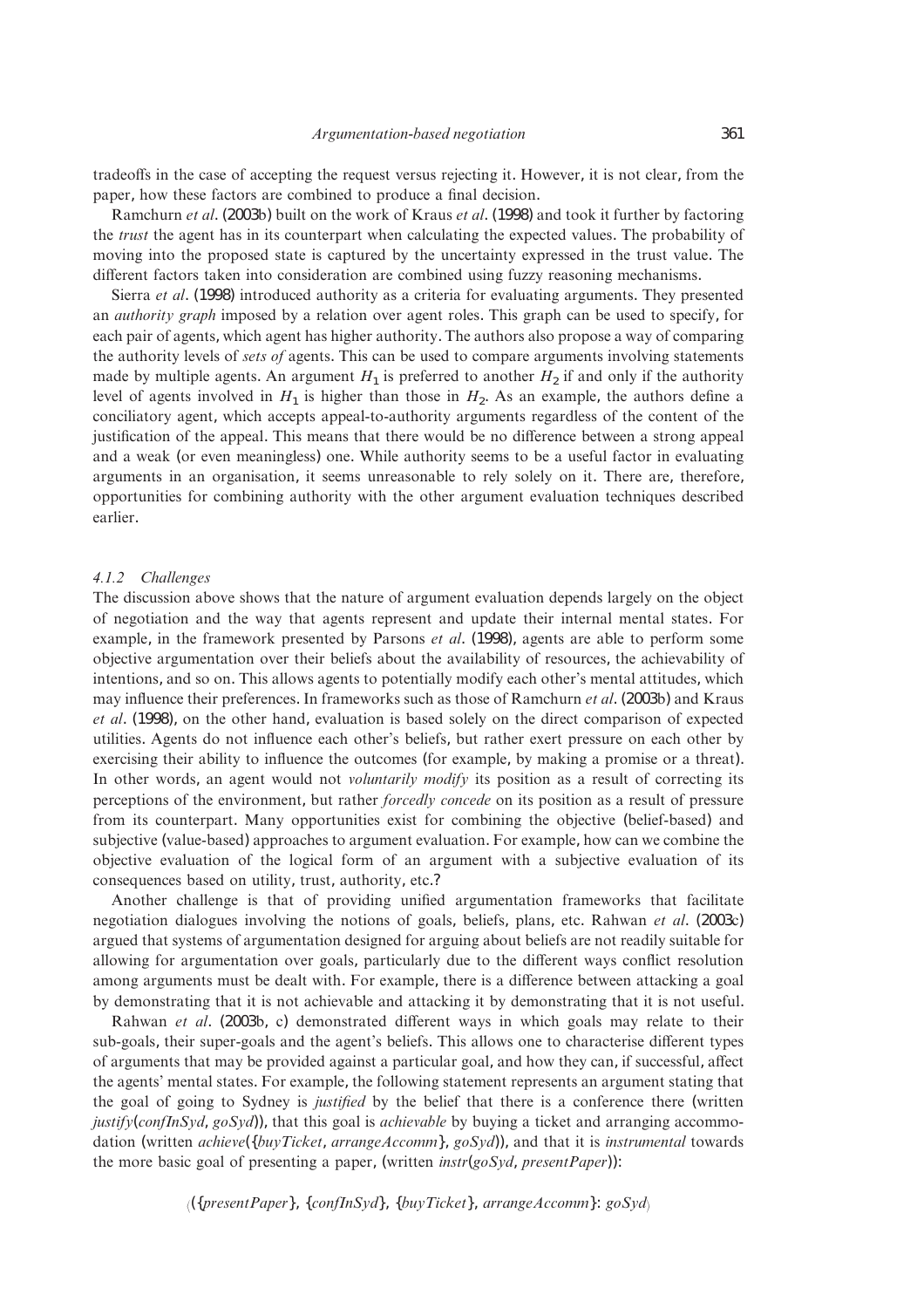## 362 **... ... ... ... ... ... ... ...** ... ... ... ... ... ... ... ... ... ... ... ... ... ... ... ... ... ... ... ... ... ... ... ... ... ... ... ... ... ... ... ... ... ... ... ... ... ... ... ... ... ... ... ... ... ...

The following are some ways of attacking the argument for the goal *goSyd*.

1. **Attack:** present statement ¬ *achieve*({*buyTicket*, *arrangeAccomm*}, *goSyd*). Here, the counterpart attacks the relation between the subgoals and the goal in question by arguing that buying a ticket and arranging accommodation are not sufficient for going to Sydney (say, one also needs to book a taxi to the airport).

**Effect:** the statement ¬ *achieve*({*buyTicket*, *arrangeAccomm*}, *goSyd*) is removed from the knowledge base. If no alternative plan is found, the goal is deemed unachievable and must be dropped.

2. **Attack:** present statement *instr*(*goPerth*, *presentPaper*). Here, the counterpart provides an alternative plan for presenting the paper without having to go to Sydney (say, there is a similar conference in Perth).

**Effect:** statement *instr*(*goPerth*, *presentPaper*) is added to the agent's knowledge base. The agent then compares the proposed plan (involving going to Perth) with the existing plan (involving going to Sydney), and based on the outcome of this comparison, the goal *goSyd* might be dropped (along with the whole plan to which it belongs).

The paper discusses other types of possible attacks, as a preliminary step to understanding the *space of possible influences* ABN agents may (or must be able to) exert in the course of dialogue.

Another attempt to unify argumentation over beliefs with argumentation over values was presented by Fox and Parsons (1998). In this framework, Fox and Parsons distinguished between *belief arguments* and *value arguments*. A value argument represents the value of a state or condition from a particular point of view. The authors provide a qualitative probabilistic model for *flattening* arguments relating to the same conclusion, and *combining* arguments relating to different conclusions to make composite conclusions. The belief-argument flattening and combination functions satisfy the axioms of probabilistic reasoning about beliefs, while the value-argument functions satisfy the axioms of utility theory. An agent can then use a third pair of flattening and combination functions to derive the *expected value* of the situation(s) resulting from executing an action. This involves considering the values of resulting states as well as the probabilities of their occurrence. Therefore, this can be seen as an argumentation-based qualitative decision theory.

## *4.2 Argument and proposal generation*

Another central problem in the study of argumentation is that of argument generation. This problem is concerned with generating *candidate* arguments<sup>24</sup> to present to a dialogue counterpart. These arguments are usually sent in order to entice the counterpart to accept some proposed agreement. Hence, in negotiation, argument and proposal generation are closely related processes.

## *4.2.1 State of the art*

In existing ABN frameworks, proposal generation is usually made as a result of some utility evaluation or planning process. For example, Sierra *et al*. (1998) and Ramchurn *et al*. (2003b) assumed that agents have a means of generating proposals that increase (or maximise) their utilities. Kraus *et al*. (1998), Parsons *et al*. (1998), and Sadri *et al*. (2001b) used an underlying planner to generate a set of actions or resources needed to achieve some intention. Agents then request the actions or resources they cannot achieve or obtain on their own from other agents. If they fail to obtain immediate acceptance, they may propose to perform an action (or set of actions) or to provide resources in return for acceptance. This may be done by just giving away what they do not need, or by measuring the utilities they lose in the exchange.

Proposals may be accompanied by arguments. In the framework of Kraus *et al*. (1998), for example, agents may choose to accompany proposals with arguments generated using explicit rules. By means of an illustration, the following is an informal description of the threat-generation rule for agent *i*:

<sup>24</sup> We leave the discussion of selecting the *best* argument to Section 4.3.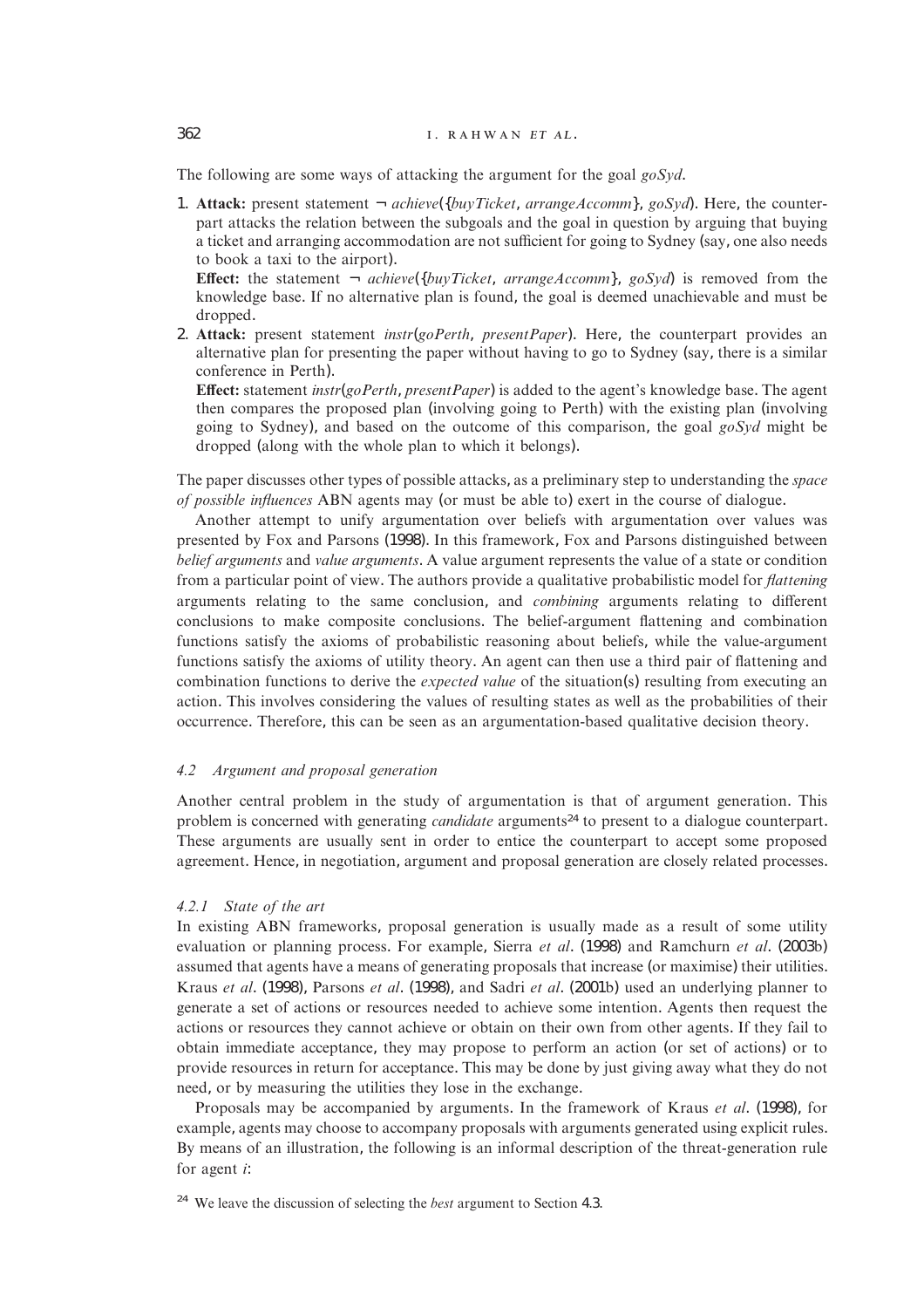## **IF**

A request has been sent to agent *j* to perform action  $\alpha \&$ *j* rejected this request & *j* has goals  $g_1$  and  $g_2$  & *j* prefers  $g_2$  to  $g_1$  & doing  $\alpha$  achieves  $-g_1 \&$ doing  $\beta$  achieves  $-g_2 \&$  $i$  believes doing  $\beta$  is credible and appropriate **THEN**  $i$  requests  $\alpha$  again with the following threat:

if you don't do  $\alpha$ , I will do  $\beta$ 

If the rule body is satisfied, the corresponding threat will become a *candidate argument*. The agent may generate other candidate arguments, such as promises or appeals, using other rules.

In a similar fashion, Ramchurn *et al*. (2003b) provided ''preconditions'' for each argument to become a candidate argument. For example, for an agent to promise to perform action  $\alpha$  in return for  $\beta$ , it must believe the counterpart actually wants  $\alpha$  to be executed, that its gain from having  $\alpha$ executed outweighs the cost of it performing  $\beta$ , and so on.

As mentioned above, the frameworks of Parsons *et al*. (1998), Sadri *et al*. (2001b) and Amgoud *et al*. (2000b) take a planning approach to proposal generation. Arguments are, in fact, generated in the process of proposal generation itself. In other words, an agent justifies a request by simply stating the truth about its needs, plans, underlying assumptions, and so on, which ultimately caused the need to arise. This is different from the other utility-based approaches described above, where agents can, in a sense, *create* arguments, such as threats and rewards, by exploiting their abilities to influence the outcomes. Of course, there is nothing that directly prevents agents from combining the two.

As described earlier, Rahwan *et al*. (2003b) provided a characterisation of the types of arguments an agent can make in relation to the goal and belief structures of its counterpart. This provides a more fine-grained portfolio of candidate arguments than those of Parsons *et al*. (1998), Sadri *et al*. (2001b) and Amgoud *et al*. (2000b) (where only plans or promises can be put forward as arguments).

Finally, authority could also be used in argument generation. Sierra *et al*. (1998), for example, defined a simple authoritarian agent, which always exploits its social power by threatening whenever possible.

## *4.2.2 Challenges*

More work needs to be done in order to provide a unified way of generating arguments by considering both objective and subjective criteria. Moreover, there is a need for a complete characterisation of the *space* of possible arguments. This is not necessarily a trivial task since in some frameworks the number of possible arguments may be infinite (say, if the framework allows for nested arguments about what may happen in the future or nested dialogues).

More work is also needed to understand the influence of different factors, such as the interaction protocol, authority, expected utility, honesty, etc., on argument generation. Specifically, how can authority be used in constructing an argument? Should an agent believe in an argument in order to present it? Can agents bluff? These are a few of the questions that need to be answered before a complete framework for argument generation is achieved.

## *4.3 Argument selection*

An issue related to the problem of argument generation is that of argument selection. The question of argument selection is as follows: given a number of candidate arguments that an agent may utter to its counterpart, which is the ''best'' argument from the point of view of the speaker?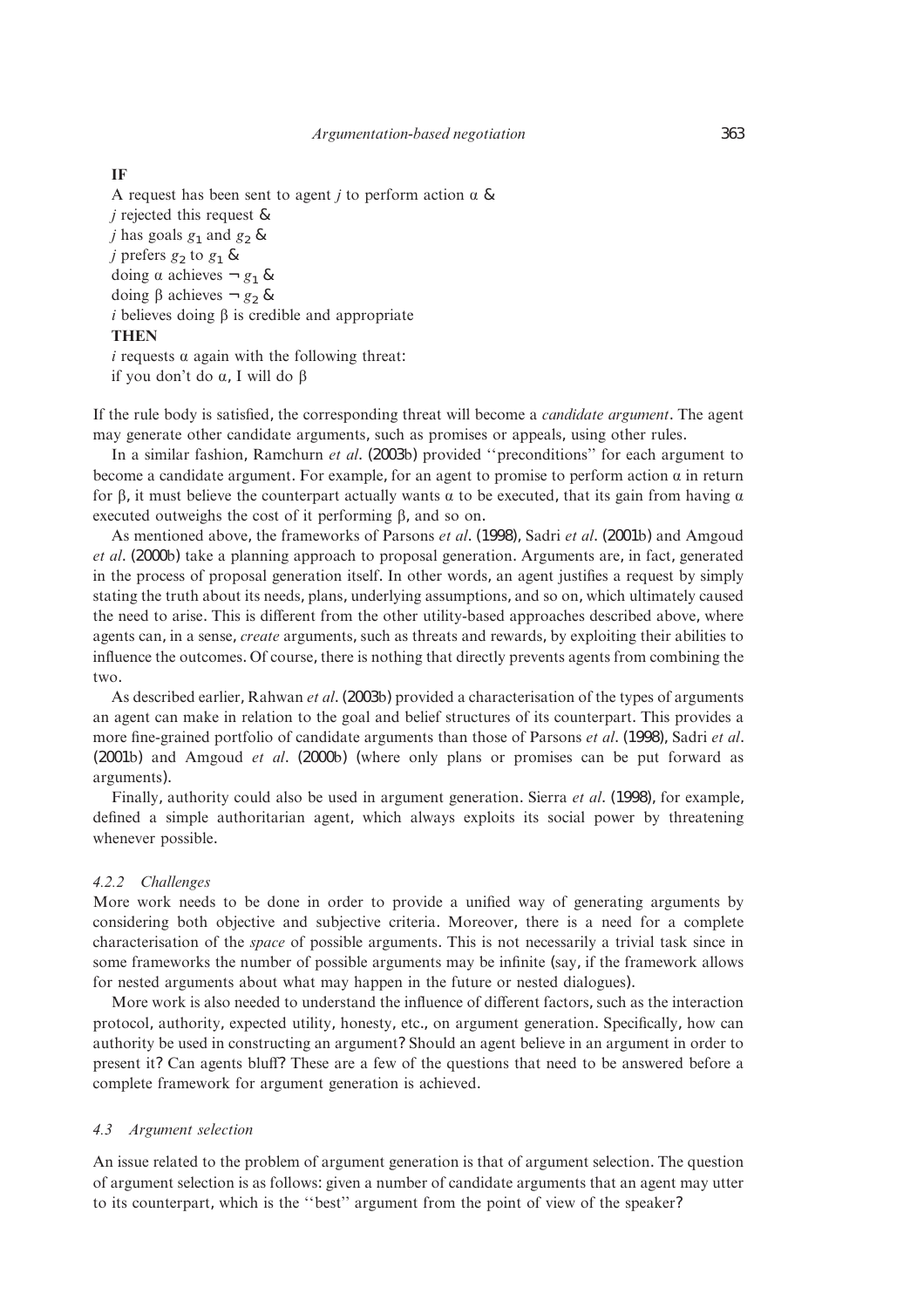# 364 **1. RAHWAN ET AL.**

Note that argument selection may take place in conjunction with argument generation. An agent need not generate all possible arguments before it makes a selection of the most suitable one. Instead, the agent may only concern itself with the generation of the most suitable argument itself. In other words, the agent might prune the set of candidate arguments during the process of argument generation. Whether or not this is possible, of course, depends on the nature of the argumentation framework underlying the agent's decision making.

# *4.3.1 State of the art*

In the work of Kraus *et al*. (1998), arguments are selected according to the following argument strength order, with threats being the strongest arguments.

- 1. Appeal to prevailing practice.
- 2. A counter example.
- 3. An appeal to past promise.
- 4. An appeal to self-interest.
- 5. A promise of future reward.
- 6. A threat.

The intuition is that a negotiator would progress from weak arguments up to the strongest. For example, there is no need to threaten the counterpart if an appeal is sufficient to persuade them to accept a request. The authors argue that generating appeals is less costly to the persuader than threats or rewards since the latter involve possible negative side-effects.

In Ramchurn *et al*'s framework (Ramchurn *et al*., 2003b), agents factor trust and utility in order to decide which candidate argument to send with a request. The following example rule is provided.

Rule 1: *if trust is* low *and utility of the proposal is* high (*I need to do X and I don't trust you*) *then send a strong argument* Rule 2: *if trust is* high *and utility of the proposal is* low (*I don't really need to do X and I trust you*) *then send a weak argument*

In this rule, low and high are linguistic variables manipulated using fuzzy operators. The stronger an argument is, the more it is likely to lessen the opponent's trust in the proponent and the more it could coerce the opponent to change its preferences (e.g., by making a significant threat). However, this lowering of trust results in less cooperative behaviour which, in turn, makes it harder for the proponent to persuade the opponent to accept its future proposals. Thus strong arguments should only be sent when the negotiation needs to take place in the shortest time possible, when the proposal has high utility for the proponent or when it is known that the other partner cannot be trusted to reach effective agreements efficiently. Otherwise weaker arguments should be used25.

In other frameworks, argument generation is based on the relationships between arguments. Agents in the framework presented by Parsons *et al*. (1998) provide the strongest argument possible based on the acceptability classes (e.g., a tautological argument if possible). For Amgoud *et al*. (2000b), agents compare arguments based on preferential ordering over their constituent propositions in a similar manner to that in argument evaluation (i.e. based on the argumentation system of Dung (1995)). Finally, for Sadri *et al*. (2001b), agents can compare the costs of different alternative plans to present to the counterpart.

# *4.3.2 Challenges*

The problem of argument selection can be considered as the essence of *strategy* in ABN dialogues in general (provided the candidate arguments contain all possible arguments). However, there is

<sup>25</sup> Refer to the original paper for some related empirical observations.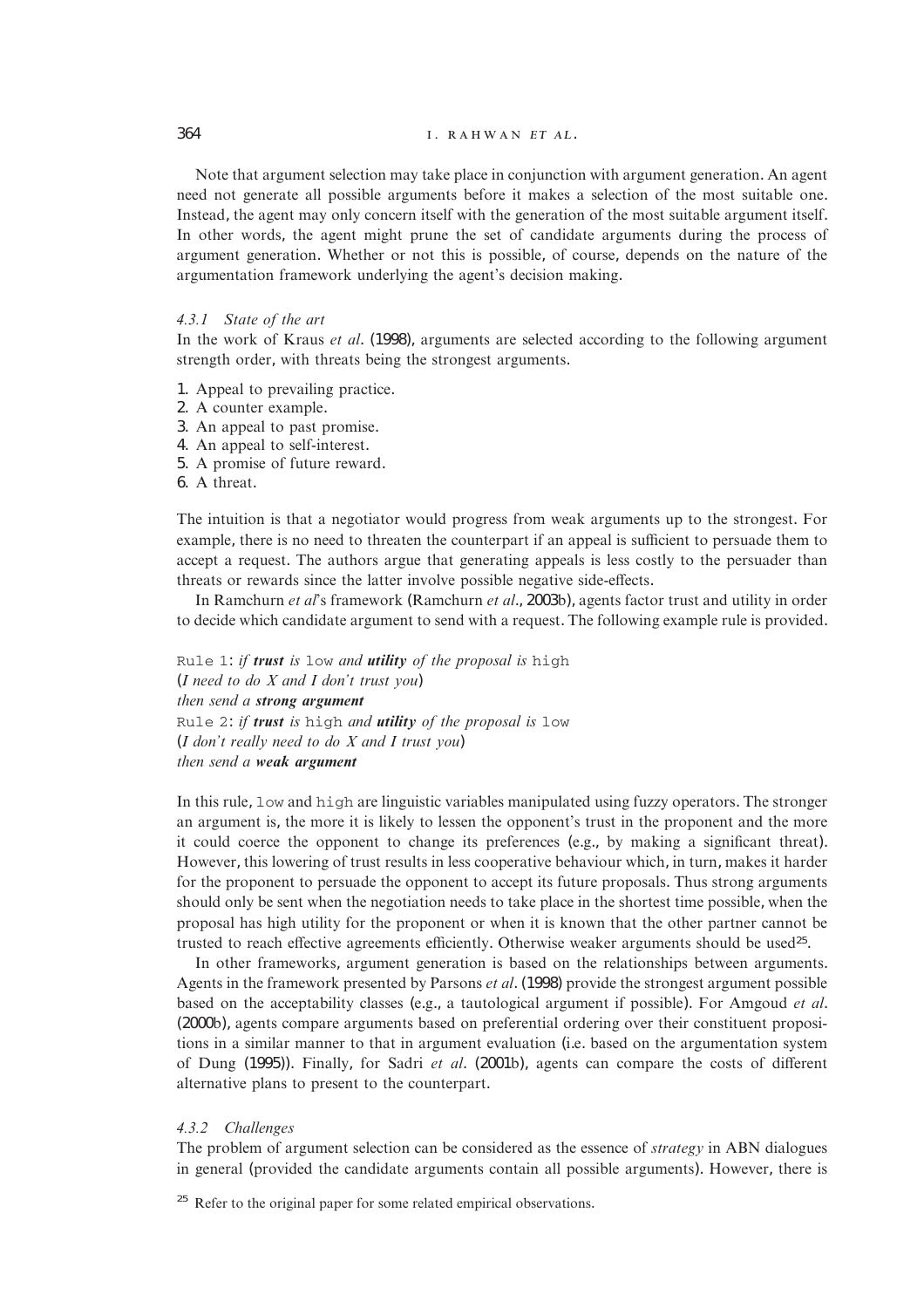very little existing work on strategies in multi-agent dialogues. Some work is emerging that investigates strategic move selection in persuasion dialogues (Amgoud & Maudet, 2002), as well as in inquiry and information-seeking dialogues (Parsons *et al*., 2002, 2003). Similar work needs to be done on ABN dialogues in order to provide a sound theoretical base for potential applications. Rahwan *et al*. (2003a) provide a preliminary, informal attempt at characterising strategic factors in negotiation dialogues. In this work, strategies depend on various factors, such as the agents' goals, the interaction protocol, the agents' capabilities, the resources available to participants, and so on.

Suitable argument selection in a negotiation context must take into account information about the negotiation counterpart. To this end, in Bayesian game theory (Osborne & Rubinstein, 1994), a counterpart is modelled by a probability distribution representing the uncertainty of the first party regarding the counterparts' initial information and the payoffs they receive from the different outcomes (i.e. action profiles). This raises the opportunity to use *learning* techniques in order to find patterns in the counterpart's behaviour and use these findings in future encounters with the same (or similar) counterpart(s). Sandholm and Crites (1995), for example, apply reinforcement learning in the context of the iterated Prisoner's Dilemma game to allow agents to better predict the patterns of behaviour of their opponents. Bayesian learning in less-restricted negotiation protocols has also been investigated by Zeng and Sycara (1997). In ABN, more sophisticated models of the negotiation counterparts are needed, and appropriate methods of updating these models are essential for understanding the dynamics of opponents' strategies, preferences, beliefs, etc. This is a particularly challenging task for ABN since agents may not only model the observed ''behaviour'' of one another, but also the ''mental attitudes'' motivating that behaviour. Another important question is whether and how such learning agents converge to better and quicker deals in multiple negotiation encounters.

#### **5 Summary of the ABN state of the art**

Having analysed the various frameworks in detail in the previous sections, we now proceed to present a high-level view of what has been achieved in the field of ABN as a whole. In this way, we aim to identify the areas that have been extensively researched, the key results in those areas and those areas that have not received sufficient attention from the research community.

In Table 2, we compare the different existing frameworks in terms of their main characteristics<sup>26</sup>. Specifically, the first column describes the style of argumentation underlying the ABN framework. This covers the informal literature that motivates and provides intuitive backing of the research, as well as the formal theories underlying the specification of the framework (e.g., decision theory, argumentation theory, dialogue games, etc.). When taken together this provides an idea of the starting point of each framework. As can be seen, frameworks such as those of Amgoud *et al*. (2000b) and Sadri *et al*. (2001b) start from a single-agent proof procedure and try to split it into multiple disjoint agents while preserving the correctness of the proof theory. In particular, Amgoud *et al*. (2000b) build on an existing framework for belief-based argumentation in a single agent (Amgoud & Cayrol, 1998), and view the proof theory of that framework as a dialogue between two agents. Sadri *et al*. (2001b) take a similar approach by providing a dialectical version of an abductive logic programming framework (Fung & Kowalski, 1997). In contrast, frameworks such as those presented by McBurney *et al*. (2003) and Rahwan *et al*. (2003b) start by discussing the different types of interaction patterns needed among agents, and from there attempt to create a dialogue system. The former approach has the advantage of being built on solid theories that make the interaction, in a sense, more predictable. On the other hand, the latter approach tends not to specify the internal decision mechanisms of the agents, and concentrates instead on studying the general properties of the dialogue itself or the interesting types of influences that agents might be able to exert on one another. We believe that as the field of ABN matures, these approaches will

<sup>&</sup>lt;sup>26</sup> Wherever the framework in question has not addressed the particular attribute of the table (e.g. Protocol) significantly, we note this as N/A.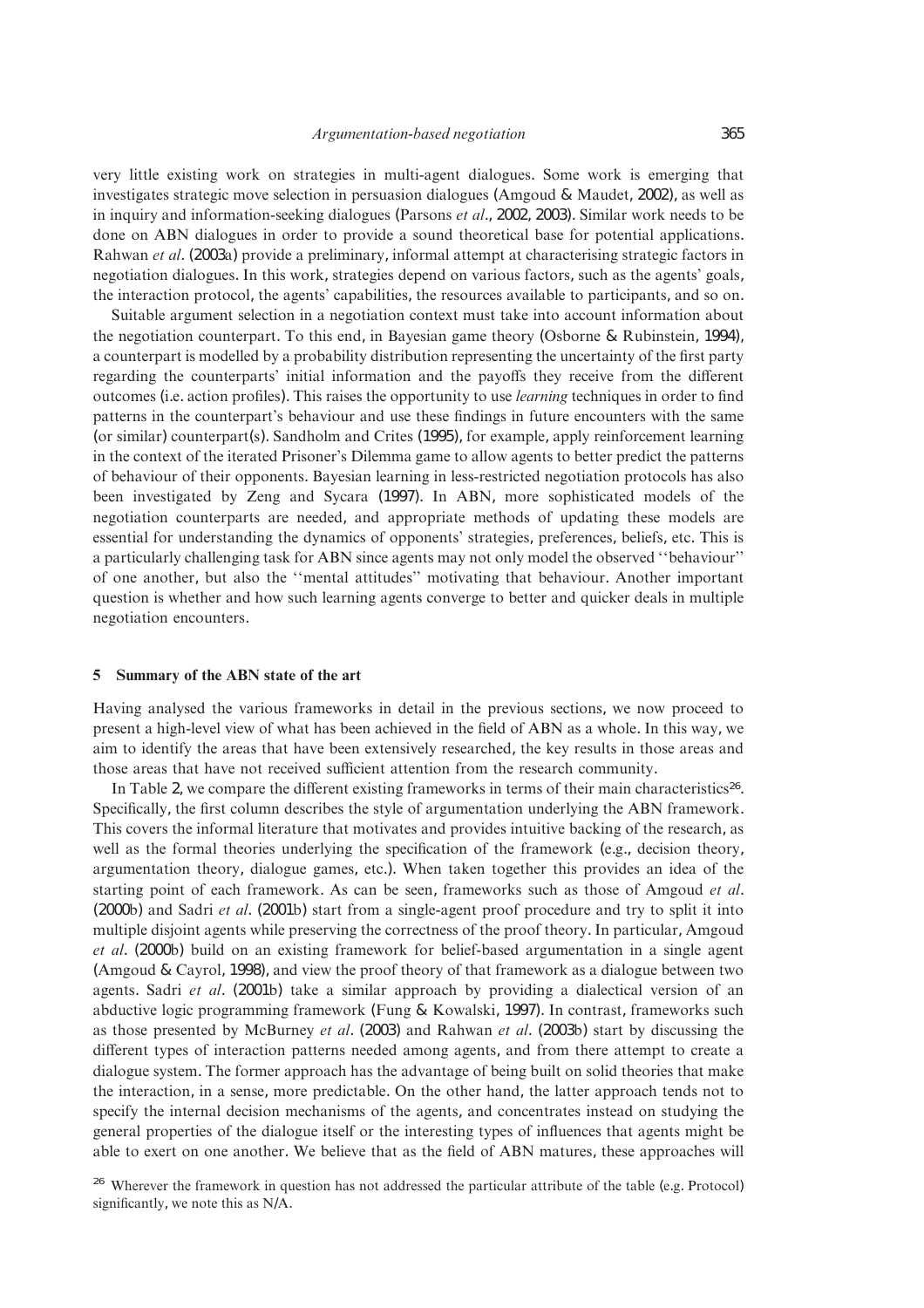| <b>Table 2</b> Characteristics of extant ABN models |  |  |
|-----------------------------------------------------|--|--|
|                                                     |  |  |

| Authors                                | Characteristic                                                                                                                                                   |                                                                                                  |                                                                                                                                                                   |                                               |  |
|----------------------------------------|------------------------------------------------------------------------------------------------------------------------------------------------------------------|--------------------------------------------------------------------------------------------------|-------------------------------------------------------------------------------------------------------------------------------------------------------------------|-----------------------------------------------|--|
|                                        | Argumentation style                                                                                                                                              | Protocol                                                                                         | Main assumptions                                                                                                                                                  | Implementation                                |  |
| Kraus, Sycara and Evenchik             | Based on the psychology of persuasion Implicit in agent specification<br>(Karlins & Abelson, 1970)<br>Use threats, rewards and appeals                           |                                                                                                  | Agents have utility function<br>Agents share same architecture                                                                                                    | <b>Blocks World Scenario</b><br>(implemented) |  |
| Sierra, Jennings, Noriega & Parsons    | Same as above                                                                                                                                                    | Finite-state machine<br>Allows generic meta<br>information to be passed                          | Argument generation, selection N/A<br>and evaluation are predefined<br>E-Institution present                                                                      |                                               |  |
| Ramchurn, Jennings and Sierra          | Same as above<br>Framework based on Sierra et al.<br>(1998)                                                                                                      | N/A                                                                                              | States of the world have a<br>known value<br>Trust model implicit                                                                                                 | Abstract world<br>(simulated)                 |  |
| Parsons, Jennings and Sierra           | Logic-based, inspired by<br>Elvang-Gøransson et al. (1993a)                                                                                                      | Finite-state machine<br>Allows generic meta<br>information to be passed                          | Agents are cooperative<br>Agents share same architecture                                                                                                          | N/A                                           |  |
| Amgoud, Maudet and Parsons             | Classification of dialogues based on<br>Walton and Krabbe (1995)<br>Logic-based                                                                                  | Dialogue game protocol,<br>allows promises, challenges,<br>assertions and requests to be<br>sent | Agents share same architecture N/A<br>Complete preferences over<br>knowledge bases<br>Agents share preferences                                                    |                                               |  |
| Sadri, Torroni and Toni                | Based on abductive logic<br>programming<br>View of dialogue from Walton and<br>Krabbe (1995)                                                                     | Implicit in agent specification                                                                  | Agents share same architecture<br>Agents are cooperative                                                                                                          | Logic agents negotiate<br>to exchange tools   |  |
| McBurney, van Eijk, Parsons and Amgoud | View of negotiation based on Walton<br>and Krabbe (1995)<br>Agent model influenced by consumer<br>modelling models in marketing (Lilien<br><i>et al.</i> , 1992) | Dialogue game protocol allows<br>potential offers and preference<br>statements to be passed      | Agents do not decide as a<br>group, goods purchased afford<br>negotiation<br>Agent has utility function and<br>other agents might know its<br>valuation for goods | N/A                                           |  |
| Rahwan, Sonenberg and Dignum           | Approach influenced by interest-based<br>negotiation, among humans (Fisher &<br>Ury, 1983)                                                                       | Sketched locutions                                                                               | Agents have comparison<br>criteria for selecting goals<br>based on their support                                                                                  | N/A                                           |  |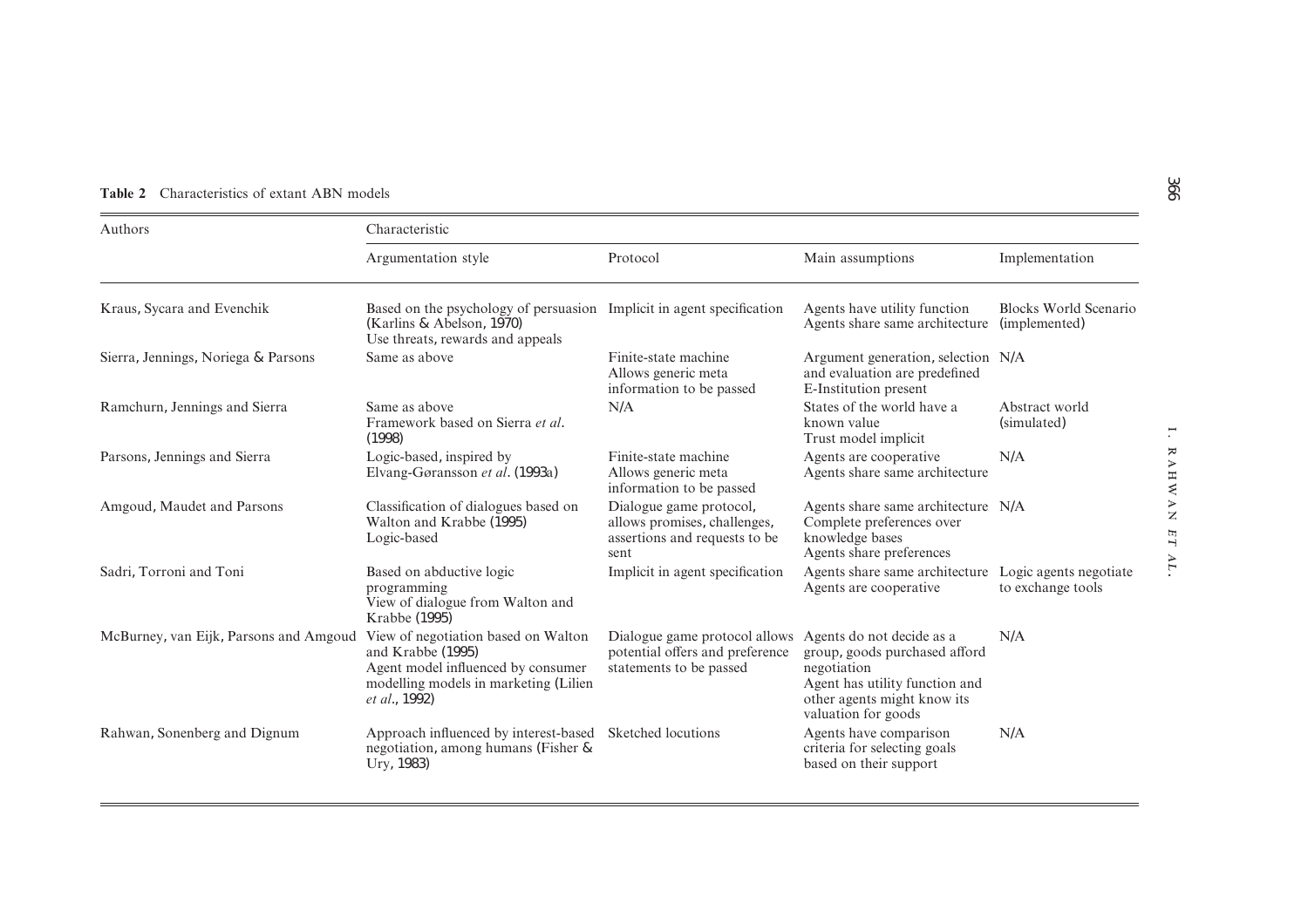meet in the middle, achieving rich interactions on the system level, as well as comprehensive and verifiable proof theories on the detailed level.

The next column describes the protocol. It is clear that some ABN frameworks have not yet addressed the protocol definition, while in others it is the mainstay of their contribution. Moreover, the frameworks can differ in the way they specify the protocols, by making them implicit or explicit, defining them as finite-state machines, as dialogue games, and so on. The third column describes some of the important assumptions that each framework makes. In some frameworks, for instance, the agents must be cooperative for ABN to work. Frameworks can also vary in their assumptions about agents' utilities and preferences. Finally, we have specified whether the framework has been implemented and, if so, what form this takes.

In Table 3, we outline the various frameworks in terms of whether and how each framework addresses the problems of argument generation, selection, and evaluation. One important observation from this is that argument selection has had very little attention in the ABN community. This is, we believe, partly because effective strategies for deciding what arguments to utter are likely to be protocol-dependent. There is still no formal theory of interaction protocols covering all types of mechanism. It is to be expected, therefore, that such work will focus first on defining the protocols and exploring their properties, rather than on devising strategies for participants using the protocols.

As can be seen, there is a clear contrast in the way the three main mechanisms are conceived by the different frameworks. We contend that this is mainly due to the differences in the underlying style of argumentation. However, despite these differences, their contributions are broadly complementary.

In summary, the frameworks reviewed in this paper represent different preliminary attempts at solving parts of the puzzle by: (i) constructing generic models of ABN (Sierra *et al*., 1998); (ii) constructing limited, yet implementable systems and studying their applicability (Kraus *et al*., 1998; Sadri *et al.*, 2001b); (iii) studying the applicability of particular logic-based argumentation frameworks to ABN (Parsons *et al*., 1998; Amgoud *et al*., 2000a); (iv) studying the properties of different decision making components and concepts such as trust in controlled settings (Ramchurn *et al*., 2003b); (v) constructing specific complete negotiation protocols necessary for facilitating particular types of ABN (McBurney *et al*., 2003); and (vi) studying the different types of influences that can be attempted by participants in an ABN dialogue (Rahwan *et al*., 2003b, c).

## **6 Conclusions and future directions**

Argumentation is gaining increasing importance as a fundamental concept in multi-agent interaction, mainly because it enables rational dialogue (McBurney, 2002) – the giving and receiving of reasons for statements – and because it enables richer forms of negotiation than have hitherto been possible in game-theoretic or heuristic-based models. Against this background, this paper has sketched the landscape of the emerging research field of ABN and reviewed the state of the art. Specifically, we have identified the key advantages that argumentation adds to existing models of negotiation. We then provided a sketch of the different features and decision components needed to facilitate ABN and used these to describe and analyse a variety of existing ABN frameworks. Even though the research area is still in its infancy, many important lessons have been learned through the various attempts thus far. We now have insights about the various functionalities needed for ABN, some possible ways to achieve these functionalities, and, most importantly, major challenges and open questions in the field.

This analysis has highlighted the fact that there is clearly a need for more work on identifying different ways of implementing mechanisms for argument evaluation, generation and selection. In particular, this involves understanding how these processes are related to the agent's underlying notions of rationality. In other words, there is a need for a better understanding of how agents may use objective argument-based reasoning about the state of the world to achieve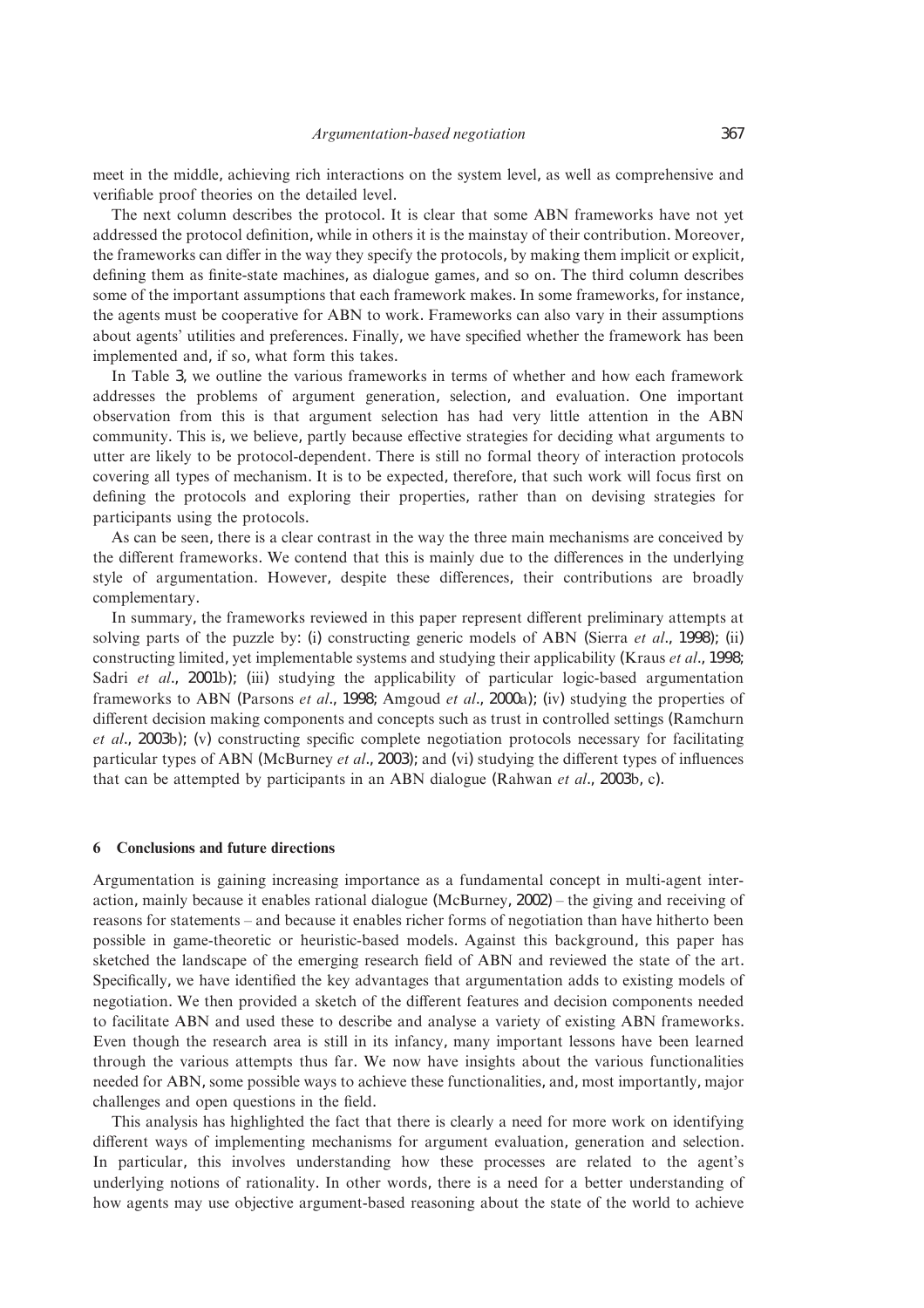| <b>Table 3</b> Necessary mechanisms for an ABN framework |  |  |  |
|----------------------------------------------------------|--|--|--|
|----------------------------------------------------------|--|--|--|

| Authors                                    | Mechanism                                                                                                                |                                                                                                      |                                                                                                     |  |
|--------------------------------------------|--------------------------------------------------------------------------------------------------------------------------|------------------------------------------------------------------------------------------------------|-----------------------------------------------------------------------------------------------------|--|
|                                            | Generation                                                                                                               | Selection                                                                                            | Evaluation                                                                                          |  |
| Kraus, Sycara and Evenchik                 | Rules determine possible arguments from<br>available pool                                                                | Rigid order among argument <i>classes</i><br>only (start with appeals then rewards,<br>then threats) | First using rules, then taking the<br>conflicting intentions into account                           |  |
| Sierra, Jennings, Noriega and Parsons      | Partially specified by roles                                                                                             | N/A                                                                                                  | Only rules based on authority are<br>presented                                                      |  |
| Ramchurn, Jennings and Sierra              | Possible arguments chosen from pool<br>according to preconditions                                                        | Taking into account utility of proposal<br>and trust to choose argument of<br>particular strength    | According to utility gained and trust                                                               |  |
| Parsons, Jennings and Sierra               | Starting from existing intentions, generate<br>tentative plans and proofs (arguments)<br>using simple BDI planning rules | Possibly choose strongest argument<br>based on acceptability classes                                 | Based on acceptability classes<br>Accepted if argument cannot be logically<br>defeated              |  |
| Amgoud, Maudet and Parsons                 | N/A                                                                                                                      | N/A                                                                                                  | Based on interaction between arguments<br>and preferences over their contents                       |  |
| Sadri, Torroni and Toni                    | Based on rules                                                                                                           | N/A                                                                                                  | Compare plans with or without exchange<br>of resources                                              |  |
| McBurney, van Eijk, Parsons and Amgoud N/A |                                                                                                                          | N/A                                                                                                  | Informally specified                                                                                |  |
| Rahwan, Sonenberg and Dignum               | Based on a list of possible attacks on goals                                                                             | N/A                                                                                                  | Based on the effect of updating<br>relationships between goals, supergoals,<br>subgoals and beliefs |  |

.

RAHWAN

ET AL.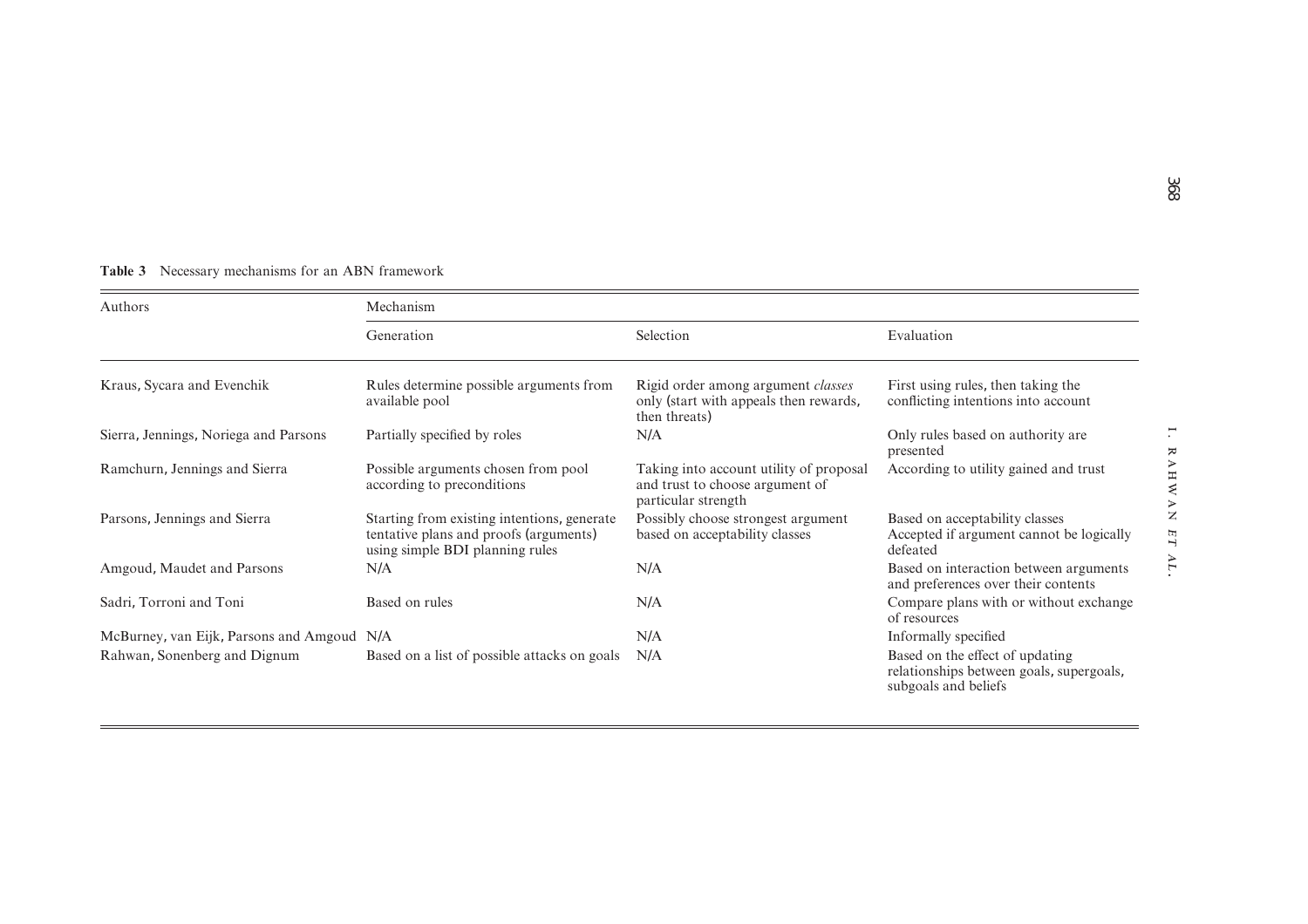subjective goals, such as maximising utility, satisfying preferences, fulfilling social norms, and so on.

This raises fundamental questions about the relationship between argumentation-based approaches to group decision making and the game-theoretic approaches dictated by the traditional economic conception of rationality. Young (2001) argues that the traditional notion of economic rationality fails to capture the process by which agents form their preferences during negotiation. In Young's words:

''... since, under the assumptions of the received concept of economic rationality, each player's objectives or ends are not justifiable rationally, and are set by the agent's preferences in advance of reasoning, game theory has no way to capture or evaluate those ends. It can never be sure it understands the complete motivational set which is driving the individual, and in the end can only reduce the rich mix of factors which motivate and guide human beings to simple economic self-interest. Unfortunately,... much is lost along the way.', (Young, 2001, p. 97.)

Young then argues that in order to solve this problem, agents must adopt a notion of *communicative rationality* rather than merely strategic, instrumental rationality. We take the position that argumentation, which allows agents to critically evaluate their and each others' underlying motivational attitudes during negotiation, can enable agents to realise deals not possible by following the game-theoretic model of negotiation. However, the exact ''formal'' relationship between ABN and game-theoretic models of strategic decision making remains a fertile area of research.

Another important challenge facing future research is understanding the ''social'' aspects of ABN in societies of agents. There is some existing work on investigating the effects of norm adoption (Glass & Grosz, 2003; Castelfranchi *et al*., 1998) and social influence (Panzarasa & Jennings, 2002; Sen *et al*., 2002) on decision making from both the individual and collective agent perspectives. However, there is no generic formal theory that establishes a precise relationship between normative social behaviour and the resulting outcomes of communication. A full investigation of these issues will also need to respond to the *theory of communicative action* of Habermas (1984), and the associated philosophical issues concerning group decision making.

Another important social aspect is ''trust'', which plays a crucial role when agents cannot be assumed to keep to their commitments. Trust enables the selection of the most appropriate negotiation partners and affects the way interaction unfolds. It also enables agents to improve the outcome in repeated encounters. For example, in iterated game-theory, trust has proven useful in allowing agents to converge to higher-payoff Nash equilibria (Mukherjee *et al*., 2001). There are opportunities for using trust models in ABN, over single and repeated encounters, in order to guide the selection of negotiation strategies. In the context of ABN, Ramchurn *et al*. (2003b) used trust in argument evaluation and generation in an ABN setting. A more elaborate model of trust could also be incorporated (e.g., Ramchurn *et al*., 2003a; Sabater & Sierra, 2002). In the more general context of argumentation, Parsons and Giorgini (2000) explored the evaluation of the strength of arguments based on the reliability of the agents providing these arguments.

One of the significantly unexplored topics is *mediated* negotiation, in which a trusted, neutral third party assists negotiators in reconciling their views and interests. Several multi-party negotiation systems with artificial mediators have been built to aid human negotiation. For example, the PERSUADER system (Sycara, 1985, 1992) is a mediating system that relies on the construction of hierarchical goal structures for participants and attempts to reconcile these. However, from the descriptions given, it is not apparent how the framework, which mostly describes the reasoning mechanism for a single agent mediating between human opponents, could be extended to (artificial) multi-agent systems. In another example, the ZENO system (Gordon & Karacapilidis, 1997; Gordon *et al*., 1997) permits human participants to undertake joint deliberation about urban planning decisions, and provides an intelligent assistant to a human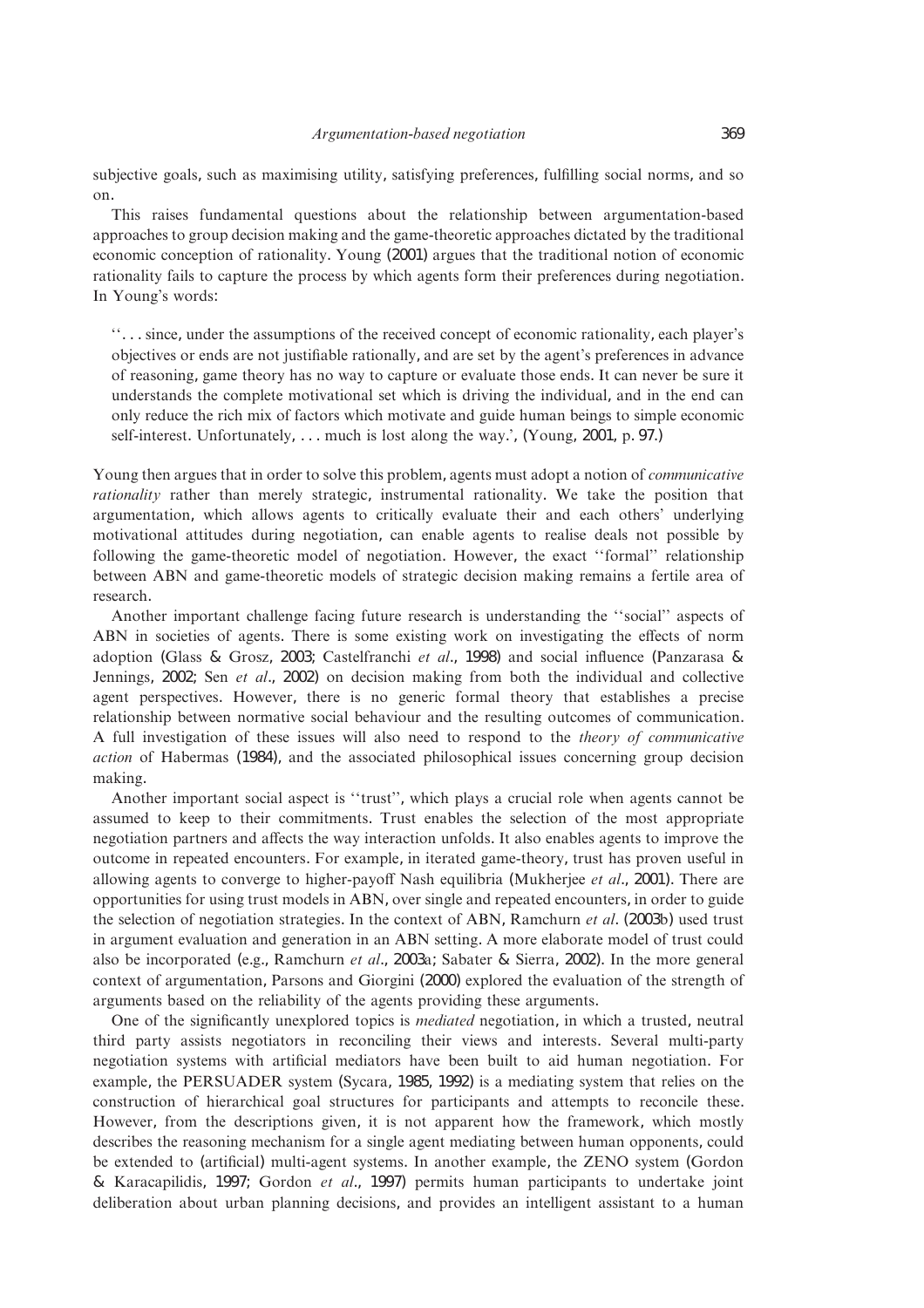mediator. Major issues for these systems concern the nature of the mediator (is it a human or a software agent?) and its relationship to the negotiators (does it merely assist them in identifying new proposals or can it enforce its will on them?). What is still absent in this area is a grounded theory of mediation in a multi-agent negotiation.

Understanding the computational complexity of the ABN process is important before ABN frameworks can be used in real-world applications. In this context, complexity may arise, for example, from:

- the internal mental processes of the participants (e.g., preference determination, argument assessment, strategy generation, strategy selection, argument generation, argument selection, etc.);
- the assessment of uttered locutions by the agent platform to determine conformance with the protocol participants;
- the achievement of particular negotiation outcomes (e.g., complexity of successful termination).

Some work has been done on aspects of ABN complexity. For example, relative to the assessment of uttered illocutions and conformance to protocols, Wooldridge and Parsons (2000) studied complexity issues in logic-based negotiation protocols. More recently, with regards to the achievement of dialogue outcomes, Parsons *et al*. (2002) studied the termination and complexity of information seeking, inquiry and persuasion dialogues.

In addition to the work reported in this survey, there have been attempts to study the process of ABN from a higher level of abstraction and analyse some of the convergent properties associated with certain assumptions (very much like the work in game theoretic models discussed in Section 2.1). For example, Tohme´ (1997) views negotiation as resource allocation with uncertainty caused by imperfect information about others. The agents exchange messages that correspond to updates of beliefs and consequently cause new messages to be generated. Tohmé showed that under certain conditions, beliefs converge in the long run, leading to successful negotiation (i.e. agreement). He also showed, again under certain conditions, that such agreement could take place even though no interaction protocol has been defined. There is a need for further studies in this direction in order to understand the general dynamics of ABN systems without necessarily subscribing to particular internal computational mechanisms within the agents.

In conclusion, we see ABN as an important and challenging research area that combines the study of agent architectures, decision making, relationships and interaction from computer science, economics and organisation theory, with the study of argumentation in dialogue, logic and psychology. Existing work has begun to address different aspects of the challenge, but much remains to be done, on both the conceptual and technical levels. ABN will enable us to build more sophisticated, flexible and robust negotiating agents, capable of operating in more dynamic, uncertain and unpredictable environments. Moreover, research into ABN has the potential to inform our understanding of strategic interaction among humans, and hence to contribute to related fields.

#### *Acknowledgements*

During this work, IR was supported by a Melbourne Research Scholarship (MRS) and a Postgraduate Overseas Research Experience Scholarship (PORES) from the University of Melbourne, and a PhD top-up scholarship from CSIRO Mathematical and Information Sciences, Australia. SDR is supported by the FEEL project (IST-2000-26135) funded by the EU Commission through the Disappearing Computer Initiative. This work commenced while IR was a visitor to the IAM Group of the School of Electronics and Computer Science at the University of Southampton, and the Agent ART Group of the Department of Computer Science at the University of Liverpool, UK. This research was also partially supported by NSF-REC-02-19347 and NSF-IIS-0329037.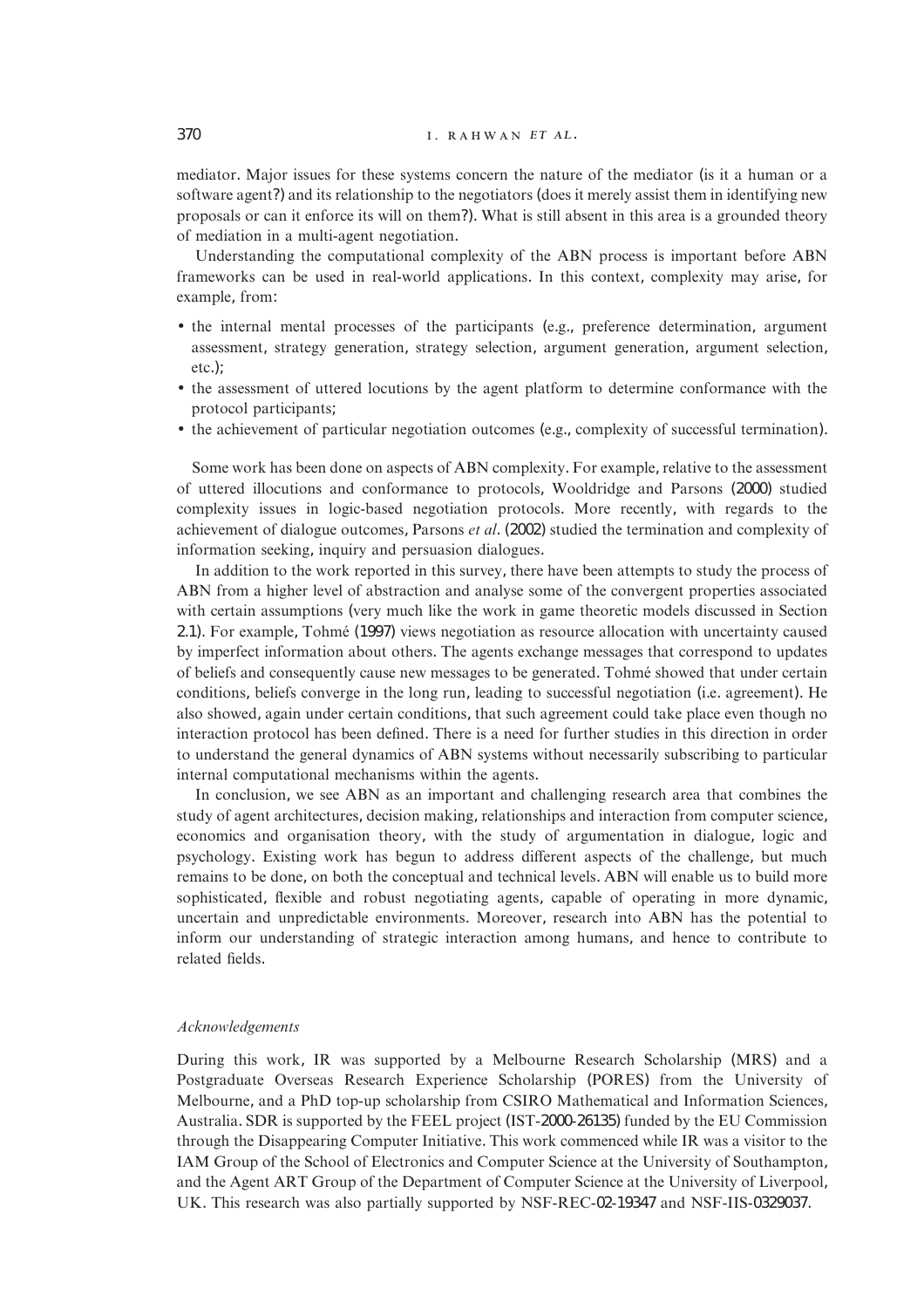#### **References**

- Amgoud, L. & Cayrol, C. 1998 On the acceptability of arguments in preference-based argumentation. In *Proceedings of the 14th Conference on Uncertainty in Artificial Intelligence (UAI 1998), San Francisco, CA*. San Francisco, CA: Morgan Kaufmann, pp. 1–7.
- Amgoud, L. & Maudet, N. 2002 Strategical considerations for argumentative agents (preliminary report). In Benferhat, S. & Giunchiglia, E. (eds.), *Proceedings of the 9th International Workshop on Non-Monotonic Reasoning (NMR 2002): Special Session on Argument, Dialogue and Decision*, pp. 399–407.
- Amgoud, L., Maudet, N. & Parsons, S. 2000a Modelling dialogues using argumentation. In Durfee, E. (ed.), *Proceedings of the 4th International Conference on Multi-Agent Systems (ICMAS 1998), Boston, MA*. IEEE Press, pp. 31–38.
- Amgoud, L., Maudet, N. & Parsons, S. 2002 An argumentation-based semantics for agent communication languages. In Harmelen, F. V. (ed.), *Proceedings of the European Conference on Artificial Intelligence (ECAI-2002), Lyon, France*. IOS Press, pp. 38–42.
- Amgoud, L. & Parsons, S. 2001 Agent dialogues with conflicting preferences. In Meyer, J.-J. & Tambe, M. (eds.), *Proceedings of the 8th International Workshop on Agent Theories Architectures and Languages (ATAL 2001), Seattle*, pp. 190–205.
- Amgoud, L., Parsons, S. & Maudet, N. 2000b Arguments, dialogue, and negotiation. In Horn, W. (ed.), *Proceedings of the European Conference on Artificial Intelligence (ECAI 2000), Amsterdam, Netherlands*. IOS Press, pp. 338–342.
- Aristotle. 1928 In Ross, W. D. (ed.), *Topics*. Oxford: Clarendon.
- Ashri, R., Rahwan, I. & Luck, M. 2003 Architectures for negotiating agents. In Marik, V., Müller, J. & Pechoucek, M. (eds.), *Multi-Agent Systems and Applications III: Proceedings of the 3rd International Central and Eastern European Conference on Multi-Agent Systems (CEEMAS 2003) (Lecture Notes in Artificial Intelligence, Vol. 2691)*. Berlin: Springer-Verlag, pp. 136–146.
- Austin, J. L. 1962 *How To Do Things with Words*. Oxford: Oxford University Press. (Originally delivered as the William James Lectures at Harvard University in 1955.)
- Bartolini, C., Preist, C. & Jennings, N. R. 2002 Architecting for reuse: a software framework for automated negotiation. In Giunchiglia, F., Odell, J. & Weiss, G. (eds.), *Proceedings of the 3rd International Workshop on Agent-Oriented Software Engineering (AOSE-2002)*. Berlin: Springer-Verlag.
- Bench-Capon, T. J. M. 2001 Truth and consequence: complementing logic with value in legal reasoning. *Information and Communications Technology Law* **10**(1).
- Castelfranchi, C., Conte, R. & Paolucci, M. Normative reputation and the costs of compliance. *Journal of Artificial Societies and Social Simulation*, 1998.
- Chesnevar, C. I., Maguitman, A. & Loui, R. 2000 Logical models of argument. *ACM Computing Surveys* 32(4), 337–383.
- Coleman, J. S. 1990 *Foundations of Social Theory*. Cambridge, MA: Harvard University Press.
- Colombetti, M. 2000 A commitment-based approach to agent speech acts and conversations. In *Proceedings of the Workshop on Agent Languages and Conversational Policies*, pp. 21–29.
- Conitzer, V. & Sandholm, T. 2002 Complexity of mechanism design. In Darwiche, A. & Friedman, N. (eds.), *Proceedings of the 18th Conference on Uncertainty in Artificial Intelligence (UAI-2002)*, pp. 103–110.
- Dash, R. K., Parkes, D. C. & Jennings, N. R. 2003 Computational mechanism design: a call to arms. *IEEE Intelligent Systems* **18**(6), 40–47.
- de Boer, F., van Eijk, R. M., van der Hoek, W. & Meyer, J.-J. 2003 A fully abstract model for the exchange of information in multi-agent systems. *Theoretical Computer Science* **290**(3), 1753–1773.
- Dignum, F., Dunin-Keplicz, B. & Berbrugge, R. 2000 Agent theory for team formation by dialogue. In Castelfranchi, C. & Lespérance, Y. (eds.), *Intelligent Agents VII: Proceedings of the 7th International Workshop on Agent Theories, Architectures, and Languages (ATAL-2000) (Lecture Notes in Computer Science, Vol. 1986)*. Berlin: Springer-Verlag, pp. 150–166.
- Dung, P. M. On the acceptability of arguments and its fundamental role in nonmonotonic reasoning, logic programming and *n*-person games. *Artificial Intelligence* **77**(2), 321–358.
- Durfee, E. H. 1999 Practically coordinating. *Artificial Intelligence Magazine* **20**(1), 99–116.
- Elvang-Gøransson, M., Krause, P. & Fox, J. 1993a Acceptability of arguments as ''logical uncertainty''. In Clarke, M., Kruse, R. & Moral, S. (eds.), *Proceedings of the European Conference on Symbolic and Quantitative Approaches to Reasoning and Uncertainty (ECSQARU 1993) (Lecture Notes in Computer Science, Vol. 747)*. Berlin: Springer-Verlag, pp. 85–90.
- Elvang-Gøransson, M., Krause, P. & Fox, J. 1993b Dialectic reasoning with inconsistent information. In Heckerman, D. & Mamdani, A. (eds.), *Proceedings of the 9th Conference on Uncertainty in Artificial Intelligence, Washington, DC*. Morgan Kaufmann, pp. 114–121.
- Esteva, M., Rodríguez, J. A., Sierra, C., Garcia, P. & Arcos, J. L. 2001 On the formal specifications of electronic institutions. In Dignum, F. & Sierra, C. (eds.), *Agent Mediated Electronic Commerce*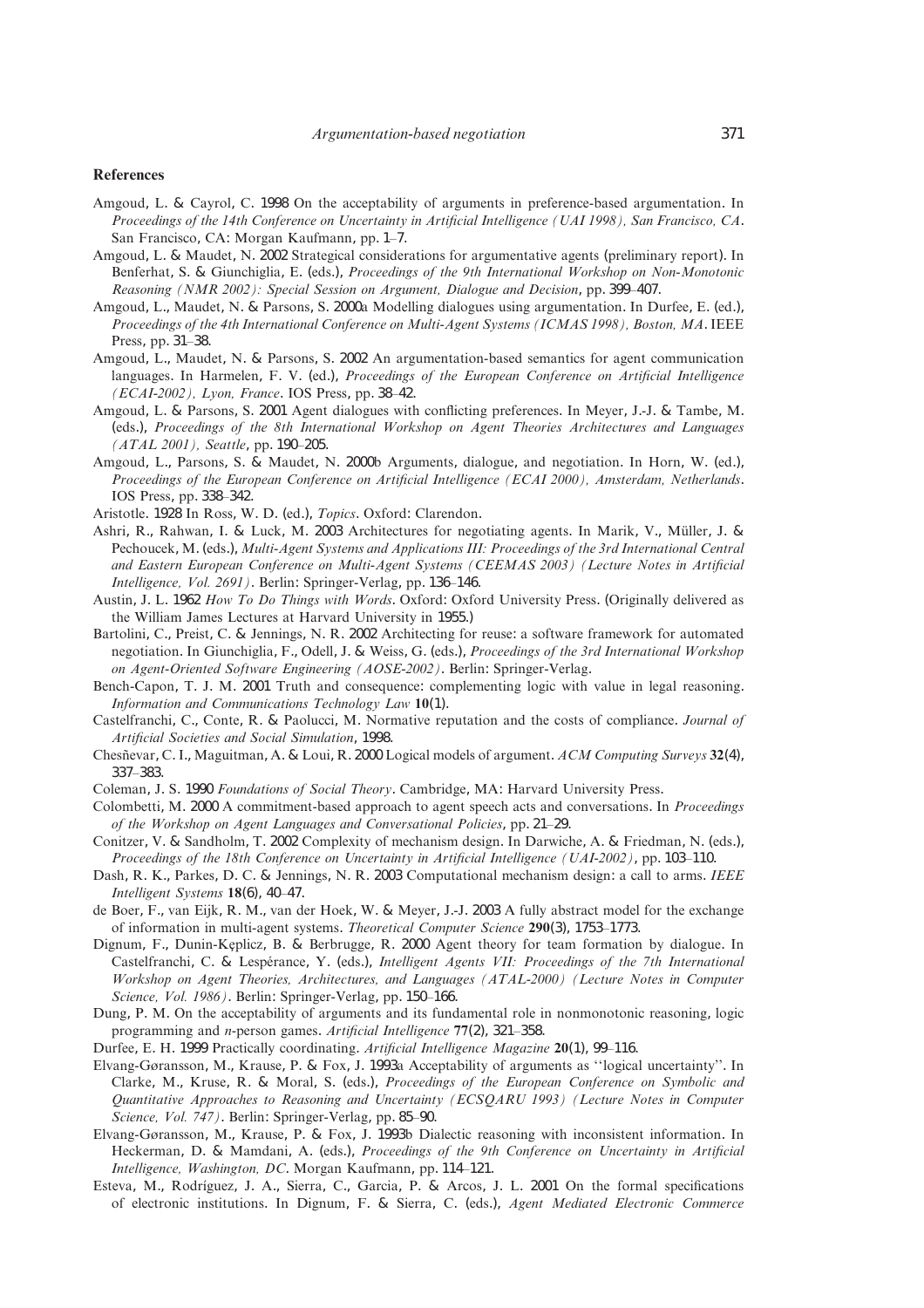*(The European AgentLink Perspective) (Lecture Notes in Artificial Intelligence, Vol. 1991)*. Berlin: Springer-Verlag, pp. 126–147.

- Faratin, P. 2000 *Automated Service Negotiation Between Autonomous Computational Agents*. PhD thesis. Department of Electronic Engineering, Queen Mary and Westfield College, University of London.
- Faratin, P., Sierra, C. & Jennings, N. R. 1998 Negotiation decision functions for autonomous agents. *International Journal of Robotics and Autonomous Systems* **24**(3–4), 159–182.
- Faratin, P., Sierra, C. & Jennings, N. R. 2002 Using similarity criteria to make trade-offs in automated negotiations. *Artificial Intelligence* **142**(2), 205–237.
- Fatima, S., Wooldridge, M. & Jennings, N. R. 2001 Optimal negotiation strategies for agents with incomplete information. In Meyer, J.-J. & Tambe, M. (eds.), *Intelligent Agent Series VIII: Proceedings of the 8th International Workshop on Agent Theories, Architectures, and Languages (ATAL 2001) (Lecture Notes in Computer Science, Vol. 2333)*. Berlin: Springer-Verlag, pages 53–68.
- Fatima, S., Wooldridge, M. & Jennings, N. R. 2002 Multi-issue negotiation under time constraints. In Castelfranchi, C. & Johnson, L. (eds.), *Proceedings of the 1st International Joint Conference on Autonomous Agents and Multiagent Systems (AAMAS-2002), New York, USA*. ACM Press, pp. 143–150.
- Fatima, S., Wooldridge, M. & Jennings, N. R. 2004 An agenda based framework for multi-issues negotiation. *Artificial Intelligence Journal* **152**(1), 1–45.
- FIPA. 2001 Communicative Act Library Specification. 2001 Technical report XC00037H, Foundation for Intelligent Physical Agents.
- Fisher, R. & Ury, W. 1983 *Getting to Yes: Negotiating Agreement Without Giving In*. New York: Penguin Books.
- Fox, J. & Parsons, S. 1998 Arguing about beliefs and actions. In Hunter A. & Parsons, S. (eds.), *Applications of Uncertainty Formalisms (Lecture Notes in Computer Science, Vol. 1455)*. Berlin: Springer-Verlag, pp. 266–302.
- Fung, T. & Kowalski, R. 1997 The iff proof procedure for abductive logic programming. *Journal of Logic Programming* **33**(1), 151–165.
- Glass, A. & Grosz, B. 2003 Socially conscious decision-making. *Autonomous Agents and Multi-Agent Systems* **6**(3), 317–339.
- Gordon, T. F. & Karacapilidis, N. 1997 The Zeno argumentation framework. In *Proceedings of the Sixth International Conference on AI and Law, New York, USA*. ACM Press, pp. 10–18.
- Gordon, T. F., Karacapilidis, N., Voss, H. & Zauke, A. 1997 Computer-mediated cooperative spatial planning. In Timmermans, H. (ed.), *Decision Support Systems in Urban Planning*. E and F. N. Spon, pp. 299–309.
- Habermas, J. 1984 *The Theory of Communicative Action, Volume 1: Reason and the Rationalization of Society*. Boston, MA: Beacon Press.
- Hamblin, C. L. 1970 *Fallacies*. London: Methuen.
- Harsanyi, J. C. 1956 Approaches to the bargaining problem before and after the theory of games: a critical discussion of Zeuthen's, Hicks', and Nash's theories. *Econometrica* **24**, 144–157.
- Hendler, J. & McGuinness, D. L. 2000 The DARPA agent markup language. *IEEE Intelligent Systems* **15**(6), 67–73.
- Hitchcock, D. 2002 Aristotle's theory of argument evaluation. In Boudouris, K. & Poulakos, J. (eds.), *The Philosophy of Communication*, Vol. 1. Athens: Ionia Press.
- Huget, M.-P. & Wooldridge, M. 2003 Model checking for ACL compliance verification. In *Proceedings of the Workshop on Agent Communication Languages and Conversation Policies*. To appear.
- Jennings, N. R. 2000 On agent-based software engineering. *Artificial Intelligence* **117**(2), 277–296.
- Jennings, N. R. 2001 An agent-based approach for building complex software systems. *Communications of the ACM* **44**(4), 35–41.
- Jennings, N. R., Faratin, P., Lomuscio, A. R., Parsons, S., Sierra, C. & Wooldridge, M. 2001 Automated negotiation: prospects, methods and challenges. *International Journal of Group Decision and Negotiation* **10**(2), 199–215.
- Jennings, N. R., Parsons, S., Noriega, P. & Sierra, C. 1998 On argumentation-based negotiation. In *Proceedings of the International Workshop on Multi-Agent Systems, Boston*, pp. 1–7.
- Kakas, A. & Moraitis, P. 2003 Argumentation based decision making for autonomous agents. In *Proceedings of the 2nd International Joint Conference on Autonomous Agents and Multiagent Systems (AAMAS-2003), Melbourne, Australia*, pp. 883–890.
- Karlins, M. & Abelson, H. I. 1970 *Persuasion: How Opinions and Attitudes are Changed*, 2nd edn. Lockwood.
- Kowalczyk, R. 2000 On negotiation as a distributed fuzzy constraint satisfaction problem. In *Proceedings of the 3rd International Symposium on Soft Computing for Industry*. World Automation Congress, pp. 631–637.
- Kowalczyk, R. & Bui, V. 2001 On constraint-based reasoning in e-negotiation agents. In Dighum, F. & Cortés, U. (eds.), *Agent-Mediated Electronic Commerce III (Lecture Notes in Computer Science, Vol. 2003)*. Berlin: Springer-Verlag, pp. 31–46.
- Kraus, S. 2001 *Strategic Negotiation in Multi-Agent Environments*. Cambridge, MA: MIT Press.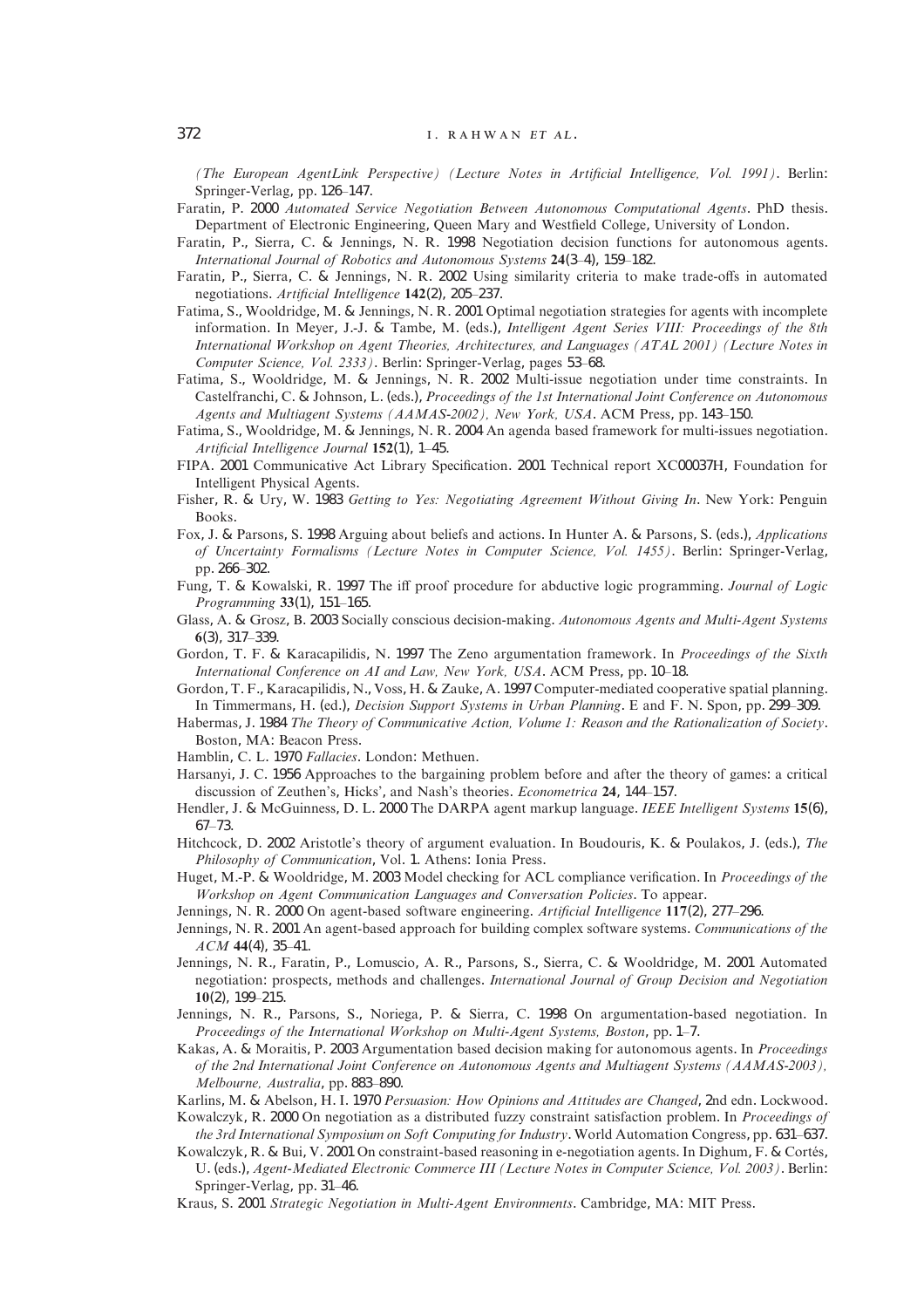- Krause, P., Ambler, S., Elvang-Gøransson, M. & Fox, J. 1995 A logic of argumentation for reasoning under uncertainty. *Computational Intelligence* **11**, 113–131.
- Kraus, S., Sycara, K. & Evenchik, A. 1998 Reaching agreements through argumentation: a logical model and implementation. *Artificial Intelligence* **104**(1–2), 1–69.
- Labrou, Y., Finin, T. & Peng, Y. 1999 Agent communication languages: the current landscape. *Intelligent Systems* **14**(2), 45–52.
- Larson, K. & Sandholm, T. 2002 An alternating offers bargaining model for computationally limited agents. In Castelfranchi, C. & Johnson, L. (eds.), *Proceedings of the 1st International Joint Conference on Autonomous Agents and Multi-Agent Systems (AAMAS-2002)*, pp. 135–142.
- Lilien, G. L., Kotler, P. & Moorthy, S. K. 1992 *Marketing Models*. Englewood Cliffs, NJ: Prentice-Hall.
- Loui, R. 1987 Defeat among arguments: a system of defeasible inference. *Computational Intelligence* **3**, 100–106.
- Luo, X., Jennings, N. R., Shadbolt, N., Leung, H.-F. & Lee, J. H.-M. 2003 A fuzzy constraint-based knowledge model for bilateral, multi-issue negotiations in competitive environments. *Artificial Intelligence* **148**(1–2), 53–102.
- Luo, X., Zhang, C. & Jennings, N. R. 2002 A hybrid model for sharing information between fuzzy, uncertain and default reasoning models in multi-agent systems. *International Journal of Uncertainty, Fuzziness and Knowledge-Based Systems* **10**(4), 401–450.
- Maudet, N. & Chaib-draa, B. 2003 Commitment-based and dialogue-game based protocols–new trends in agent communication language. *Knowledge Engineering Review* **17**(2), 157–179.
- Mayfield, J., Labrou, Y. & Finin, T. 1996 Evaluating KQML as an agent communication language. In Wooldridge, M. J., Müller, J. P. & Tambe, M. (eds.), *Intelligent Agents II (Lecture Notes in Computer Science, Vol. 1039)*. Berlin: Springer-Verlag, pp. 347–360.
- McBurney, P. 2002 *Rational Interaction*. PhD thesis, University of Liverpool.
- McBurney, P., Parsons, S. & Wooldridge, M. 2002 Desiderata for agent argumentation protocols. In Castelfranchi, C. & Johnson, L. (eds.), *Proceedings of the 1st International Joint Conference on Autonomous Agents and Multiagent Systems (AAMAS-2002)*, New York. ACM Press, pp. 402–409.
- McBurney, P., van Eijk, R. M., Parsons, S. & Amgoud, L. 2003 A dialogue-game protocol for agent purchase negotiations. *Journal of Autonomous Agents and Multi-Agent Systems* **7**(3), 235–273.
- McGuinness, D. L. 2001 Ontologies and online commerce. *IEEE Intelligent Systems* **16**(1), 8–14.
- McGuinness, D. L. & van Harmelen, F. 2003 Web ontology language (OWL): overview. Technical report, W3C Working Draft.
- Moulin, B. & Chaib-Draa, B. 1996 A review of distributed artificial intelligence. In O'Hare, G. & Jennings, N. R. (eds.), *Foundations of Distributed Artificial Intelligence*, John Wiley & Sons, pp. 3–55.
- Mukherjee, R., Banerjee, B. & Sen, S. 2001 Learning mutual trust. In Falcone, R., Singh, M. P. & Tan, Y.-H. (eds.), *Trust in Cyber-societies (Lecture Notes in Computer Science, Vol. 2246)*. Berlin: Springer-Verlag, pp. 145–158.
- Osborne, M. J. & Rubinstein, A. 1994 *A Course in Game Theory*. Cambridge, MA: MIT Press.
- Panzarasa, P. & Jennings, N. R. 2002 Social influence, negotiation and cognition. *Simulation Modelling Practice and Theory* **10**(5–7), 417–453.
- Panzarasa, P., Jennings, N. R. & Norman, T. J. 2002 Formalising collaborative decision making and practical reasoning in multi-agent systems. *Journal of Logic and Computation* **12**(1), 55–117.
- Parsons, S. & Giorgini, P. 2000 An approach to using degrees of belief in BDI agents. In Bouchon-Meunier, B., Yager, R. R. & Zadeh, L. A. (eds.), *Information, Uncertainty and Fusion*. Dordrecht: Kluwer.
- Parsons, S., Sierra, C. & Jennings, N. Agents that reason and negotiate by arguing. *Journal of Logic and Computation* **8**(3), 261–292.
- Parsons, S., Wooldridge, M. & Amgoud, L. 2002 An analysis of formal inter-agent dialogues. In Castelfranchi, C. & Johnson, L. (eds.), *Proceedings of the 1st International Joint Conference on Autonomous Agents and MultiAgent Systems (AAMAS-2002), New York, USA*. ACM Press, pp. 394–401.
- Parsons, S., Wooldridge, M. & Amgoud, L. 2003 On the outcomes of formal inter-agent dialogues. In Rosenschein, J., Sandholm, T., Wooldridge, M. & Yokoo, M. (eds.), *Proceedings of the 2nd International Joint Conference on Autonomous Agents and Multiagent Systems (AAMAS-2003)*. ACM Press, pp. 616–623.
- Parunak, H. V. D. P. 1999 Industrial and practical applications of DAI. In Weiss, G. (ed.), *Multiagent Systems: A Modern Approach to Distributed Artificial Intelligence*. Cambridge, MA: MIT Press, pp. 377–421.
- Prakken, H. & Sartor, G. 2001 The role of logic in computational models of legal argument: a critical survey. In Kakas, A. & Sadri, F. (eds.), *Computational Logic: From Logic Programming into the Future (in honour of Bob Kowalski) (Lecture Notes in Computer Science, Vol. 2048)*. Berlin: Springer-Verlag, pp. 342–343.
- Prakken, H. & Vreeswijk, G. 2002 Logics for defeasible argumentation. In Gabbay, D. & Guenthner, F. (eds.), *Handbook of Philosophical Logic*, Vol. 4, 2nd edn. Dordrecht: Kluwer, pp. 219–318.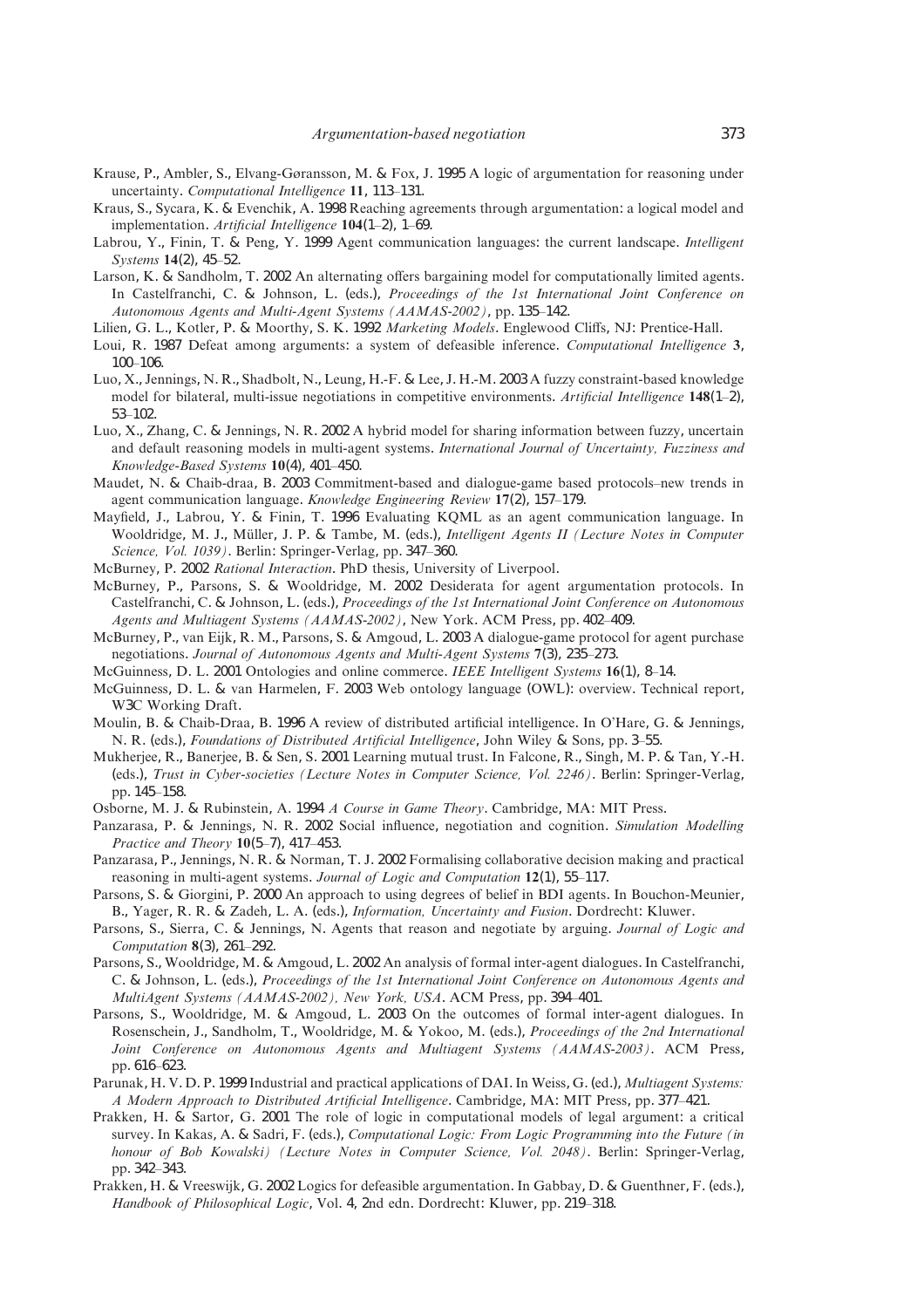- Pynadath, D. & Tambe, M. 2002 Multiagent teamwork: analyzing key teamwork theories and models. In Castelfranchi, C. & Johnson, L. (eds.), *Proceedings of the 1st International Joint Conference on Autonomous Agents and Multiagent Systems (AAMAS-2002), New York, USA*. ACM Press, pp. 873–880.
- Rahwan, I., Kowalczyk, R. & Pham, H. H. 2002 Intelligent agents for automated one-to-many e-commerce negotiation. In Oudshoorn, M. (ed.), *Proceedings of the 25th Australasian Conference on Computer Science*. Australian Computer Society Press, pp. 197–204.
- Rahwan, I., McBurney, P. & Sonenberg, L. 2003a Towards a theory of negotiation strategy (a preliminary report). In Parsons, S. & Gmytrasiewicz, P. (eds.), *Proceedings of the 5th Workshop on Game Theoretic and Decision Theoretic Agents (GTDT-2003)*, pp. 73–80.
- Rahwan, I., Sonenberg, L. & Dignum, F. 2003b On interest-based negotiation. In Dignum, F. (ed.), *Advances in Agent Communication (Lecture Notes in Artificial Intelligence, Vol. 2922)*. Berlin: Springer-Verlag.
- Rahwan, I., Sonenberg, L. & Dignum, F. 2003c Towards interest-based negotiation. In Rosenschein, J., Sandholm, T., Wooldridge, M. & Yokoo, M. (eds.), *Proceedings of the 2nd International Joint Conference on Autonomous Agents and Multiagent Systems (AAMAS-2003)*. ACM Press, pp. 773–780.
- Ramchurn, S., Sierra, C., Godo, L. & Jennings, N. R. 2003a A computational trust model for multi-agent interactions based on confidence and reputation. In *Proceedings of the workshop on Deception, Fraud and Trust in Agent Societies, Melbourne, Australia*, pp. 69–75.
- Ramchurn, S. D., Jennings, N. R. & Sierra, C. 2003b Persuasive negotiation for autonomous agents: a rhetorical approach. In Reed, C., Grasso, F. & Carenini, G. (eds.), *Proceedings of the IJCAI Workshop on Computational Models of Natural Argument*. AAAI Press, pp. 9–17.
- Rao, A. S. & Georgeff, M. P. 1995 Formal models and decision procedures for multi-agent systems. Technical report 61, Australian Artificial Intelligence Institute, Melbourne.
- Rodriguez-Aguílar, J. A. & Sierra, C. 2002 Enabling open agent institutions. In Dautenhahn, K., Bond, A. H., Can˜amero, L. & Edmonds, B. (eds.), *Socially Intelligent Agents: Creating Relationships with Computers and Robots*. Kluwer, pp. 259–266.
- Rosenschein, J. & Zlotkin, G. 1994 *Rules of Encounter: Designing Conventions for Automated Negotiation among Computers*. Cambridge, MA: MIT Press.
- Rubiera, J. C., Lopez, J. M. M. & Muro, J. D. 2001 A fuzzy model of reputation in multi-agent systems. In *Proceedings of the 5th International Conference on Autonomous Agents*. ACM Press, pp. 25–26.
- Rubinstein, A. 1997 *Modeling Bounded Rationality*. Cambridge, MA: MIT Press.
- Sabater, J. & Sierra, C. 2002 Regret: a reputation model for gregarious societies. In Castelfranchi, C. & Johnson, L. (eds.), *Proceedings of the 1st International Joint Conference on Autonomous Agents and Multi-Agent Systems (AAMAS-2002)*. ACM Press, pp. 475–482.
- Sadri, F., Toni, F. & Torroni, P. 2001a Dialogues for negotiation: agent varieties and dialogue sequences. In Meyer, J.-J. & Tambe, M. (eds.), *Intelligent Agent Series VIII: Proceedings of the 8th International Workshop on Agent Theories, Architectures, and Languages (ATAL 2001) (Lecture Notes in Computer Science, Vol. 2333)*. Berlin: Springer, pp. 69–84.
- Sadri, F., Toni, F. & Torroni, P. 2001b Logic agents, dialogues and negotiation: an abductive approach. In Stathis, K. & Schroeder, M. (eds.), *Proceedings of the AISB 2001 Symposium on Information Agents for E-Commerce*.
- Sadri, F., Toni, F. & Torroni, P. 2002 Abductive logic programming architecture for negotiating agents. In *Proceedings of the 8th European Conference on Logics in Artificial Intelligence (JELIA-2002) (Lecture Notes in Computer Science, Vol. 2424)*. Berlin: Springer-Verlag, pp. 419–431.
- Samuelson, L. 1998 *Evolutionary Games and Equilibrium Selection*. Cambridge, MA: MIT Press.
- Sandholm, T. 2002a Algorithm for optimal winner determination in combinatorial auctions. *Artificial Intelligence* **135**(1–2), 1–54.
- Sandholm, T. 2002b eMediator: a next generation electronic commerce server. *Computational Intelligence, Special issue on Agent Technology for Electronic Commerce* **18**(4), 656–676.
- Sandholm, T. & Crites, R. 1995 Multiagent reinforcement learning in the iterated prisoner's dilemma. *Biosystems* (Special Issue on the Prisoner's Dilemma) **37**, 147–166.
- Searle, J. 1969 *Speech Acts: An Essay in the Philosophy of Language*. New York: Cambridge University Press.
- Sen, S., Biswas, A. & Debnath, S. 2002 Believing others: pros and cons. *Artificial Intelligence* **142**(2), 179–203.
- Sierra, C., Faratin, P. & Jennings, N. R. 1997 A service-oriented negotiation model between autonomous agents. In *Proceedings of the 8th European Workshop on Modeling Autonomous Agents in a Multi-Agent World (MAAMAW-1997), Ronneby, Sweden*, pp. 17–35.
- Sierra, C., Jennings, N. R., Noriega, P. & Parsons, S. 1998 A framework for argumentation-based negotiation. In Singh, M., Rao, A. & Wooldridge, M. (eds.), *Intelligent Agent IV: 4th International Workshop on Agent Theories, Architectures and Languages (ATAL-1997) (Lecture Notes in Artificial Intelligence, Vol. 1365)*. Berlin: Springer-Verlag, pp. 177–192.